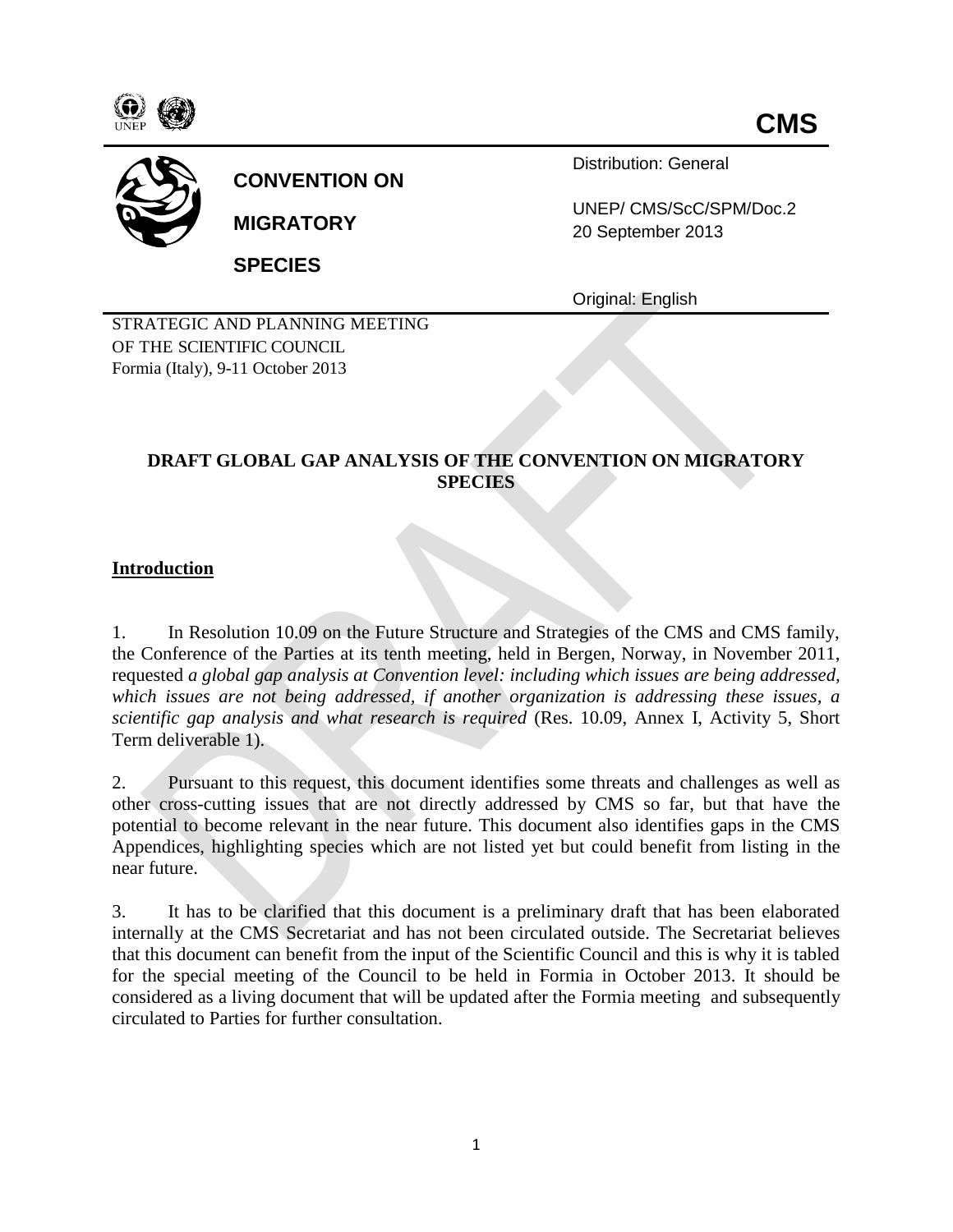# **Methodology**

4. The global gap analysis in this paper has benefited from a discussion and survey taken at the Strategic and Planning Meeting of the Scientific Council, held in Formia, Italy, from 9 to 11 October 2013.

5. At the meeting in Formia a simple questionnaire was circulated and participants asked to identify key gaps in the work of the Convention, including to emerging threats to migratory species, opportunities for the promotion of migratory species, and gaps in the Appendices. The questionnaire can be found in Annex II to this document. Of XX handed out, YY completed questionnaires were returned to the Secretariat.

6. Regarding emerging threats and opportunities … [to be added]

7. The basis for the analysis of gaps in the appendices has been the Global Register for Migratory Species (GROMS) (Riede, 2004), which was developed by the Alexander Koenig Research Institute and Museum of Zoology in cooperation with the CMS Secretariat, and supported by the German Federal Agency for Nature Conservation. GROMS provides a database of 2880 migratory vertebrate species, including scientific and vernacular names, IUCN status and CMS and CITES listings.

8. GROMS is reflecting the current state of knowledge on migratory species. This means that that entries on migratory birds (whose migrations are comparatively well monitored) are more complete than those on mammals, fishes and insects (where information is only available on economically significant species).

9. Considerable knowledge gaps exist for bats, Asian antelopes, small whales, tropical fishes and insects. For this reason the information from GROMS was supplemented with information on bats from Mickleburgh et. al. (2009), on birds from Kirby (2010), on marine fish from the IUCN Species Survival Commission's Shark Specialist Group (2007), and on freshwater fish from Hogan (2011). The reviews undertaken by UNEP-WCMC on terrestrial mammals and marine turtles have also been taken into account; these reviews were tabled as information documents for COP10 in Bergen (UNEP/CMS/Inf.10.15 and UNEP/CMS/Inf.10.16).

10. **[To be added]** 

# **Issues being addressed**

11. A great number of critical issues to migratory species are already being addressed under the Convention usually through the work of the Scientific Council or in the form of COP resolutions and related follow-up actions. These issues include, for example, climate change, ecological networks, flyways , barriers to migration (fences, powerlines, etc), bird poisoning, wildlife disease, marine debris, bycatch, underwater noise, etc.) In addition the Scientific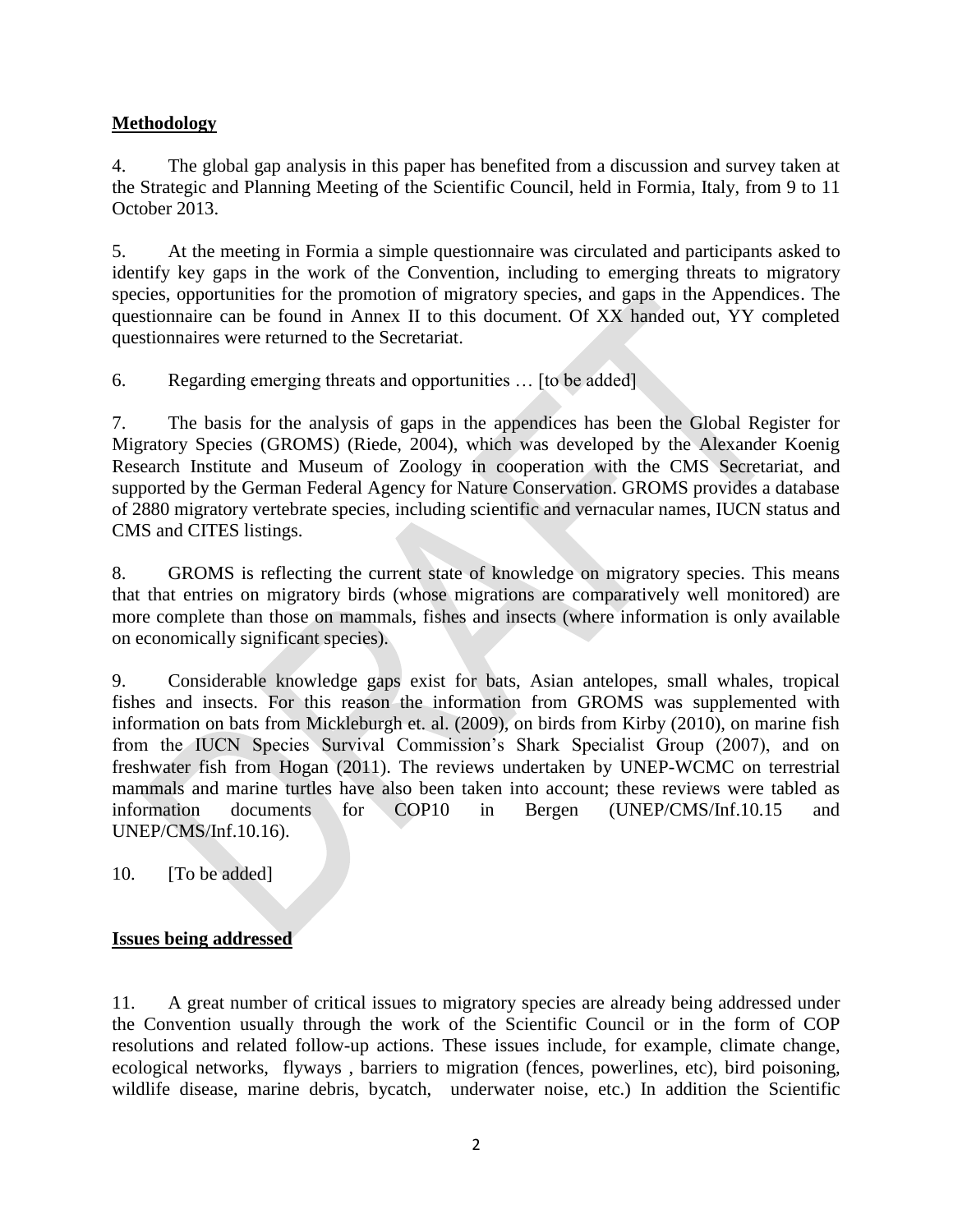Council has undertaken a number of taxonomic reviews including sharks, freshwater fish, terrestrial mammals, marine turtles, etc.

#### **Issues not addressed**

12. Despite the broad range of issues that CMS is already addressing, there are a number of issues that are not being addressed. Some of these are related to emerging threats to migratory species and others present opportunities for the promotion of migratory species. There are also some taxonomic groups that have received very little attention from CMS, despite having species listed in the Appendices. Critical issues of all these categories include, but are not limited to, the following:

#### Taxonomic groups not addressed

#### *Invertebrates*

13. There is only one invertebrate species which is listed under CMS, the Monarch butterfly (*Danaus plexippus*), listed in Appendix II. However there are many other insects that are highly migratory and fulfill the requirements to be covered by CMS according to the definitions of Appendix I and Appendix II. An example is the Globe Skimmer (*Pantala flavescens*), a dragonfly that undertakes a yearly migration from India to East Africa in great numbers. This is one of the biggest gaps of the Convention and an issue that requires attention from the Scientific Council.

#### Threats to migratory species

# *Habitat destruction*

14. Habitat destruction is perhaps the most important cause of species extinction worldwide. Conversion of land for agriculture is the principal cause of habitat destruction. Other important causes of habitat destruction include mining, logging, trawling, urban sprawl and infrastructure development. A wide range of organizations are dealing with different aspects of habitat destruction, including UNEP, FAO, the Ramsar Convention, and UNESCO's World Heritage Convention.

#### *Renewable energy*

15. The expansion of renewable energy production often causes land use change and degradation of habitat of migratory species. This has been noted, for example with regards to biofuel production and hydropower development. Solar power stations and tidal power plants might also have negative effects. The impacts of renewable energy production are addressed by a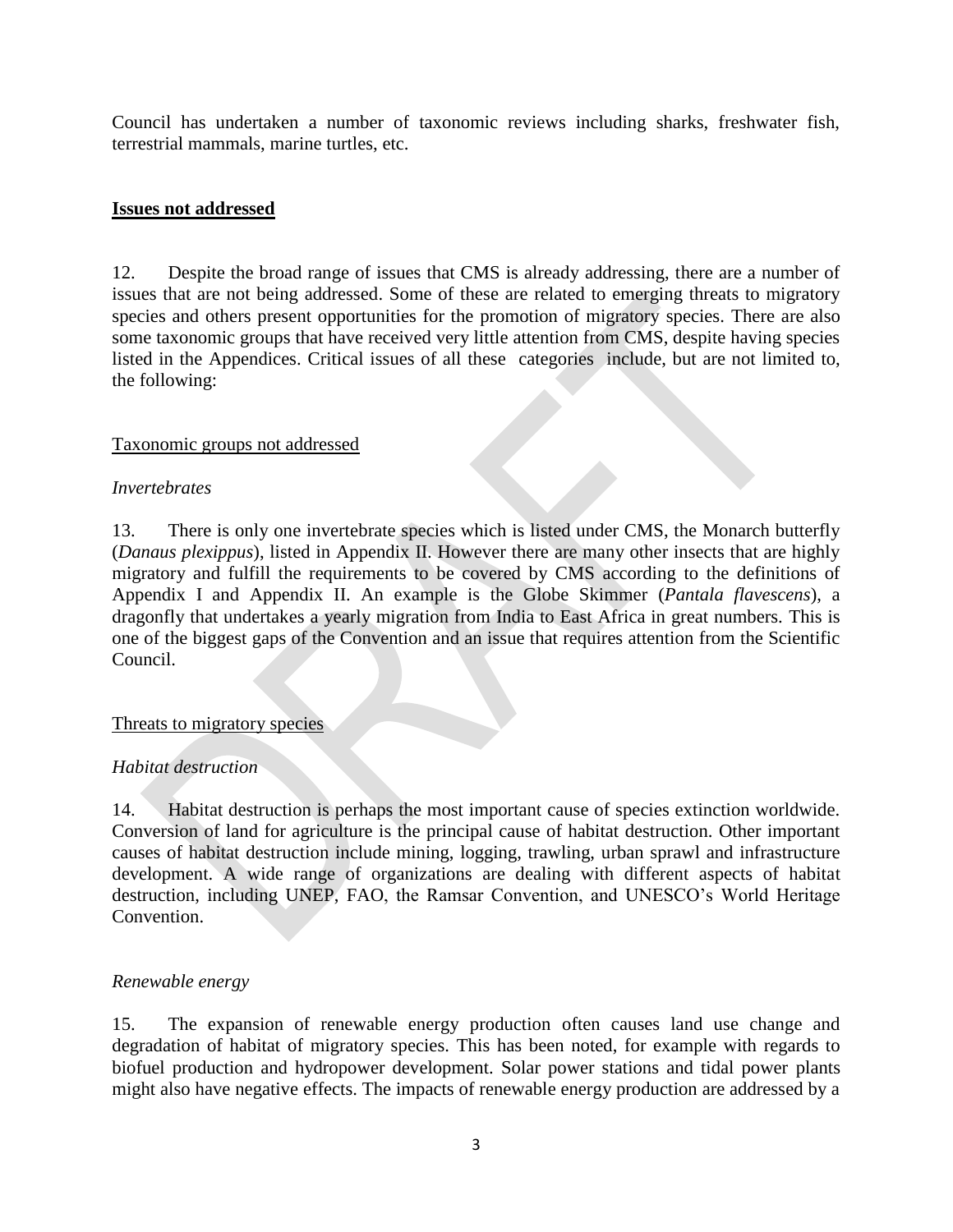number of organizations, including CBD, FAO and UNEP. The project that CMS is starting with the International Agency for Renewable Energy (IRENA) is expected to provide some answers by COP 11 in 2014.

### *Resource extraction*

16. Mining and other forms of resource extraction (e.g. "fracking") are known to cause habitat loss, degradation and pollution, especially groundwater contamination. Other organizations dealing with environmental impacts of mining include for example The World Bank. Large scale mining projects like the one that is planned for Mongolia is likely to have a huge impact on migratory species, not only because of the mining per se but also because of the infrastructures that are linked to it (roads, railways, new settlements, etc). Strong and effective legal and regulatory frameworks, policies and practices for the mining sector are needed, including biodiversity safeguards for species and habitats.

#### *Wildlife crime*

17. Wildlife crime is a threat of growing importance to migratory species. Many endangered species are of considerable economic value, so even when conservation legislation exist, they are often illegally hunted, sometimes by well organized groups. Organizations focusing on wildlife crime include UNEP, CITES, Interpol, WCO, UNODC, and TRAFFIC.

#### **Opportunities**

#### *Antarctica*

18. Antarctica, through the Antarctic treaty "*shall continue forever to be used exclusively for peaceful purposes and shall not become the scene or object of international discord.*" The Commission for the Conservation of Antarctic Marine Living Resources (CCAMLR) has been established to coordinate conservation (and fisheries) in Antarctica. Attempts to create a large system of marine protected areas (MPAs) have been undertaken under CCAMLR, to no success until now. Increased conservation efforts and ideally the establishment of large-scale MPAs in Antarctica would benefit in particular many marine mammals listed in the CMS Appendices. Other organizations addressing the issue include CCAMLR.

#### *Business and biodiversity*

19. Cooperation between the business and biodiversity conservation communities is essential to achieve goals for global sustainability. Within the international conservation community the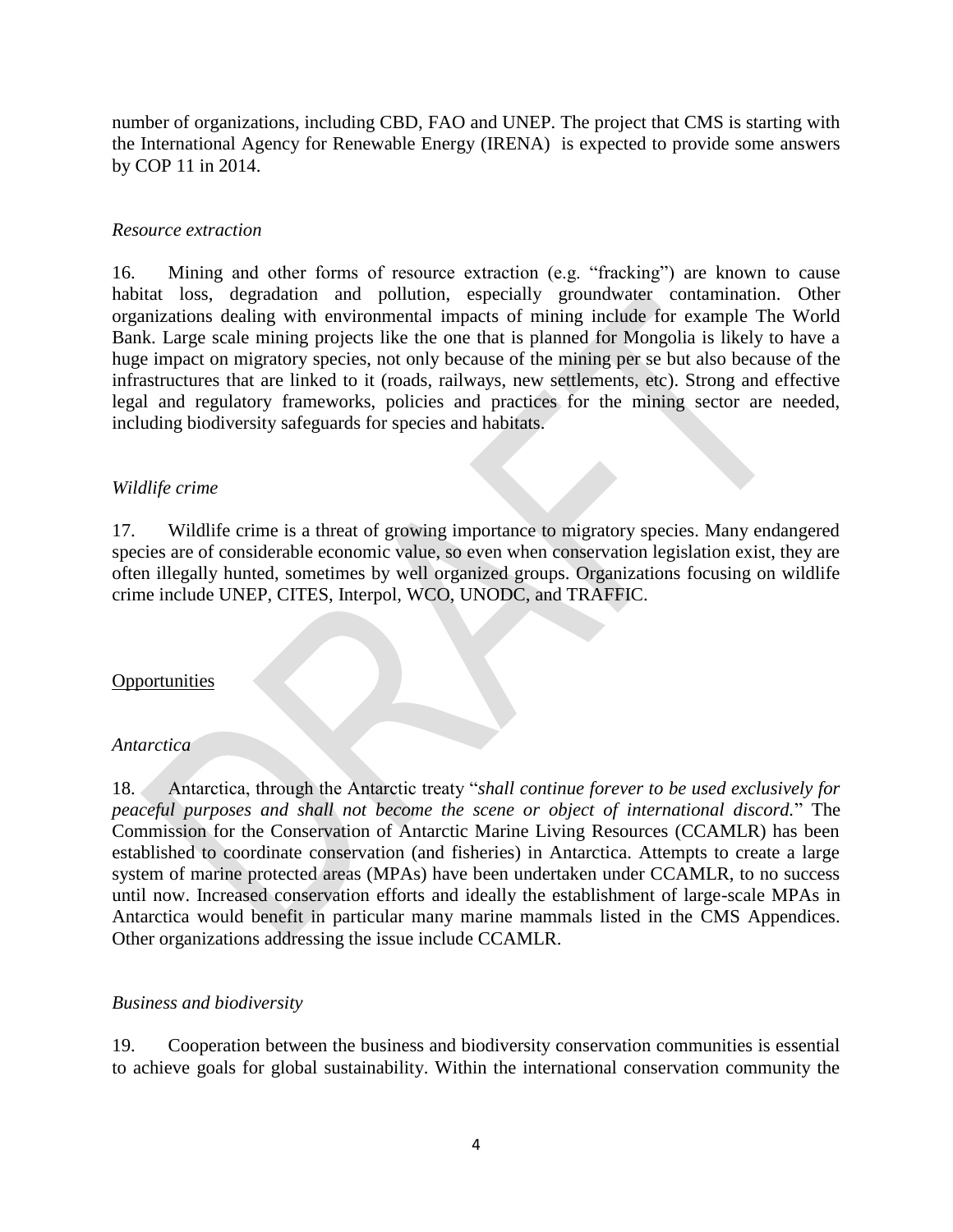inclusion of the private sector has been frequently discussed (e.g. TEEB  $^1$  Business and Enterprise). Also within the UN System there are efforts to do so, e.g the UN Global Compact. Other organizations addressing the issue include TEEB, UN Global Compact, and the CBD.

# *Economic valuation of migratory species*

20. Migratory species provide a large number of ecosystem services including food, medicines/pharmaceuticals, biochemicals, seed and nutrient dispersal, pollination, cultural, intellectual and spiritual inspiration. They play an important role in people's livelihoods and in local, national and regional economies. Based on the TEEB reports, IPBES in its 2014-2018 work programme will carry out fast-track assessments on values, valuation and accounting of biodiversity and ecosystem services. This assessment and others with a more specific focus on migratory species could yield key information to increase public awareness about the economic and cultural value of migratory species.

# *Marine Areas Beyond National Jurisdiction*

21. Marine Areas Beyond National Jurisdiction (ABNJs), commonly called the high seas, are often considered the world's last global commons. ABNJs are key habitats for many migratory species. ABNJs suffer from inadequate governance, affecting the conservation and sustainable use of migratory (and non-migratory) species. Current ongoing processes in international fora on conservation in ABNJs present opportunities for the improved conservation of migratory species. ABNJS are addressed under UNCLOS, UNGA, Regional Fisheries Management Organisations (RFMOs), and the World Bank.

# *Sustainable Tourism*

22. Sustainable tourism follows the paradigm that tourism should not harm the environment. At the same time the tourism activity should raise awareness, interest and compassion that result in increased public engagement for environmental conservation. This approach is suitable to apply, e.g. to increase awareness of a charismatic migratory species. Also a dialogue with the public, including knowledge transfer, can take place. This results in more conscient behaviour towards nature and migratory species. Other organizations dealing with sustainable tourism include the UNWTO and UNEP.

# *Telecommunication*

23. The increase in coverage and intensity of wireless telecommunication systems, such as WWAN (Large Area Wireless Technologies), or Google's Project Loon<sup>2</sup> could have negative effects on migratory species (Cucurachi et al, 2012). At the same time, these technologies create

  $1$  TEEB stands for The Economics of Ecosystems and Biodiversity

<sup>&</sup>lt;sup>2</sup> For more information, see:<http://www.google.com/loon/>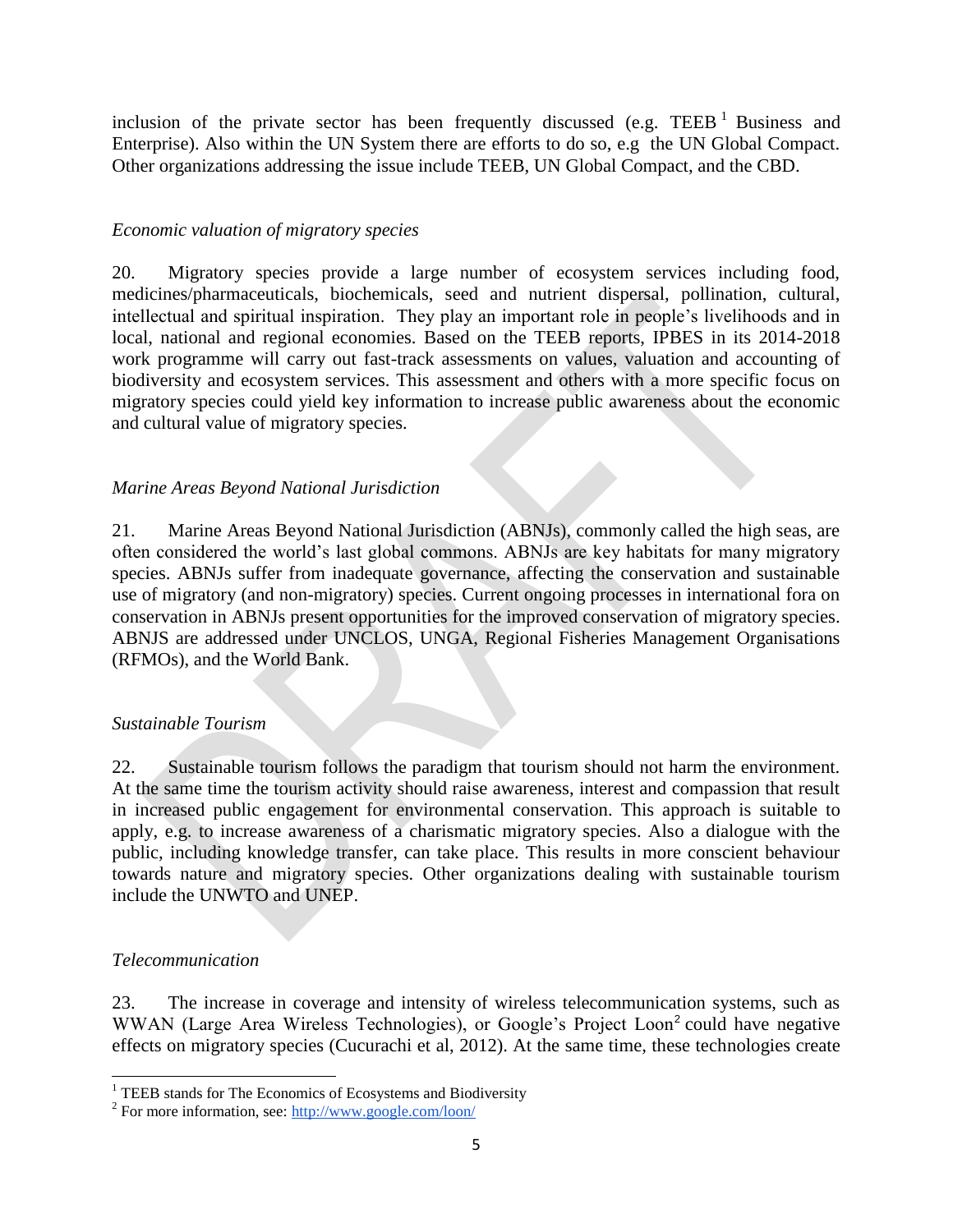opportunities for research and data transmission in remote areas and possible synergies in facilitating the tracking of migratory species.

#### *Migration ecology (Tracking animal movement)*

24. For many migratory species knowledge of their migration routes, migration timing and consequently threats during their migration is missing. Furthermore there is a high number of endangered species, especially smaller ones, where it is unknown if they exhibit migratory behaviour. New technologies, such as those developed under the ICARUS project<sup>3</sup>, and new methodologies will make tracking of smaller animals feasible. Increasing application of existing animal tracking methodology and adoption of new technology and methods, holds great promise to improve knowledge on the migratory behaviour of many species. Several research institutes and universities advance research on tracking animal movement, including, for example, the Max Planck Institute for Ornithology and the members of ICARUS. Keeping up to date on these new technologies and promoting their use among CMS Parties is an issue that can help bring forward the CMS agenda in the coming years.

#### **Gaps in the Appendices**

25. Annex I provides an overview of gaps in the CMS Appendices. The Annex draws on a number of relevant sources but does not claim to be comprehensive. A total of over 250 species from different taxa have been identified.

26. Species are listed in the Appendices at each COP at the proposal of the Parties. This procedure depends very much on the interest and opportunity of each particular Party and does not follow a systematic approach. The list of species in Annex 1 is meant to assist Parties in identifying species that could be listed if Parties so wished.

27. In Annex 1, the proposal for listing a species on CMS Appendix I and/or II is based on its status on the IUCN Red List. "Critically Endangered" or "Endangered" species are suggested for listing on Appendices I and II, "Vulnerable" or "Near Threatened" species on Appendix II.<sup>4</sup> Species that are defined as Least Concern by the IUCN do not appear on the list.<sup>5</sup> Suggestions for species that are not listed by the IUCN, or are data deficient, are based on CITES status.

28. Inclusion of species in the Appendices and which species qualify for listing is an issue that is closely related to the availability of criteria for listing. In this respect a working group has

<sup>&</sup>lt;sup>3</sup> For more information, see: [http://www.icarusinitiative.org/](http://icarusinitiative.org/)

<sup>&</sup>lt;sup>4</sup> According to the Convention, "Appendix I shall list migratory species which are endangered." (Art. III) and "Appendix II shall list migratory species which have an unfavourable conservation status and which require international agreements for their conservation and management, as well as those which have a conservation status which would significantly benefit from the international cooperation that could be achieved by an international agreement" (Art. IV).

<sup>5</sup> Except for *Pantala flavescens* (Global Skimmer), *Capra sibirica* (Asian Ibex), *Cervus elaphus* (Red Deer), *Kobus kob leucotis* (White-eared Kob), and *Rangifer tarandus* (Reindeer) all of which are highly migratory and could benefit from specialized regional agreements.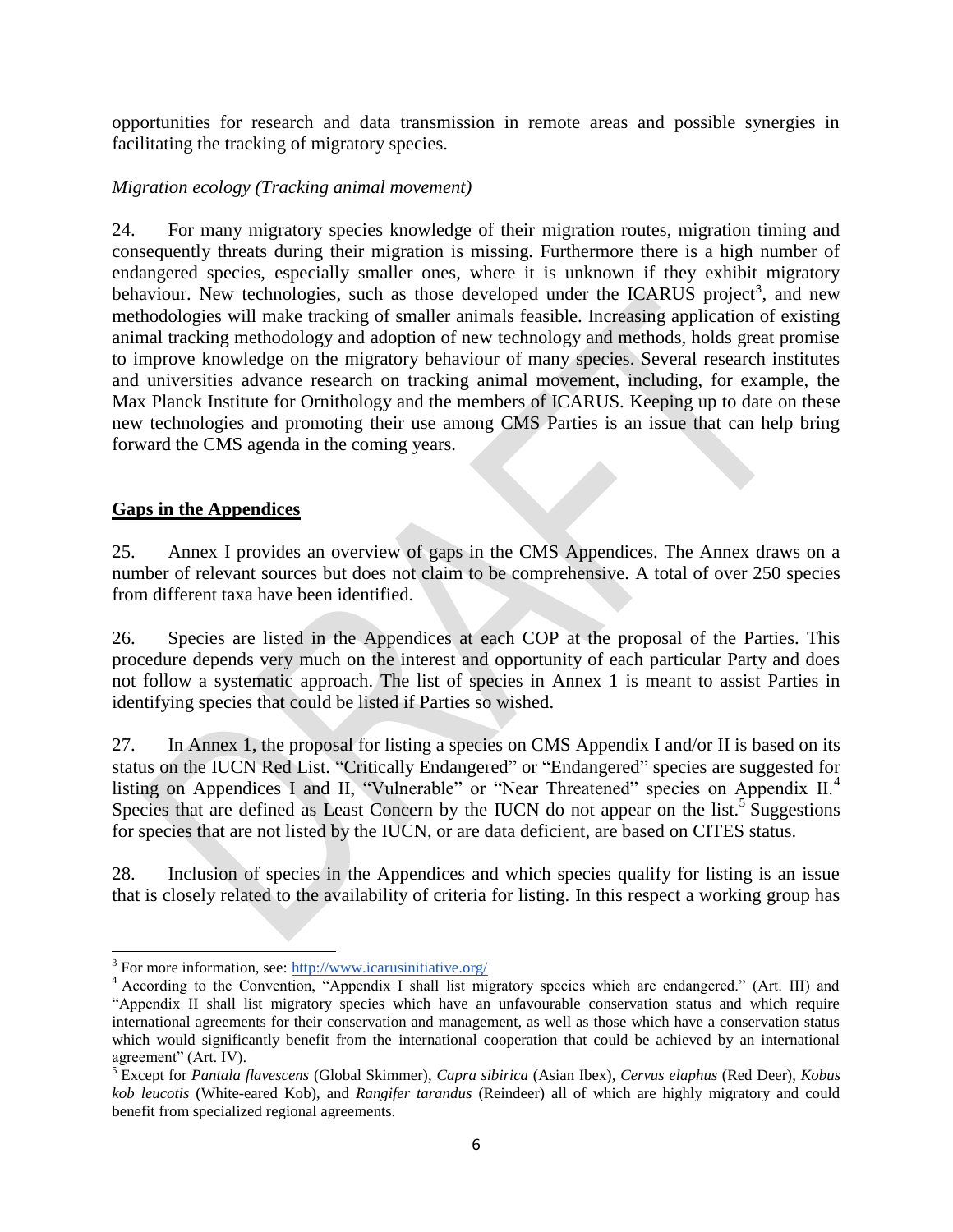been established under the Scientific Council to develop these criteria, and the results of this work will be presented to the Scientific Council in 2014.

# Mammals

# *Terrestrial Mammals*

29. Among the main threats for terrestrial mammals are habitat loss and degradation as well as unsustainable hunting. In addition, particularly the species of the order *Carnivora* suffer from human wildlife conflict.

30. Gaps in the CMS appendices exist in relation to many herbivorous species such as *Elephantidae* (Elephants) and the *Bovidae* (Bovids) to which both bisons and gazelles belong. Other charismatic species include *Panthera leo* (Lion), *Panthera tigris* (Tiger), and *Ursus maritimus* (Polar Bear). A listing proposal already exists for *Pantholopi hodgsonii* (Tibetan antelope).

# *Aquatic Mammals*

31. Of the aquatic mammal species listed in Annex I, 2 cetacean species of the family *Monodontidae* are already listed in CMS Appendix II and proposed for uplisting. A listing proposal for *Ursus maritimus* (Polar Bear) is currently being consulted within the Scientific Council.

32. In addition, there are several candidates belonging to the Order *Carnivora,* seals and sea lions from the families *Otariidae* and *Phocidae*. These species are predominantly threatened by fishing practices, both directly as bycatch and indirectly through depletion of their prey. Diseases, loss of genetic diversity and changing ecological interactions caused e.g. by climate change are also major threats that affect these species. Pollution through marine debris and industrial production and human disturbance by recreational activities cause further concern.

33. The remaining cetacean species belong to various families. Bycatch, prey depletion, underwater noise, marine debris and climate change are major threats. Moreover, especially the *Delphinidae* are frequently subjected to directed takes. Other threats are entanglement in fishing gear, vessel collision, disturbance by underwater noise, oil spills and climate change.

34. A high number of aquatic mammals are data deficient and research is needed to improve knowledge on their conservation status.

# *Bats*

35. There is a large number of bat species that are listed as least concern under IUCN. Gaps on the CMS Appendices exist particularly with regards to African and South and Central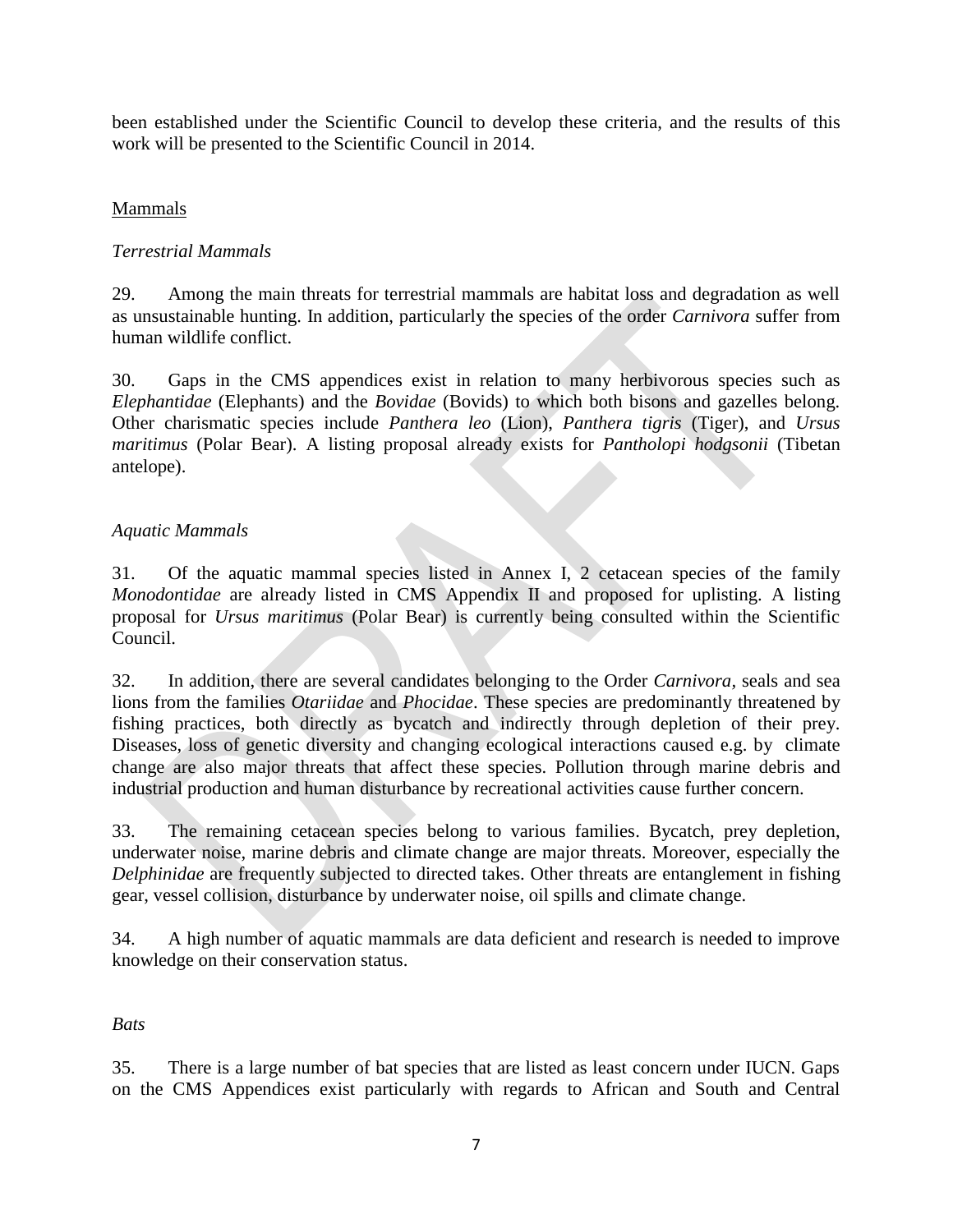American species. Among the main threats are the destruction or disturbance of caves and killing species due to an erroneous believe in vampire bats.

# Birds

36. The CMS Appendices already contain a large number of bird species, but there are still many gaps, particularly regarding *Procellariiformes* (Seabirds), *Sphenisciformes* (Penguins), *Psittaciformes* (Parrots) as well as some *Columbiformes* (Pigeons).

37. Among the main threats to birds are habitat loss and degradation due to energy production and mining, agriculture and aquaculture as well as logging and unsustainable hunting and trapping. Competition by invasive alien species is also a serious problems.

38. For the *Procellariiformes* climate change connected to changing weather patterns and sea level rise represents another specific threat. Furthermore the *Procellariiformes* are the birds most affected by the rapidly increasing plastic pollution.

39. For the *Psittaciformes* the illegal pet trade is an issue. Habitat degradation and loss due to deforestation and timber production add to the pressure on this species group.

# Fishes

# *Elasmobranchii*

40. The IUCN Species Survival Commission's Shark Specialist Group's Review of Chondrichthyan Fishes (2007) identified 46 species within the class of Elasmobranchii that would be suitable for a CMS listing, including 13 Ray species (*Rajiformes*), 30 sharks species (belonging to the orders: *Carcharhiniformes* (19), *Lamniformes* (7), *Squaliformes* (1), *Squatiniformes* (1) and *Pristiformes* (5, Sawfish).

41. The main threats for rays, sharks and sawfish are unsustainable fishing and harvesting. In addition, problems with population genetics based on the low reproduction rates of these species and habitat loss and degradation, mainly due to agriculture and aquaculture as well as energy production and mining are considered as key threats.

# *Actinoptygerii*

42. According to Hogan (2011), gaps in the CMS appendices exist with regards to *Clupeiformes (*e.g. herring)*, Cypriniformes* (e.g. carp), *Siluriformes* (Catfish) and *Salmoniforme*s (Salmon).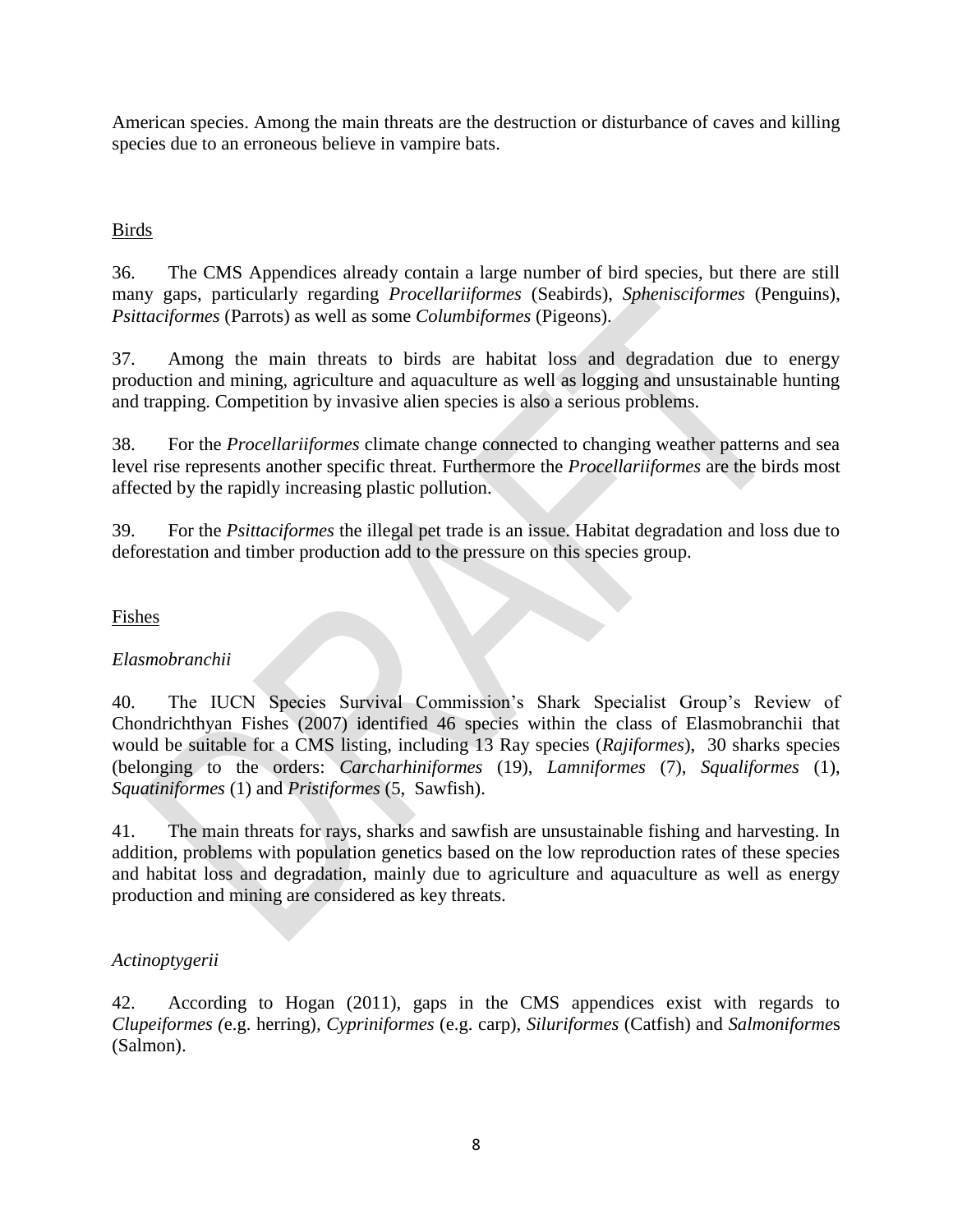43. For all freshwater fish species habitat loss and degradation resulting from river damming, energy production and mining are major threats. In addition, competition with invasive alien species, unsustainable fishing and harvesting are threatening these species.

# Reptiles

44. Based on information from GROMS, no gaps in the CMS appendices could be identified with regards to reptiles.<sup>6</sup>

# **Amphibians**

45. There are no migratory amphibians listed on GROMS, possibly due to a lack of data.

# Insects

46. GROMS lists 10 suggestions for migratory insects, mostly butterflies. However, for none of these species data on migration behaviour and conservation status is available under IUCN.<sup>7</sup> A potential species to be listed is the Globe Skimmer (*Pantala flavescens),* a wide-ranging dragonfly of the family *Libellulidae*.

# Marine invertebrates

47. Within the marine realm, there are many invertebrate species that may also be migratory. *Octopus vulgaris*, for example, is known to undertake limited seasonal migrations, usually overwintering in deeper waters and occurring in shallower waters during summer.<sup>8</sup> However, data on migratory behavior and threat status of marine invertebrates is lacking.

<sup>6</sup> However, it is unclear if freshwater crocodiles migrate seasonally, as this behaviour is known for saltwater crocodiles (*Crocodylus porosus*).

<sup>&</sup>lt;sup>7</sup> The ICARUS project [\(http://icarusinitiative.org/\)](http://icarusinitiative.org/) will possibly involve equipping animals as small as butterflies with small transmitters, which can potentially start to fill data gaps concerning the migratory behaviour of some

species. 8 For the source of this information, see the FAO Species Fact Sheet for *Octopus vulgaris:*  <http://www.fao.org/fishery/species/3571/en>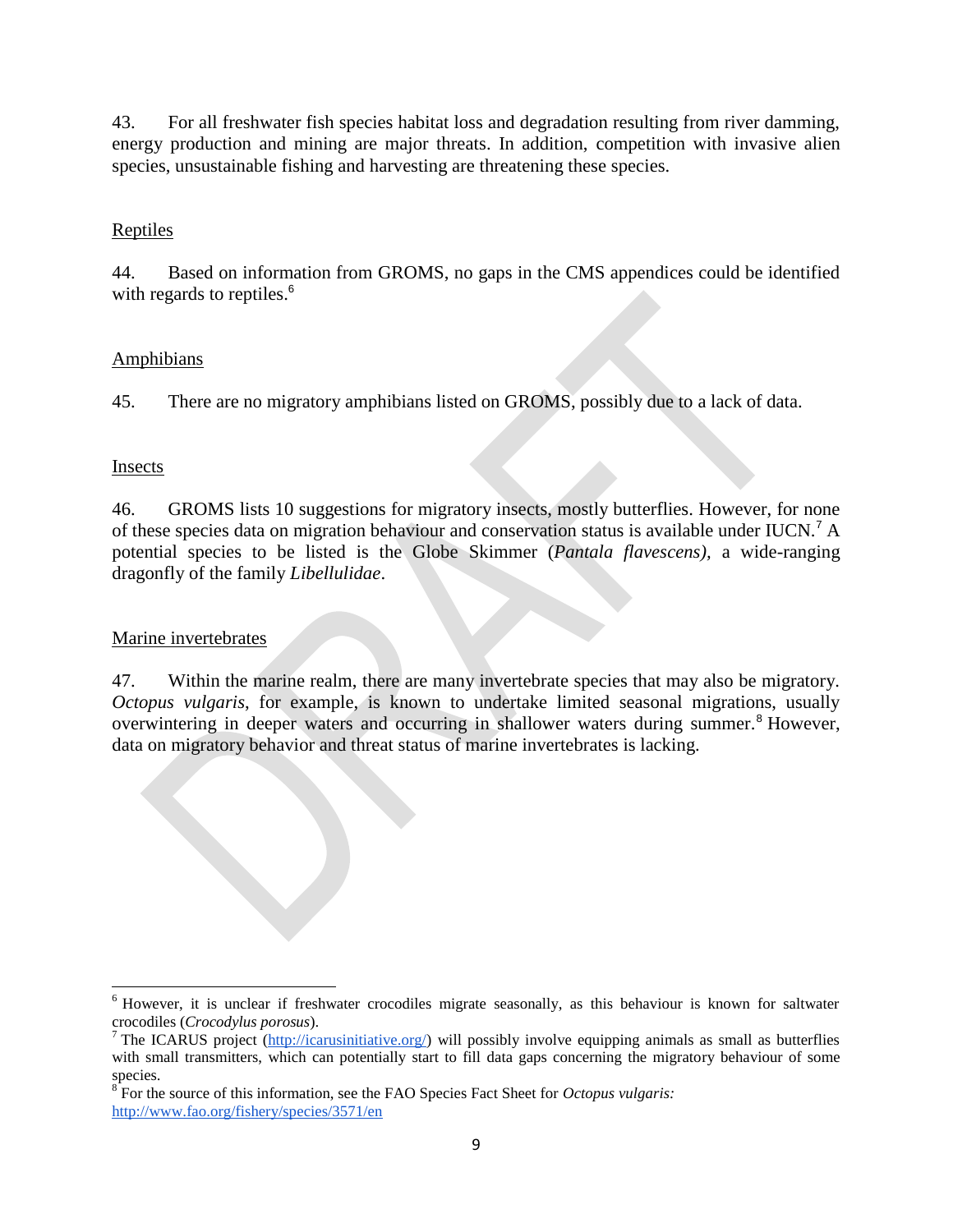# **References**

Cucurachi, S., Tamis, W.L.M., Vijver, M.G., Peijnenburg, W.J. G. M. Peijnenburg, Bolte, J.F.B., de Snoo, G.R. (2012): A review of the ecological effects of radiofrequency electromagnetic fields (RF-EMF). Environment International. Volume 51.

Hogan, Z. (2011): Review of Migratory Freshwater Fish. CMS. COP10. Bergen, NOR.

IUCN (2010): IUCN Red List of Threatened Species. Version 2010.1. URL: www.iucnredlist.org. Last assessed on  $5<sup>th</sup>$  July 2013.

IUCN Species Survival Commission's Shark Specialist Group (2007): Review of Chondrichthyan Fishes. IUCN, UNEP & CMS. Oxford, UK & Bonn, GER.

Kirby, J. (2010): Review 2 - Review of Current Knowledge of Bird Flyways, Principal Knowledge Gaps and Conservation Priorities. CMS Scientific Council: Flyway Working Group Reviews. UK.

Mickleburgh, S., Waylen, K. & Racey, P. (2009): Bats as bushmeat: a global review. In: Fauna & Flora International, Oryx. Pages: 217–234.

Riede, K. (2004): Global Register of Migratory Species – from Global to Regional Scales. Federal Agency for Nature Conservation. Bonn, GER.

Sutherland, W.J. et al. (2009): One hundred questions of importance to the conservation of global biological diversity. In: Conservation Biology. Vol. 23, No. 3.

UNEP-WCMC (2011): Review of CMS existing instruments and projects on terrestrial mammals (including bats). UNEP/CMS/Inf.10.15. UNEP-WCMC, Cambridge, UK.

UNEP-WCMC (2011): Review of CMS existing instruments and projects on marine turtles. UNEP/CMS/Inf.10.16. UNEP-WCMC, Cambridge, UK.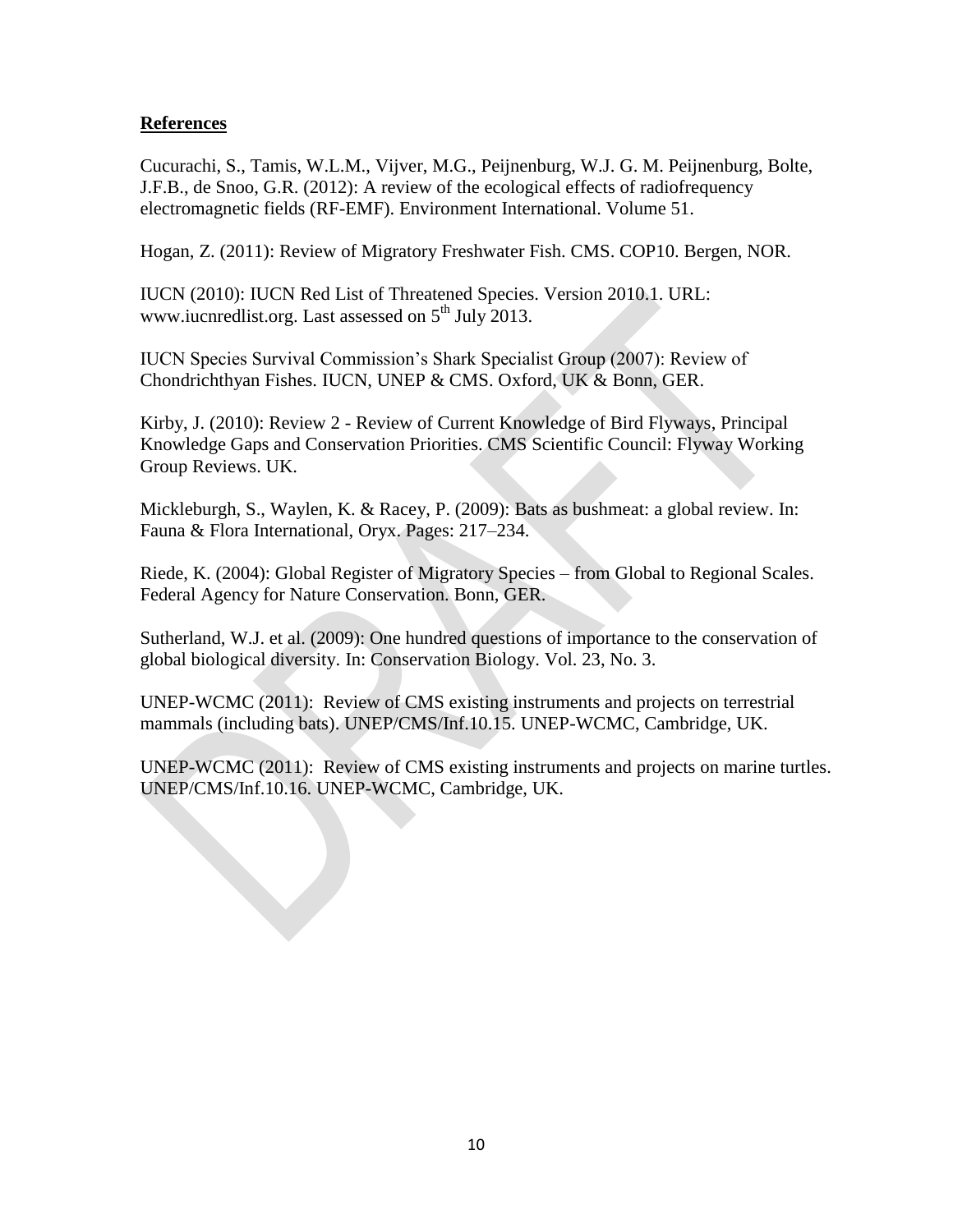#### **Annex 1**

| <b>Species</b>             |                    | <b>Pressure</b>                                                                                                                                                                                                                                                                                                                                                                                                        | <b>State</b>                                                       | <b>Response</b>             | <b>Potential listing</b> |         | <b>Comments</b>                        |
|----------------------------|--------------------|------------------------------------------------------------------------------------------------------------------------------------------------------------------------------------------------------------------------------------------------------------------------------------------------------------------------------------------------------------------------------------------------------------------------|--------------------------------------------------------------------|-----------------------------|--------------------------|---------|----------------------------------------|
| Latin name                 | <b>Common name</b> |                                                                                                                                                                                                                                                                                                                                                                                                                        | <b>IUCN Status,</b><br><b>Population trend</b>                     | CMS, CITES<br><b>Status</b> | App. I                   | App. II |                                        |
| <b>Terrestrial Mammals</b> |                    |                                                                                                                                                                                                                                                                                                                                                                                                                        |                                                                    |                             |                          |         |                                        |
| <b>Bison bison</b>         | American bison     | Habitat loss and degradation;<br>Population genetics - Hybridisation,<br>Inbreeding;<br>Diseases;<br>Other                                                                                                                                                                                                                                                                                                             | <b>IUCN Status Near</b><br>Threatened,<br>stable population trend, | CITES Appendix II           |                          | X       | Range States are not<br>Parties to CMS |
| <b>Bison bonasus</b>       | European bison     | Habitat loss and degradation - Logging<br>and unsustainable harvesting,<br>Agriculture;<br>Other:<br>Population genetics - Population<br>fragmentation, Loss of genetic diversity,<br>Hybridisation, Inbreeding, Low<br>reproduction rates;<br>Diseases;<br>Unsustainable hunting and trapping                                                                                                                         | <b>IUCN Status Vulnerable,</b><br>increasing population trend      |                             |                          | X       |                                        |
| Bos gaurus                 | Gaur               | Unsustainable hunting and trapping;<br>Habitat loss and degradation -<br>Agriculture, Energy production and<br>mining, Infrastructure and service<br>corridors, Residential and commercial<br>development, Logging and<br>unsustainable harvesting;<br>Human Disturbance - Population growth;<br>Population genetics - Population<br>fragmentation;<br>Invasive Species - Destructive<br>behaviour;<br><b>Diseases</b> | <b>IUCN Status Vulnerable,</b><br>decreasing population trend,     | CITES Appendix I            | Χ                        | X       |                                        |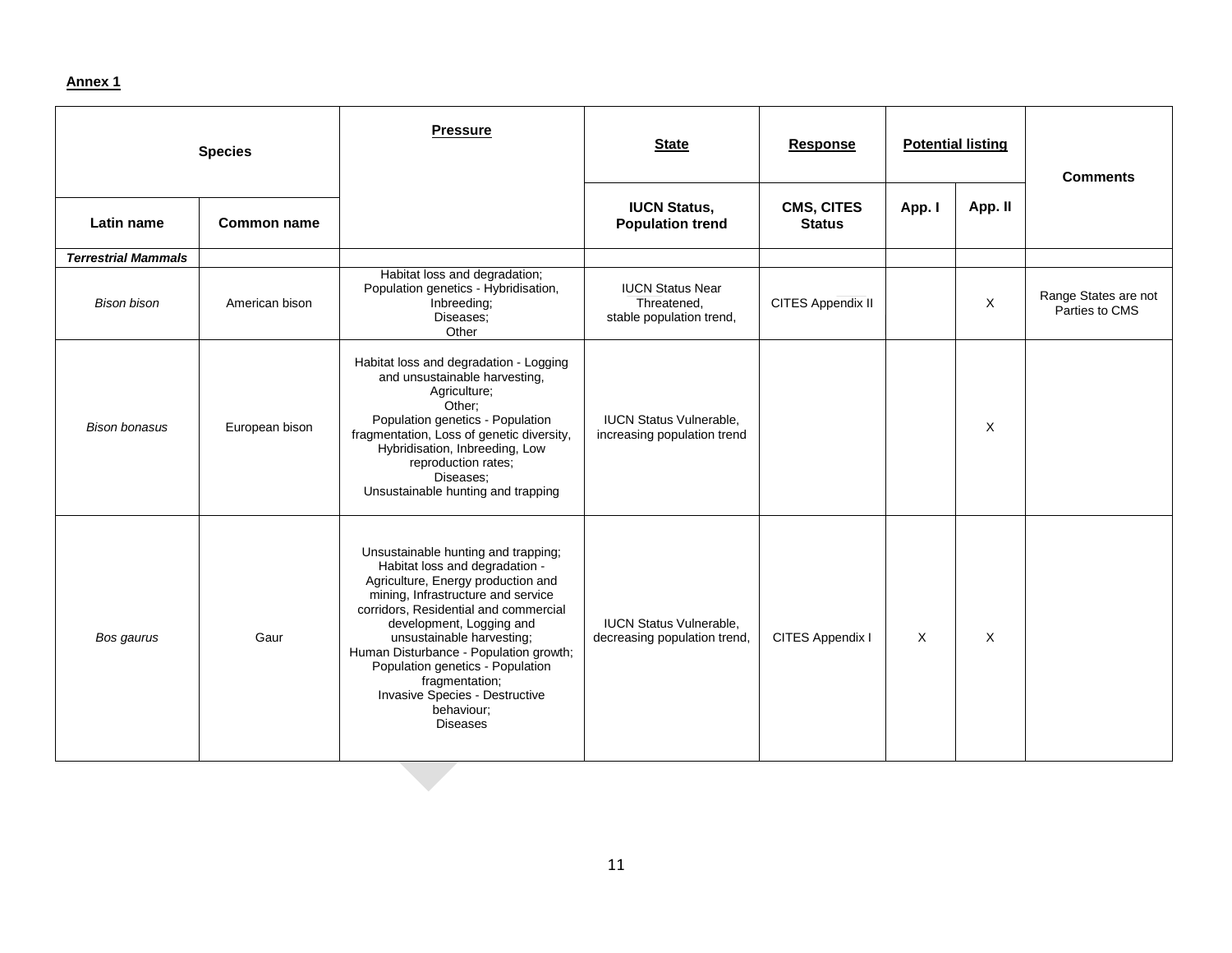| <b>Species</b>       |                    | <b>Pressure</b>                                                                                                                                                                     | <b>State</b>                                                          | <b>Response</b>             | <b>Potential listing</b> |         | <b>Comments</b>                                                                                                                                                                 |
|----------------------|--------------------|-------------------------------------------------------------------------------------------------------------------------------------------------------------------------------------|-----------------------------------------------------------------------|-----------------------------|--------------------------|---------|---------------------------------------------------------------------------------------------------------------------------------------------------------------------------------|
| Latin name           | <b>Common name</b> |                                                                                                                                                                                     | <b>IUCN Status,</b><br><b>Population trend</b>                        | CMS, CITES<br><b>Status</b> | App. I                   | App. II |                                                                                                                                                                                 |
| Capra falconeri      | Markhor            | Unsustainable hunting and trapping;<br>Population genetics - Population<br>fragmentation;<br>Habitat loss and degradation -<br>Agriculture, Logging and unsustainable<br>harvesting | <b>IUCN Status Endangered,</b><br>decreasing population trend         | CITES Appendix I            | X                        | X       |                                                                                                                                                                                 |
| Capra caucasica      | Western Tur        | Unsustainable hunting and trapping;<br>Habitat loss and degradation -<br>Agriculture, Prey/Food depletion;<br>Climate Change - Extreme weather                                      | <b>IUCN Status Endangered,</b><br>decreasing population trend         |                             | X                        | X       |                                                                                                                                                                                 |
| Capra cylindricornis | Eastern Tur        | Unsustainable hunting and trapping;<br>Habitat loss and degradation -<br>Agriculture, Prey/Food depletion;<br>Climate Change - Extreme weather                                      | <b>IUCN Status Near</b><br>Threatened, decreasing<br>population trend |                             |                          | X       |                                                                                                                                                                                 |
| Capra sibirica       | Asian Ibex         | Poaching and subsistence hunting;<br>competition with livestock                                                                                                                     | <b>IUCN Least Concern.</b><br>population trend unknown                |                             |                          | X       |                                                                                                                                                                                 |
| Cervus elaphus       | <b>Red Deer</b>    | Intermixing of subspecies and<br>introduction of parasites and diseases;<br>Overhunting and habitat loss in some<br>areas                                                           | <b>IUCN Least Concern.</b><br>increasing population trend             |                             |                          | X       | On Appendix II only<br>populations of Cervus<br>elaphus yarkandensis<br>in Kazakhstan,<br>Kyrgystan, Tajikistan,<br>Turkmenistan,<br>Uzbekistan<br>andAfghanistan are<br>listed |
| Cuon alpinus         | Indian Wild Dog    | Habitat loss and degradation - Prey/Food<br>depletion, Changes in land-use<br>management;<br>Unsustainable hunting and trapping;<br>Human wildlife conflict;<br><b>Diseases</b>     | <b>IUCN Status Endangered,</b><br>decreasing population trend         | CITES Appendix II           | X                        | X       |                                                                                                                                                                                 |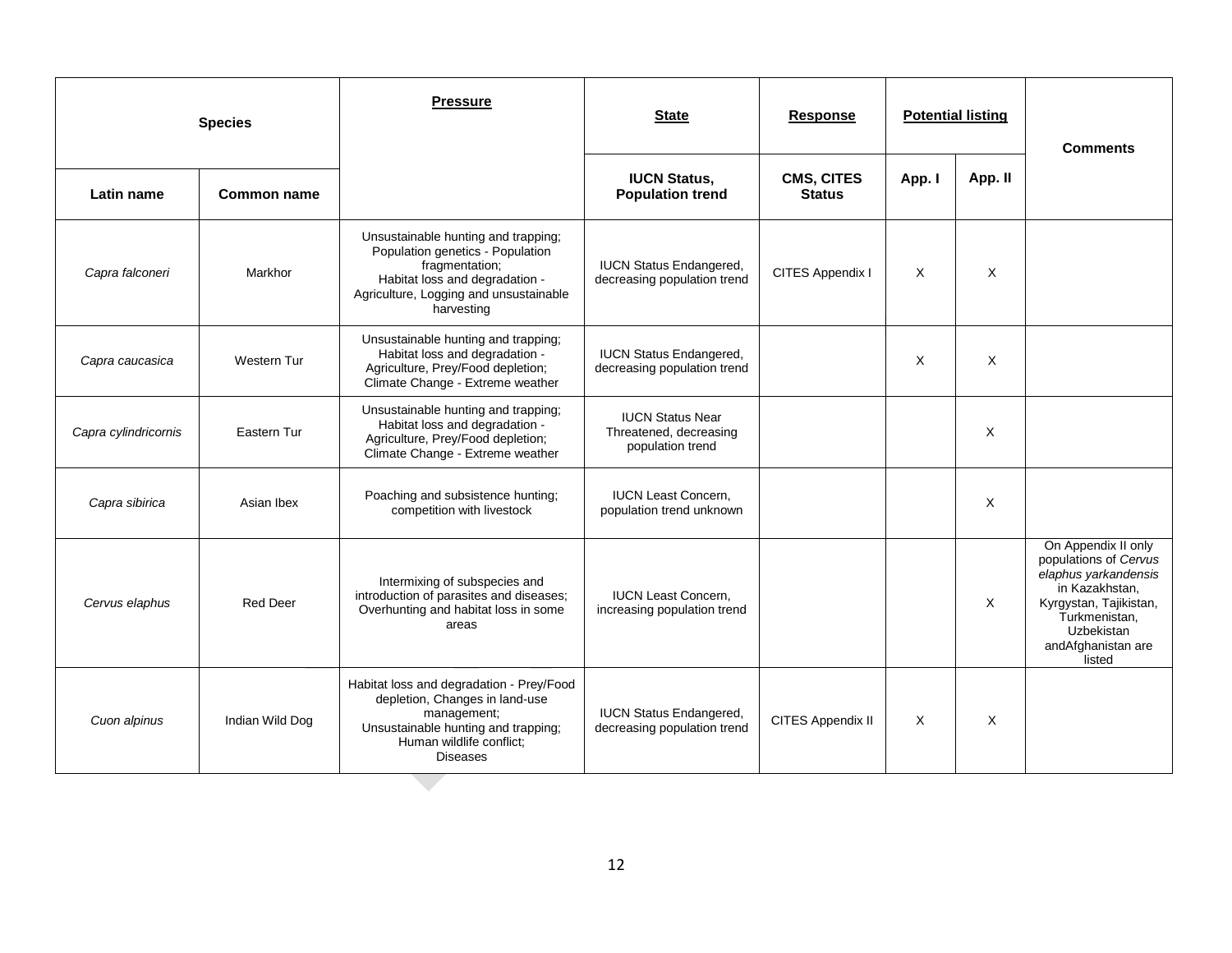| <b>Species</b>     |                            | <b>Pressure</b>                                                                                                                                                                      | <b>State</b>                                                                | <b>Response</b>             |        | <b>Potential listing</b> | <b>Comments</b> |
|--------------------|----------------------------|--------------------------------------------------------------------------------------------------------------------------------------------------------------------------------------|-----------------------------------------------------------------------------|-----------------------------|--------|--------------------------|-----------------|
| Latin name         | <b>Common name</b>         |                                                                                                                                                                                      | <b>IUCN Status,</b><br><b>Population trend</b>                              | CMS, CITES<br><b>Status</b> | App. I | App. II                  |                 |
| Elephas maximus    | Indian Elephant            | Human Disturbance - Population growth;<br>Habitat loss and degradation -<br>Agriculture;<br>Unsustainable hunting and trapping;<br>Population genetics - Adult sex-ratios            | <b>IUCN Status Endangered,</b><br>decreasing population trend               | CITES Appendix I            | X      | $\times$                 |                 |
| Eudorcas rufifrons | <b>Red fronted Gazelle</b> | Unsustainable hunting and trapping;<br>Habitat loss and degradation -<br>Agriculture                                                                                                 | <b>IUCN Status Vulnerable,</b><br>decreasing population trend               |                             |        | X                        |                 |
| Eudorcas thomsonii | Thomson's gazelle          | Invasive Species;<br>Human Disturbance - Recreational<br>activities:<br>Habitat loss and degradation -<br>Infrastructure and service corridors,<br>Changes in land-use management    | <b>IUCN Status near</b><br>threatened, decreasing<br>population trend       |                             |        | X                        |                 |
| Kobus kob leucotis | White-eared Kob            | Unsustainable hunting and trapping;<br>Habitat loss and degradation -<br>Agriculture, Climate Change                                                                                 | <b>IUCN Status Least Concern,</b><br>unknown Population trend               |                             |        | X                        |                 |
| Lynx pardinus      | Iberian Lynx               | Habitat loss and degradation - Logging<br>and unsustainable harvesting, River<br>Damming, Energy production and<br>mining, Prey depletion, Residential and<br>commercial development | <b>IUCN Status Critically</b><br>Endangered, decreasing<br>population trend | CITES Appendix I            | X      | X                        |                 |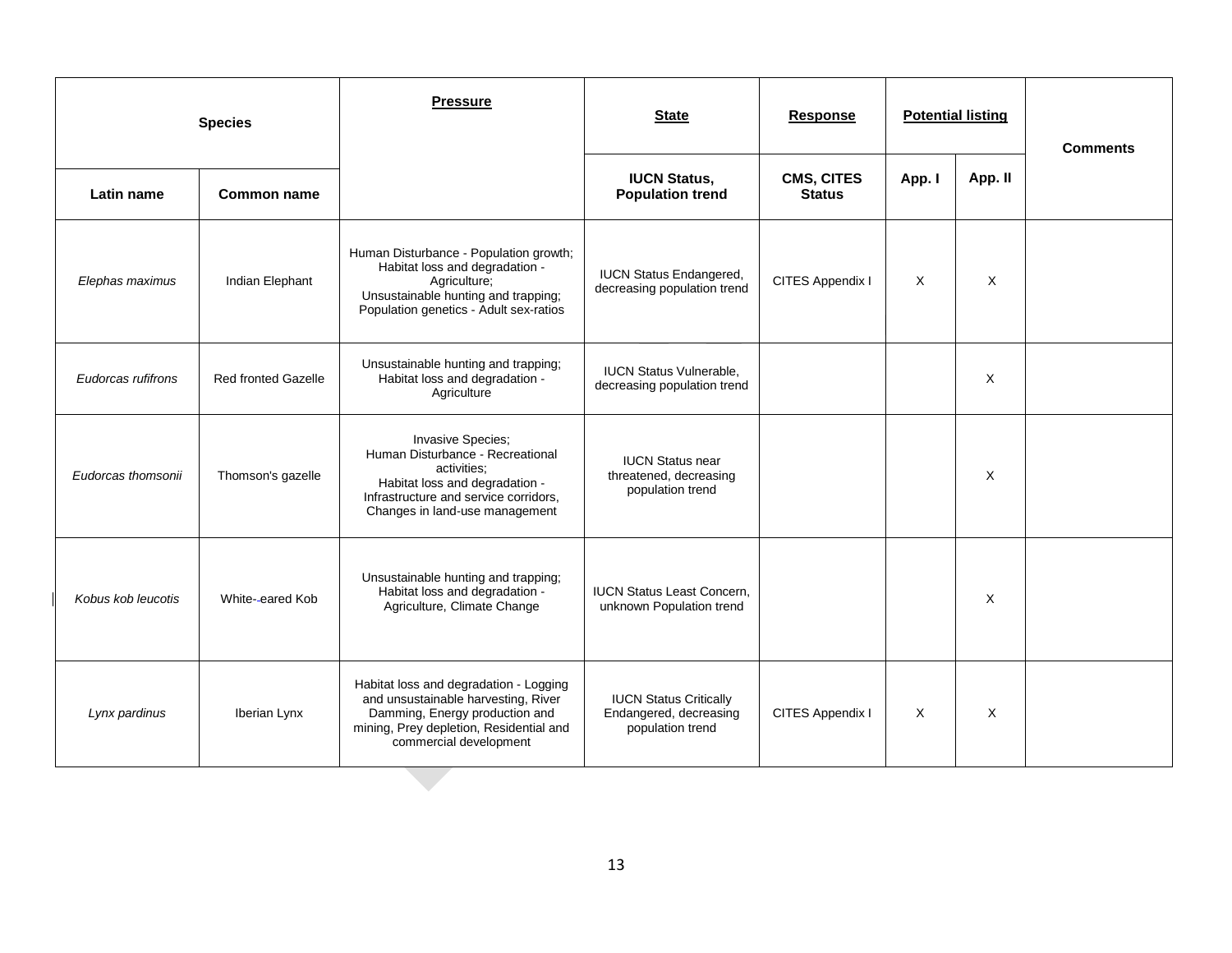| <b>Species</b>     |                  | <b>Pressure</b>                                                                                                                                                                                                                                                                                                                       | <b>State</b>                                                  | <b>Response</b>                                                                |        | <b>Potential listing</b> | <b>Comments</b>                                    |
|--------------------|------------------|---------------------------------------------------------------------------------------------------------------------------------------------------------------------------------------------------------------------------------------------------------------------------------------------------------------------------------------|---------------------------------------------------------------|--------------------------------------------------------------------------------|--------|--------------------------|----------------------------------------------------|
| Latin name         | Common name      |                                                                                                                                                                                                                                                                                                                                       | <b>IUCN Status,</b><br><b>Population trend</b>                | CMS, CITES<br><b>Status</b>                                                    | App. I | App. II                  |                                                    |
| Loxodonta africana | African Elephant | Human wildlife conflict:<br>Unsustainable hunting and trapping;<br>Illegal trade;<br>Habitat loss and degradation - Changes<br>in land-use management, Residential<br>and commercial development                                                                                                                                      | <b>IUCN Status Vulnerable,</b><br>increasing population trend | CITES Appendix I/<br>II (only Botswana,<br>Namibia, South<br>Africa, Zimbabwe) | X      |                          | listed on CMS<br>Appendix II, could be<br>uplisted |
| Pan troglodytes    | Chimpanzee       | Habitat loss and degradation -<br>Agriculture, Logging and unsustainable<br>harvesting, Changes in land-use<br>management, Energy production and<br>mining;<br>Human Disturbance - Population growth;<br>Unsustainable hunting and trapping;<br>Illegal trade;<br>Population genetics - Low reproduction<br>rates;<br><b>Diseases</b> | <b>IUCN Status Endangered,</b><br>decreasing population trend | CITES Appendix I                                                               | X      | $\times$                 |                                                    |
| Panthera leo       | Lion             | Unsustainable hunting and trapping;<br>Habitat loss and degradation;<br>Diseases:<br>Human wildlife conflict                                                                                                                                                                                                                          | <b>IUCN Status Vulnerable,</b><br>decreasing population trend | CITES Appendix I                                                               |        | X                        |                                                    |
| Panthera tigris    | Tiger            | Illegal trade;<br>Habitat loss and degradation -<br>Agriculture, Logging and unsustainable<br>harvesting, Residential and commercial<br>development;<br>Human wildlife conflict                                                                                                                                                       | <b>IUCN Status Endangered,</b><br>decreasing population trend |                                                                                | X      | $\times$                 |                                                    |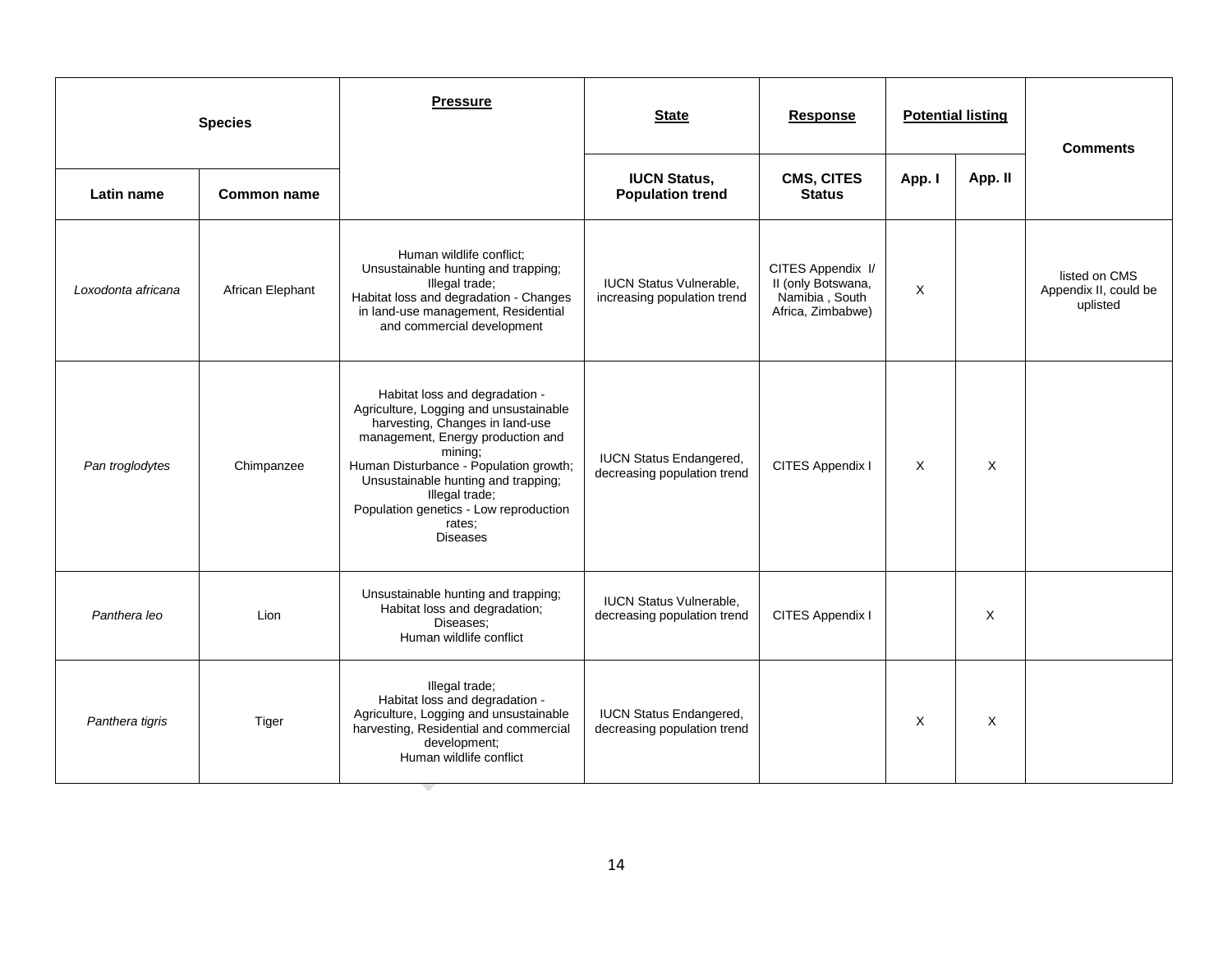|                            | <b>Species</b>              | <b>Pressure</b>                                                                                                                                                                                                             | <b>State</b>                                                          | <b>Response</b>             | <b>Potential listing</b> |         | <b>Comments</b> |
|----------------------------|-----------------------------|-----------------------------------------------------------------------------------------------------------------------------------------------------------------------------------------------------------------------------|-----------------------------------------------------------------------|-----------------------------|--------------------------|---------|-----------------|
| Latin name                 | <b>Common name</b>          |                                                                                                                                                                                                                             | <b>IUCN Status,</b><br><b>Population trend</b>                        | CMS, CITES<br><b>Status</b> | App. I                   | App. II |                 |
| Pantholops hodgsonii       | Chiru                       | Unsustainable hunting and trapping;<br>Habitat loss and degradation -<br>Agriculture;<br>Infrastructure and service corridors                                                                                               | <b>IUCN Status Endangered,</b><br>decreasing population trend         | CITES Appendix I            | X                        | Χ       |                 |
| Procapra picticaudata      | <b>Tibetan Gazelle</b>      | Habitat loss and degradation -<br>Agriculture, Infrastructure and service<br>corridors;<br>Unsustainable hunting and trapping                                                                                               | <b>IUCN Status Near</b><br>Threatened, decreasing<br>population trend |                             |                          | X       |                 |
| Pongo pygmaeus             | Bornean Orangutan           | Habitat loss and degradation -<br>Agriculture, Logging and unsustainable<br>harvesting;<br>Other:<br>Population genetics - Population<br>fragmentation, Inbreeding;<br>Unsustainable hunting and trapping;<br>Illegal trade | <b>IUCN Status Endangered,</b><br>decreasing population trend         | CITES Appendix I            | Χ                        | X       |                 |
| Rangifer tarandus          | Reindeer                    | Onshore petroleum exploration in<br>Canada, poaching in the Russian<br>Federation and habitat loss in Finalnd                                                                                                               | <b>IUCN Status Least Concern,</b><br>stable population trend          |                             |                          | X       |                 |
| <b>Bats</b>                |                             |                                                                                                                                                                                                                             |                                                                       |                             |                          |         |                 |
| Balantiopteryx io          | Thomas' sac-winged<br>bat   | Human Disturbance - Recreational<br>activities, Destructive behaviour                                                                                                                                                       | <b>IUCN Status Vulnerable.</b><br>decreasing population trend         |                             |                          | X       |                 |
| Choeronycteris<br>mexicana | Mexican long-tongued<br>bat | Habitat loss and degradation - Energy<br>production and mining;<br>Human Disturbance - Recreational<br>activities                                                                                                           | <b>IUCN Status Near</b><br>Threatened                                 |                             |                          | X       |                 |
| Hipposideros<br>commersoni | Grant leaf-nosed bat        | Unsustainable hunting and trapping;<br>Habitat loss and degradation                                                                                                                                                         | <b>IUCN Status Near</b><br>Threatened                                 |                             |                          | X       |                 |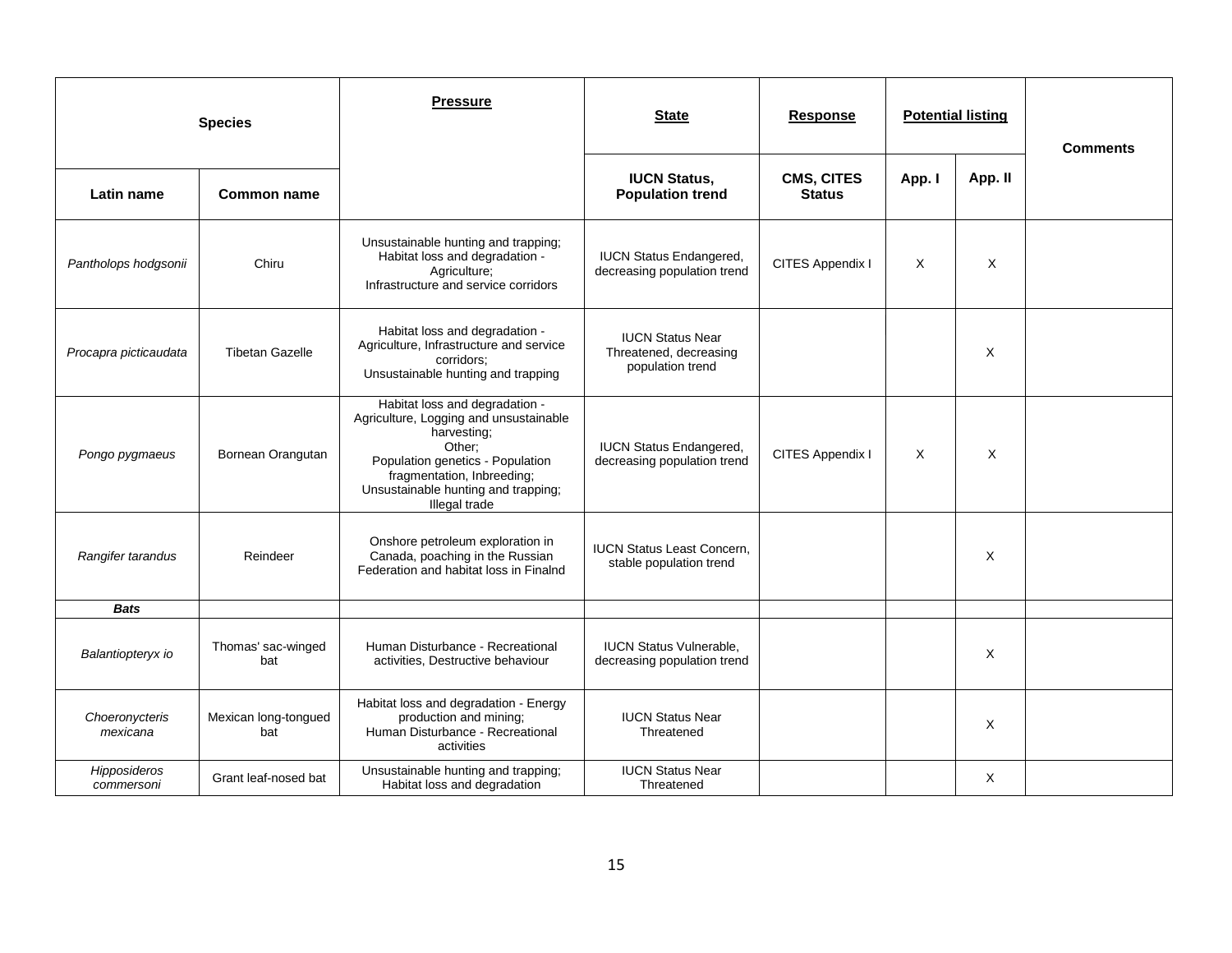|                           | <b>Species</b>            | <b>Pressure</b>                                                                                                                                                                                                                                | <b>State</b>                                                          | <b>Response</b>                    | <b>Potential listing</b> |         | <b>Comments</b>                                                         |
|---------------------------|---------------------------|------------------------------------------------------------------------------------------------------------------------------------------------------------------------------------------------------------------------------------------------|-----------------------------------------------------------------------|------------------------------------|--------------------------|---------|-------------------------------------------------------------------------|
| Latin name                | <b>Common name</b>        |                                                                                                                                                                                                                                                | <b>IUCN Status,</b><br><b>Population trend</b>                        | <b>CMS, CITES</b><br><b>Status</b> | App. I                   | App. II |                                                                         |
| Leptonycteris<br>curasoae | Western long-nosed<br>bat | Habitat loss and degradation;<br>Human Disturbance - Destructive<br>behaviour                                                                                                                                                                  | <b>IUCN Status Vulnerable,</b><br>decreasing population trend         |                                    |                          | X       |                                                                         |
| Leptonycteris nivalis     | Mexican long-nosed<br>bat | Habitat loss and degradation -<br>Agriculture;<br>Human Disturbance - Destructive<br>behaviour                                                                                                                                                 | <b>IUCN Status Endangered,</b><br>decreasing population trend         |                                    | X                        | X       |                                                                         |
| Myotis grisescens         | Grey myotis               | Habitat loss and degradation -<br>Agriculture                                                                                                                                                                                                  | <b>IUCN Status Near</b><br>Threatened, increasing<br>population trend |                                    |                          | X       |                                                                         |
| Myotis sodalis            | Indiana bat               | Human Disturbance - Recreational<br>activities, Destructive behaviour;<br>Habitat loss and degradation -<br>Agriculture, Infrastructure and service<br>corridors, Residential and commercial<br>development, Changes in land-use<br>management | <b>IUCN Status Endangered,</b><br>decreasing population trend         |                                    | X                        | X       |                                                                         |
| Natalus micropus          | Cuban funnel-eared<br>bat | Human Disturbance - Recreational<br>activities:<br>Habitat loss and degradation - Energy<br>production and mining                                                                                                                              | <b>IUCN Status Near</b><br>Threatened, decreasing<br>population trend |                                    |                          | X       |                                                                         |
| <b>Aquatic Mammals</b>    |                           |                                                                                                                                                                                                                                                |                                                                       |                                    |                          |         |                                                                         |
| Ursus maritimus           | Polar Bear                | Climate Change - Ecological interactions<br>and habitat change;<br>Pollution - Industry and production;<br>Habitat loss and degradation - Energy<br>production and mining                                                                      | <b>IUCN Status Vulnerable,</b><br>decreasing population trend         | CITES Appendix II                  |                          | X       | Listing Proposal out for<br>consultation with the<br>Scientific Council |
|                           |                           |                                                                                                                                                                                                                                                |                                                                       |                                    |                          |         |                                                                         |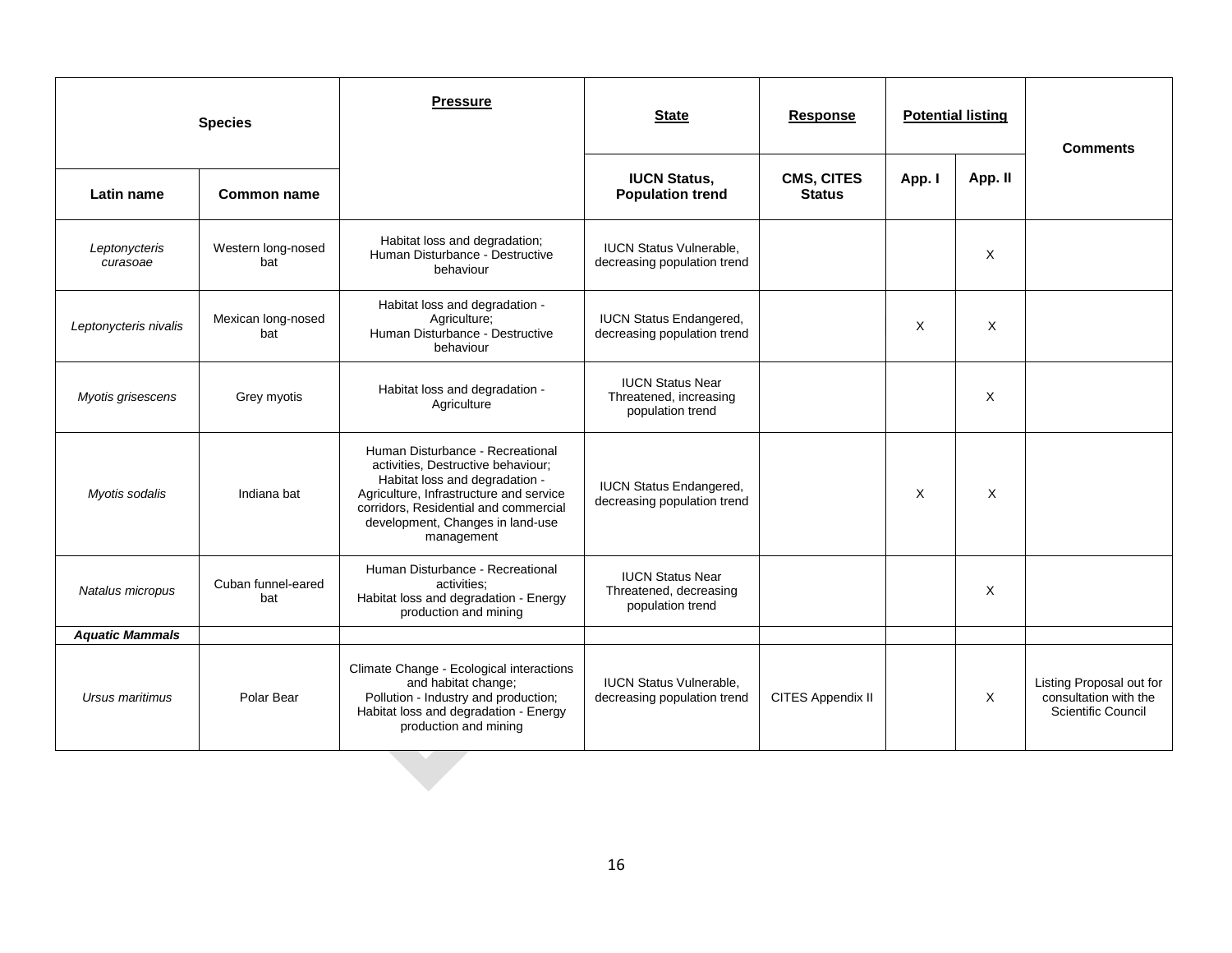|                     | <b>Species</b>           | <b>Pressure</b>                                                                                                                                                                                                                         | <b>State</b>                                                  | <b>Response</b>                    | <b>Potential listing</b> |          | <b>Comments</b>                                                                                                  |  |
|---------------------|--------------------------|-----------------------------------------------------------------------------------------------------------------------------------------------------------------------------------------------------------------------------------------|---------------------------------------------------------------|------------------------------------|--------------------------|----------|------------------------------------------------------------------------------------------------------------------|--|
| Latin name          | <b>Common name</b>       |                                                                                                                                                                                                                                         | <b>IUCN Status,</b><br><b>Population trend</b>                | <b>CMS, CITES</b><br><b>Status</b> | App. I                   | App. II  |                                                                                                                  |  |
| Balaenoptera brydei | Bryde's whale            | Unsustainable fishing and harvesting<br>aquatic resources - Overharvesting                                                                                                                                                              | <b>IUCN Status Data Deficient</b>                             | CITES Appendix I                   | X                        |          | listed on CMS<br>Appendix II, could be<br>uplisted;<br>especially North Pacific<br>populations are<br>threatened |  |
| Berardius arnuxii   | Arnoux's beaked<br>whale | Unsustainable fishing and harvesting<br>aquatic resources - Bycatch,<br>Experimental fisheries, Prey depletion;<br>Pollution - Noise pollution;<br>Climate Change - Ocean temperature,<br>Ecological interactions and habitat<br>change | <b>IUCN Status Data Deficient</b>                             | CITES Appendix I                   | $\times$                 | $\times$ |                                                                                                                  |  |
| Callorhinus ursinus | Northern fur seal        | Unsustainable fishing and harvesting<br>aquatic resources - Prey depletion,<br>Bycatch;<br>Pollution - Marine debris, Industry and<br>production;<br>Climate Change - Ecological interactions<br>and habitat change                     | <b>IUCN Status Vulnerable,</b><br>decreasing population trend |                                    |                          | Χ        |                                                                                                                  |  |
| Cystophora cristata | Hooded seal              | Unsustainable fishing and harvesting<br>aquatic resources - Bycatch;<br>Prey depletion;<br>Polllution - Industry and production;<br>Climate Change - Ecological interactions<br>and habitat change                                      | <b>IUCN Status Vulnerable,</b><br>decreasing population trend |                                    | X                        | X        |                                                                                                                  |  |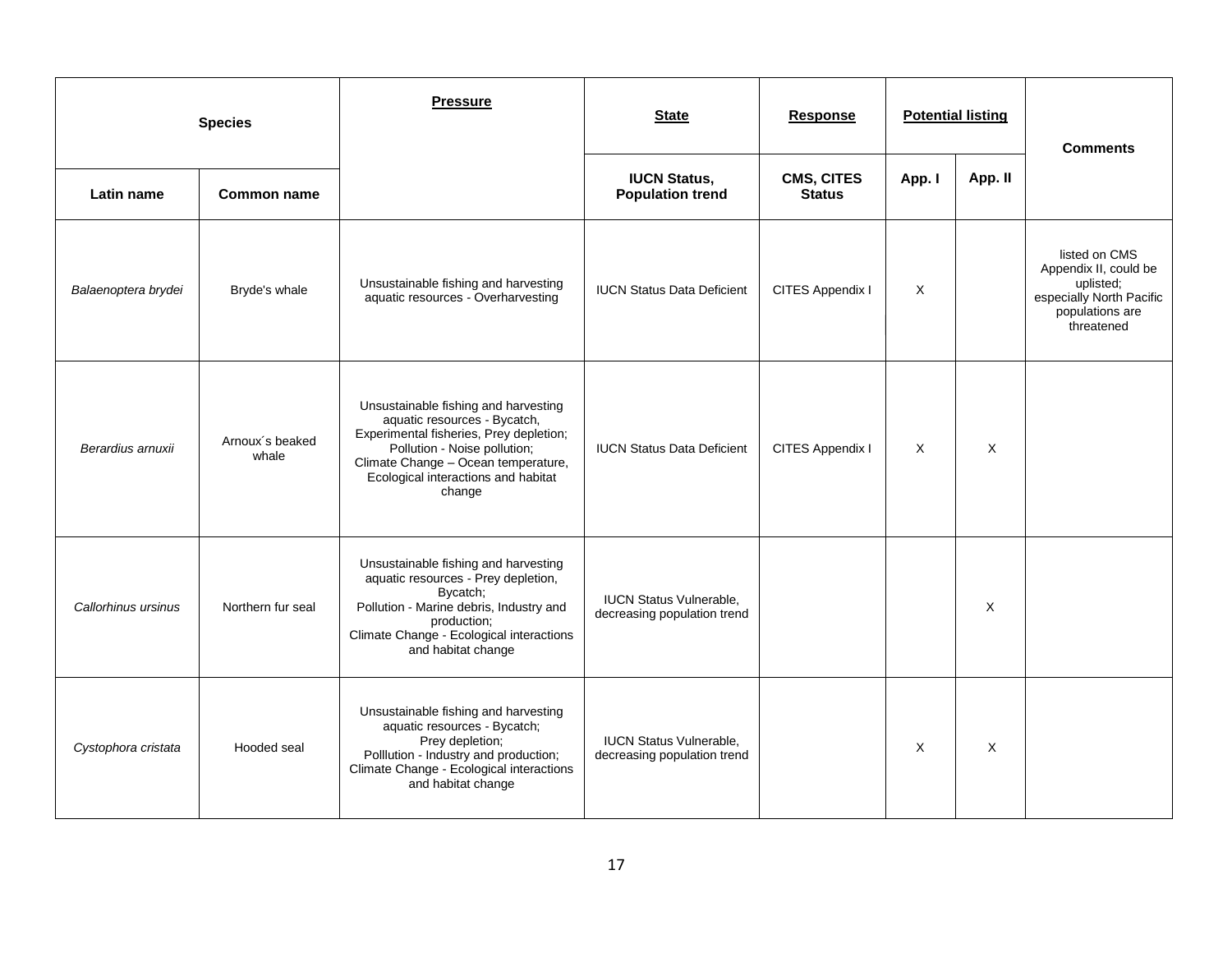|                               | <b>Species</b>                        | <b>Pressure</b>                                                                                                                                                                                                                                                                                                                        | <b>State</b>                                                                | Response                           |        | <b>Potential listing</b> | <b>Comments</b> |
|-------------------------------|---------------------------------------|----------------------------------------------------------------------------------------------------------------------------------------------------------------------------------------------------------------------------------------------------------------------------------------------------------------------------------------|-----------------------------------------------------------------------------|------------------------------------|--------|--------------------------|-----------------|
| Latin name                    | <b>Common name</b>                    |                                                                                                                                                                                                                                                                                                                                        | <b>IUCN Status,</b><br><b>Population trend</b>                              | <b>CMS, CITES</b><br><b>Status</b> | App. I | App. II                  |                 |
| Delphinus capensis            | Long-beaked<br>common dolphin         | Unsustainable fishing and harvesting<br>aquatic resources - Bycatch,<br>Overharvesting                                                                                                                                                                                                                                                 | <b>IUCN Status Data Deficient</b>                                           | CITES Appendix II                  |        | X                        |                 |
| Eschrichtius robustus         | Grey whale (western<br>subpopulation) | Unsustainable fishing and harvesting<br>aquatic resources - Bycatch,<br>Overharvesting;<br>Pollution - Industry and production, Prey<br>depletion, Noise pollution;<br>Habitat loss and degradation - Energy<br>production and mining, Infrastructure and<br>service corridors, Destructive<br>fishing practices;<br>Human Disturbance | <b>IUCN Status Critically</b><br>Endangered, increasing<br>population trend | CITES Appendix I                   | X      | X                        |                 |
| Eumetopias jubatus            | Steller sea lion                      | Unsustainable fishing and harvesting<br>aquatic resources - Bycatch, Prey<br>depletion                                                                                                                                                                                                                                                 | <b>IUCN Status Near</b><br>Threatened, increasing<br>population trend       |                                    |        | Χ                        |                 |
| Feresa attenuata              | Pygmy killer whale                    | Unsustainable fishing and harvesting<br>aquatic resources - Prey depletion,<br>Bycatch, Overharvesting;<br>Pollution - Noise pollution, Marine debris;<br>Human Disturbance;<br>Climate Change - Ecological interactions<br>and habitat change                                                                                         | <b>IUCN Status Data Deficient</b>                                           | CITES Appendix II                  |        | X                        |                 |
| Globicephala<br>macrorhynchus | Short-finned pilot<br>whale           | Unsustainable fishing and harvesting<br>aquatic resources - Overharvesting,<br>Bycatch;<br>Illegal trade;<br>Pollution - Noise pollution;<br>Climate Change                                                                                                                                                                            | <b>IUCN Status Data Deficient</b>                                           | CITES Appendix II                  |        | X                        |                 |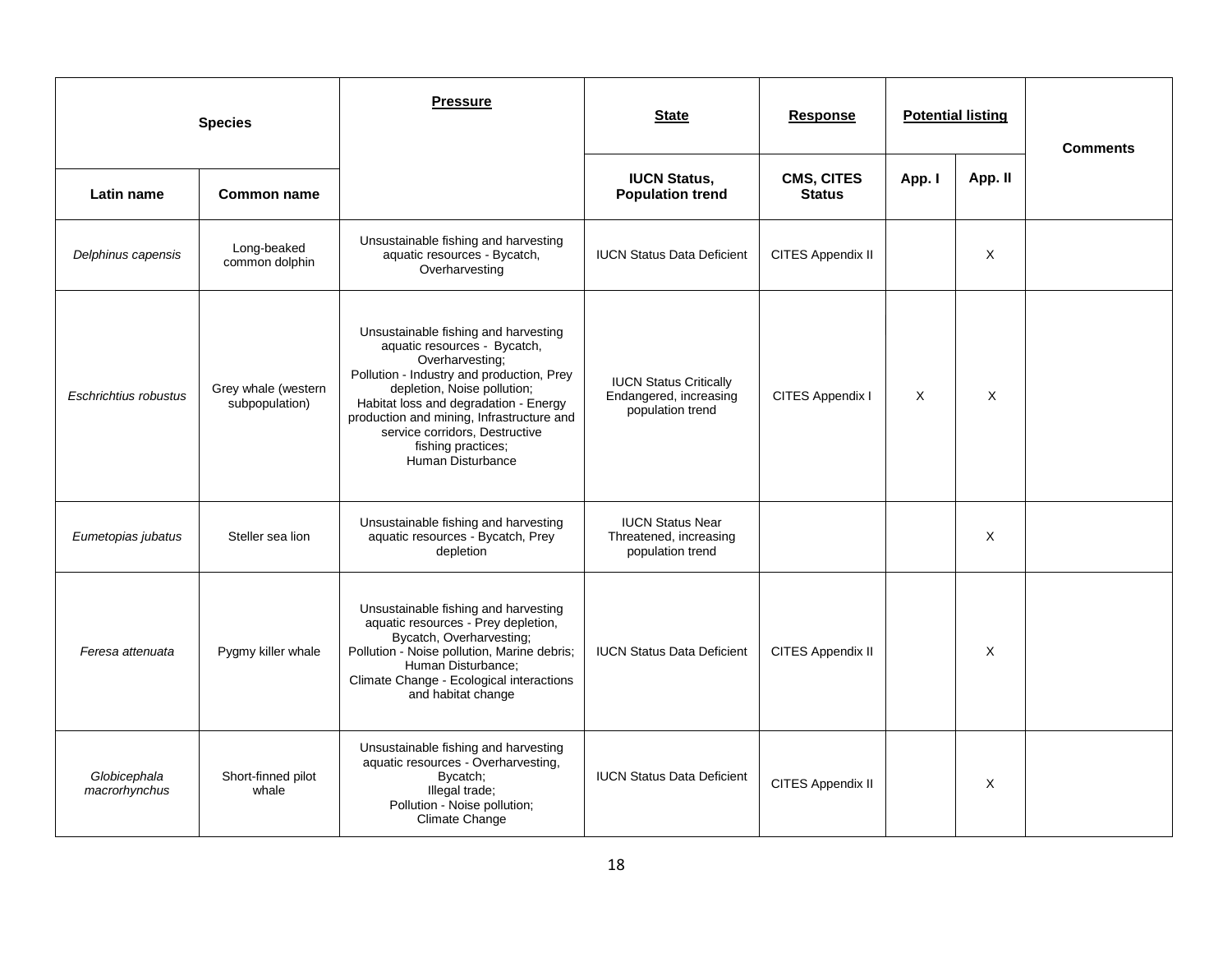| <b>Species</b>       |                                 | <b>Pressure</b>                                                                                                                                                                                          | <b>State</b>                                   | <b>Response</b>                    | <b>Potential listing</b> |         | <b>Comments</b> |
|----------------------|---------------------------------|----------------------------------------------------------------------------------------------------------------------------------------------------------------------------------------------------------|------------------------------------------------|------------------------------------|--------------------------|---------|-----------------|
| Latin name           | <b>Common name</b>              |                                                                                                                                                                                                          | <b>IUCN Status,</b><br><b>Population trend</b> | <b>CMS, CITES</b><br><b>Status</b> | App. I                   | App. II |                 |
| Kogia breviceps      | Pygmy sperm whale               | Pollution - Noise pollution, Marine debris;<br>Climate Change;<br>Unsustainable fishing and harvesting<br>aquatic resources - Bycatch,<br>Overharvesting                                                 | <b>IUCN Status Data Deficient</b>              | CITES Appendix II                  |                          | X       |                 |
| Kogia sima           | Dwarf sperm whale               | Unsustainable fishing and harvesting<br>aquatic resources - Bycatch,<br>Overharvesting;<br>Pollution - Noise pollution, Marine debris;<br><b>Climate Change</b>                                          | <b>IUCN Status Data Deficient</b>              | CITES Appendix II                  |                          | X       |                 |
| Lissodelphis peronii | Southern right-whale<br>dolphin | Unsustainable fishing and harvesting<br>aquatic resources - Bycatch,<br>Overharvesting                                                                                                                   | <b>IUCN Status Data Deficient</b>              | CITES Appendix II                  |                          | X       |                 |
| Mesoplodon bidens    | Sowerby's beaked<br>whale       | Unsustainable fishing and harvesting<br>aquatic resources - Bycatch,<br>Overharvesting;<br>Pollution - Noise pollution, Marine debris;<br>Climate Change - Ecological interactions<br>and habitat change | <b>IUCN Status Data Deficient</b>              | CITES Appendix II                  |                          | X       |                 |
| Mesoplodon bowdoini  | Andrews' beaked<br>whale        | Unsustainable fishing and harvesting<br>aquatic resources - Bycatch;<br>Pollution - Noise pollution, Marine debris;<br>Climate Change - Ecological interactions<br>and habitat change                    | <b>IUCN Status Data Deficient</b>              | CITES Appendix II                  |                          | X       |                 |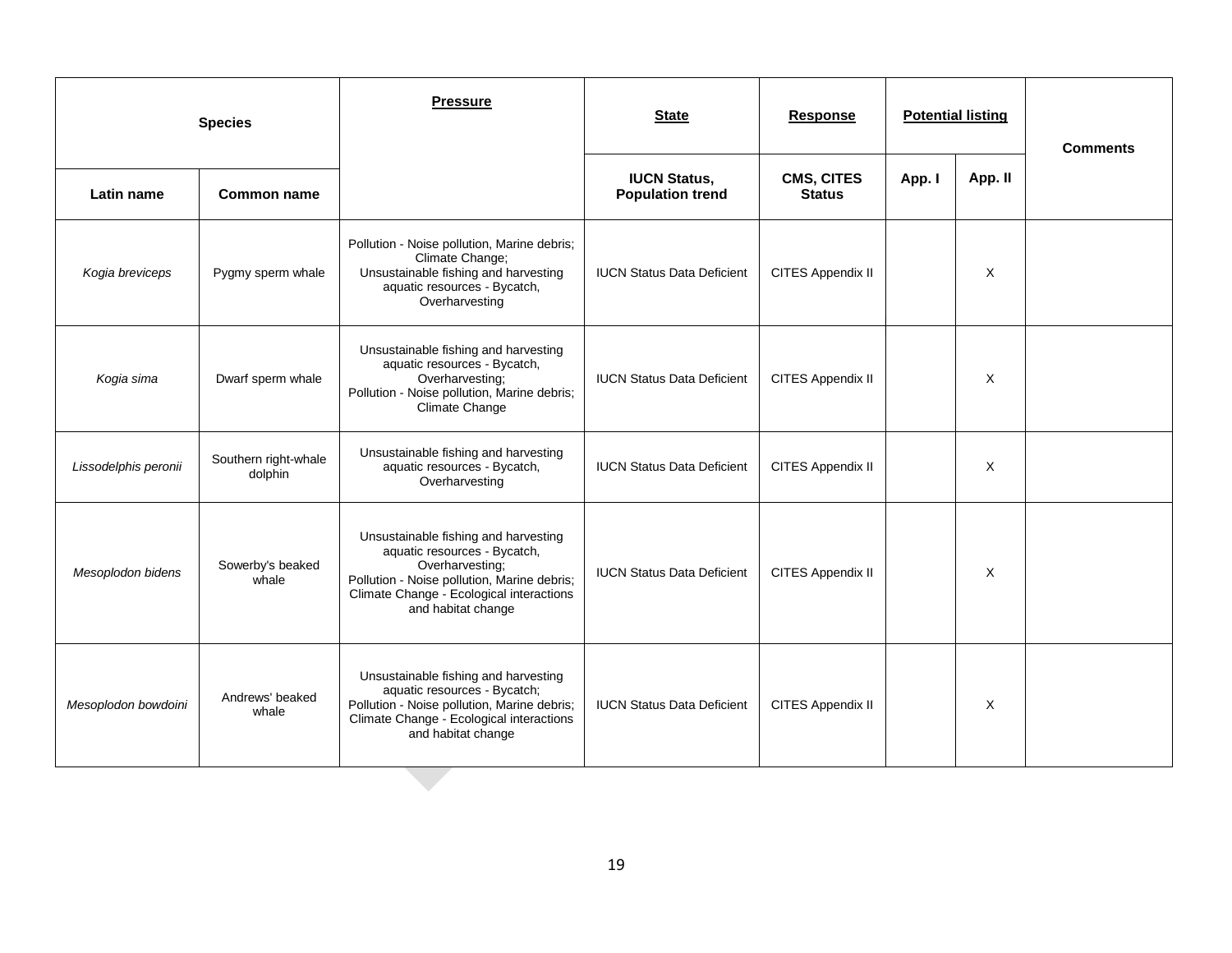| <b>Species</b>             |                              | <b>Pressure</b>                                                                                                                                                                                          | <b>State</b>                                   | <b>Response</b>                    | <b>Potential listing</b> |          | <b>Comments</b> |
|----------------------------|------------------------------|----------------------------------------------------------------------------------------------------------------------------------------------------------------------------------------------------------|------------------------------------------------|------------------------------------|--------------------------|----------|-----------------|
| <b>Latin name</b>          | <b>Common name</b>           |                                                                                                                                                                                                          | <b>IUCN Status,</b><br><b>Population trend</b> | <b>CMS, CITES</b><br><b>Status</b> | App. I                   | App. II  |                 |
| Mesoplodon<br>carlhubbsi   | Hubbs' beaked whale          | Unsustainable fishing and harvesting<br>aquatic resources - Bycatch,<br>Overharvesting;<br>Pollution - Noise pollution, Marine debris;<br>Climate Change - Ecological interactions<br>and habitat change | <b>IUCN Status Data Deficient</b>              | CITES Appendix II                  |                          | $\times$ |                 |
| Mesoplodon<br>densirostris | Blainville's beaked<br>whale | Unsustainable fishing and harvesting<br>aquatic resources - Bycatch,<br>Overharvesting;<br>Pollution - Marine debris, Noise pollution;<br>Climate Change - Ecological interactions<br>and habitat change | <b>IUCN Status Data Deficient</b>              | CITES Appendix II                  |                          | $\times$ |                 |
| Mesoplodon<br>europaeus    | Gervais' beaked<br>whale     | Unsustainable fishing and harvesting<br>aquatic resources - Bycatch;<br>Pollution - Noise pollution, Marine debris;<br>Climate Change - Ecological interactions<br>and habitat change                    | <b>IUCN Status Data Deficient</b>              | CITES Appendix II                  |                          | X        |                 |
| Mesoplodon<br>ginkgodens   | Ginkgo-toothed whale         | Unsustainable fishing and harvesting<br>aquatic resources - Bycatch,<br>Overharvesting;<br>Pollution - Noise pollution, Marine debris;<br>Climate Change - Ecological interactions<br>and habitat change | <b>IUCN Status Data Deficient</b>              | CITES Appendix II                  |                          | $\times$ |                 |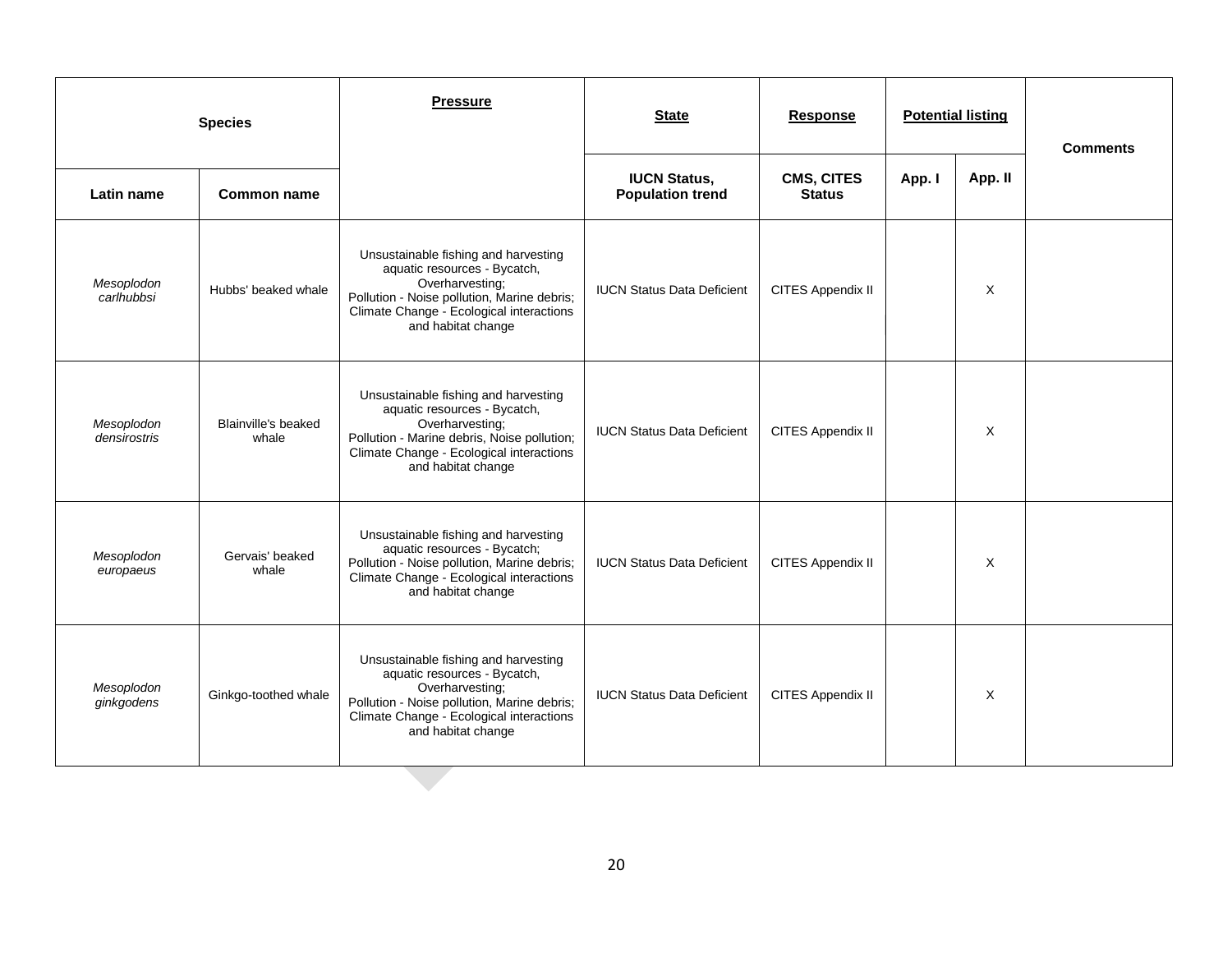| <b>Species</b>           |                          | <b>Pressure</b>                                                                                                                                                                       | <b>State</b><br>Response                       |                                    | <b>Potential listing</b> |          | <b>Comments</b> |
|--------------------------|--------------------------|---------------------------------------------------------------------------------------------------------------------------------------------------------------------------------------|------------------------------------------------|------------------------------------|--------------------------|----------|-----------------|
| Latin name               | <b>Common name</b>       |                                                                                                                                                                                       | <b>IUCN Status,</b><br><b>Population trend</b> | <b>CMS, CITES</b><br><b>Status</b> | App. I                   | App. II  |                 |
| Mesoplodon grayi         | Gray's beaked whale      | Unsustainable fishing and harvesting<br>aquatic resources - Bycatch;<br>Pollution - Noise pollution, Marine debris;<br>Climate Change - Ecological interactions<br>and habitat change | <b>IUCN Status Data Deficient</b>              | CITES Appendix II                  |                          | X        |                 |
| Mesoplodon hectori       | Hector's beaked<br>whale | Unsustainable fishing and harvesting<br>aquatic resources - Bycatch;<br>Pollution - Noise pollution, Marine debris;<br>Climate Change - Ecological interactions<br>and habitat change | <b>IUCN Status Data Deficient</b>              | CITES Appendix II                  |                          | X        |                 |
| Mesoplodon layardii      | Layard's beaked<br>whale | Unsustainable fishing and harvesting<br>aquatic resources - Bycatch;<br>Pollution - Noise pollution, Marine debris;<br>Climate Change - Ecological interactions<br>and habitat change | <b>IUCN Status Data Deficient</b>              | CITES Appendix II                  |                          | X        |                 |
| Mesoplodon mirus         | True's beaked whale      | Unsustainable fishing and harvesting<br>aquatic resources - Bycatch;<br>Pollution - Noise pollution, Marine debris;<br>Climate Change - Ecological interactions<br>and habitat change | <b>IUCN Status Data Deficient</b>              | CITES Appendix II                  |                          | X        |                 |
| Mesoplodon<br>peruvianus | Pygmy whale              | Unsustainable fishing and harvesting<br>aquatic resources - Bycatch;<br>Pollution - Noise pollution, Marine debris;<br>Climate Change - Ecological interactions<br>and habitat change | <b>IUCN Status Data Deficient</b>              | CITES Appendix II                  |                          | $\times$ |                 |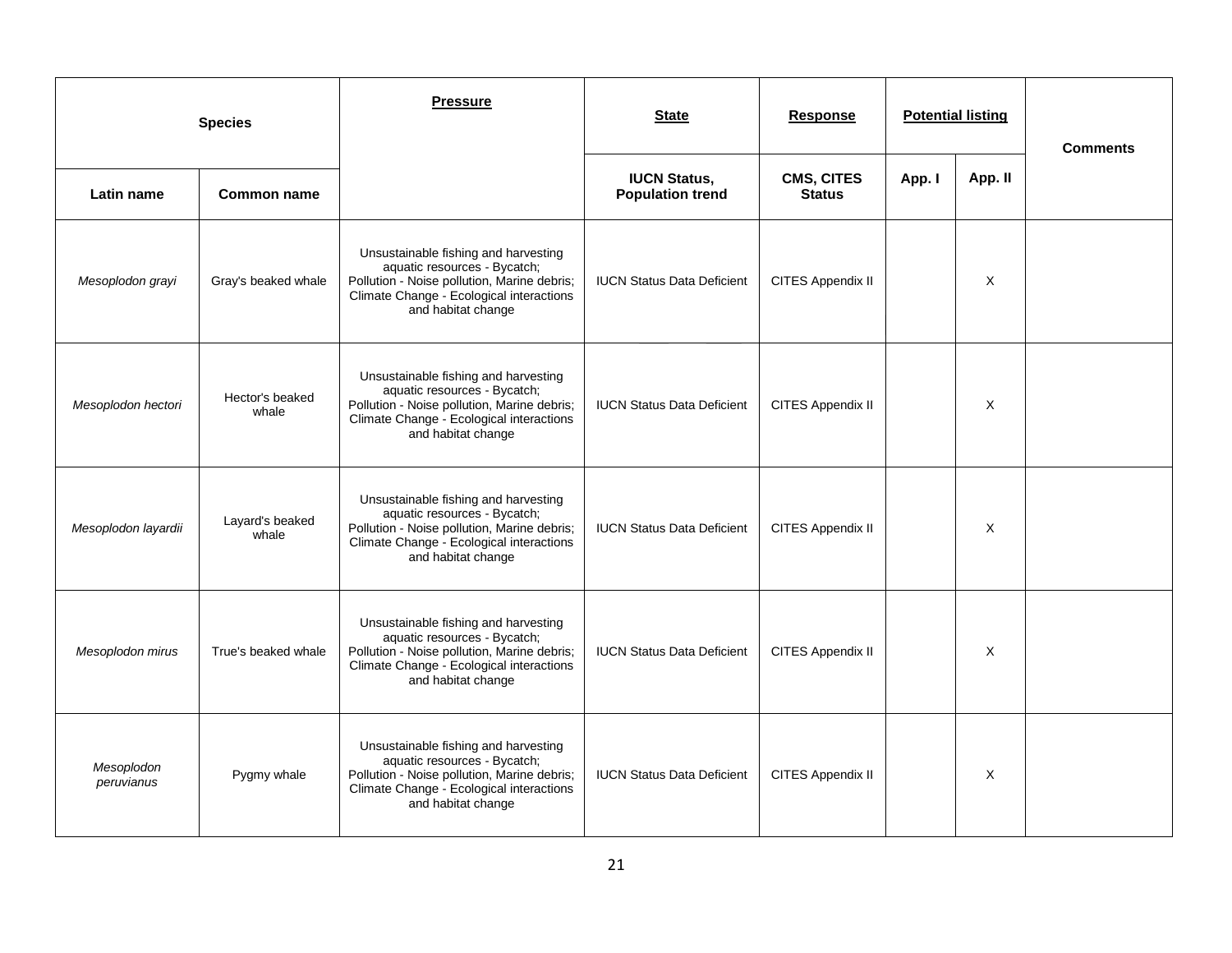|                       | <b>Species</b>              | <b>Pressure</b>                                                                                                                                                                                                                                                                                                                                                                                                                                                                                    | <b>State</b>                                                  | <b>Response</b>                    |        | <b>Potential listing</b> | <b>Comments</b> |
|-----------------------|-----------------------------|----------------------------------------------------------------------------------------------------------------------------------------------------------------------------------------------------------------------------------------------------------------------------------------------------------------------------------------------------------------------------------------------------------------------------------------------------------------------------------------------------|---------------------------------------------------------------|------------------------------------|--------|--------------------------|-----------------|
| Latin name            | <b>Common name</b>          |                                                                                                                                                                                                                                                                                                                                                                                                                                                                                                    | <b>IUCN Status,</b><br><b>Population trend</b>                | <b>CMS, CITES</b><br><b>Status</b> | App. I | App. II                  |                 |
| Mesoplodon stejnegeri | Stejneger's beaked<br>whale | Unsustainable fishing and harvesting<br>aquatic resources - Bycatch;<br>Pollution - Noise pollution, Marine debris;<br>Climate Change - Ecological interactions<br>and habitat change                                                                                                                                                                                                                                                                                                              | <b>IUCN Status Data Deficient</b>                             | CITES Appendix II                  |        | $\times$                 |                 |
| Phoca caspica         | Caspian seal                | Unsustainable fishing and harvesting<br>aquatic - Overharvesting, Bycatch, Prey<br>depletion;<br>Invasive Species - Competition;<br>Diseases:<br>Climate Change - Ocean temperature,<br>Altered weather patterns, Ecological<br>interactions and habitat change;<br>Habitat loss and degradation - Energy<br>production and mining, Residential and<br>commercial development;<br>Human Disturbance - Work and other<br>activities, Recreational activities;<br>Unsustainable hunting and trapping | <b>IUCN Status Endangered,</b><br>decreasing population trend |                                    | X      | X                        |                 |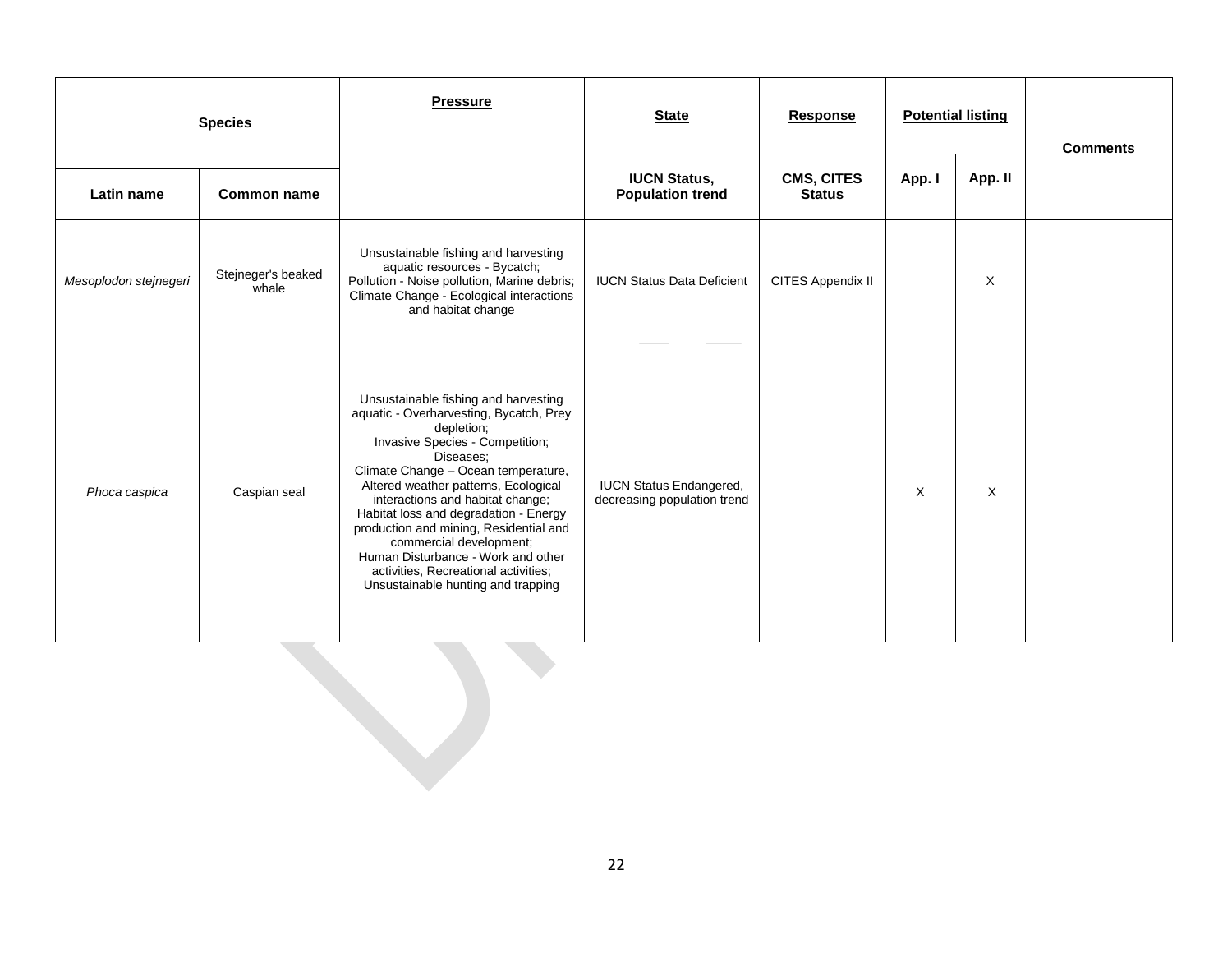|                      | <b>Species</b>                       | <b>Pressure</b>                                                                                                                                                                                                                                                  | <b>State</b><br><b>Response</b><br><b>Potential listing</b>   |                                      | <b>Comments</b> |          |                                                                                                                                                                       |  |
|----------------------|--------------------------------------|------------------------------------------------------------------------------------------------------------------------------------------------------------------------------------------------------------------------------------------------------------------|---------------------------------------------------------------|--------------------------------------|-----------------|----------|-----------------------------------------------------------------------------------------------------------------------------------------------------------------------|--|
| Latin name           | <b>Common name</b>                   |                                                                                                                                                                                                                                                                  | <b>IUCN Status,</b><br><b>Population trend</b>                | CMS, CITES<br><b>Status</b>          | App. I          | App. II  |                                                                                                                                                                       |  |
| Sousa chinensis      | Indo-pacific Hump-<br>backed Dolphin | Unsustainable fishing and harvesting<br>aquatic resources - Bycatch;<br>Pollution - Industry and production, Noise<br>pollution;<br>Human Disturbance - Work and other<br>activities:<br>Habitat loss and degradation -Residential<br>and commercial development | <b>IUCN Status Endangered,</b><br>decreasing population trend | CITES Appendix I,<br>CMS Appendix II | $\times$        | $\times$ | listed on CMS<br>Appendix II, could be<br>uplisted;<br>Eastern Taiwan Strait<br>subpopulation is<br>Critically Endangered<br>and has a decreasing<br>population trend |  |
| Stenella frontalis   | Atlantic spotted<br>dolphin          | Unsustainable fishing and harvesting<br>aquatic resources - Bycatch,<br>Overharvesting                                                                                                                                                                           | <b>IUCN Status Data Deficient</b>                             | CITES Appendix II                    |                 | X        |                                                                                                                                                                       |  |
| Tasmacetus shepherdi | Tasman beaked<br>whale               | Pollution - Noise pollution, Marine debris;<br>Climate Change                                                                                                                                                                                                    | <b>IUCN Status Data Deficient</b>                             | CITES Appendix II                    |                 | X        |                                                                                                                                                                       |  |
| Pseudorca crassidens | False killer whale                   | Human wildlife conflict;<br>Unsustainable fishing and harvesting<br>aquatic resources - Overharvesting, Prey<br>depletion, Bycatch;<br>Illegal trade;<br>Pollution - Noise pollution, Marine debris;<br>Climate Change                                           | <b>IUCN Status Data Deficient</b>                             | CITES Appendix II                    |                 | X        |                                                                                                                                                                       |  |
|                      |                                      |                                                                                                                                                                                                                                                                  |                                                               |                                      |                 |          |                                                                                                                                                                       |  |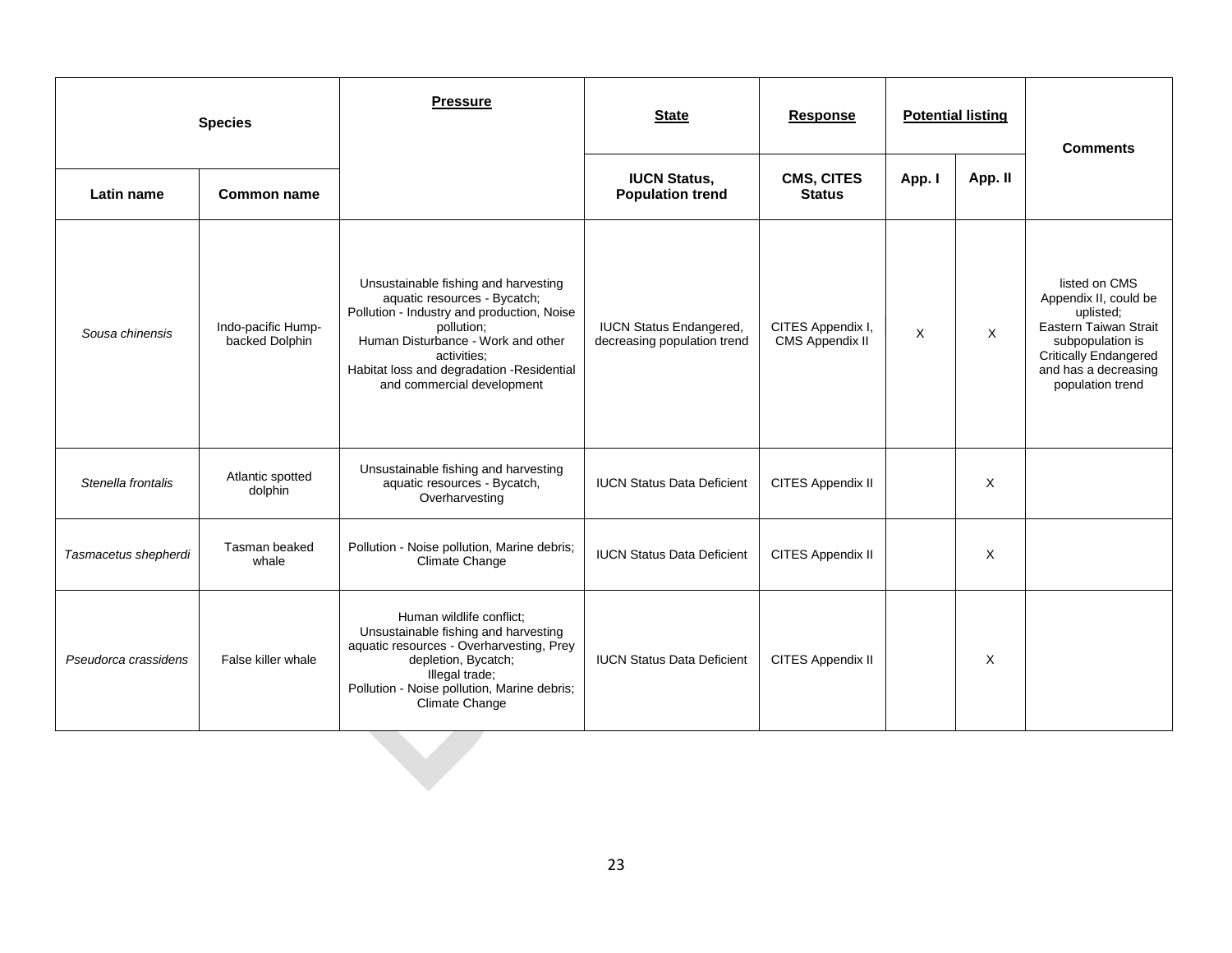|                       | <b>Species</b> | <b>Pressure</b>                                                                                                                                                                                                                                                                                                                                                                                         | <b>State</b>                                   | <b>Response</b>              |          | <b>Potential listing</b> | <b>Comments</b>                                                                                                                                                                                                                                     |
|-----------------------|----------------|---------------------------------------------------------------------------------------------------------------------------------------------------------------------------------------------------------------------------------------------------------------------------------------------------------------------------------------------------------------------------------------------------------|------------------------------------------------|------------------------------|----------|--------------------------|-----------------------------------------------------------------------------------------------------------------------------------------------------------------------------------------------------------------------------------------------------|
| Latin name            | Common name    |                                                                                                                                                                                                                                                                                                                                                                                                         | <b>IUCN Status,</b><br><b>Population trend</b> | CMS, CITES<br><b>Status</b>  | App. I   | App. II                  |                                                                                                                                                                                                                                                     |
| Delphinapterus leucas | Beluga whale   | Pollution - Industry and production;<br>Unsustainable fishing and harvesting<br>aquatic resources - Overharvesting,<br>Bycatch;<br>Human Disturbance - Work and other<br>activities:<br>Habitat loss and degradation - River<br>Damming, Energy production and<br>mining:<br>Climate Change - Altered weather<br>patterns, Ecological interactions and<br>habitat change, Ocean<br>temperature          | <b>IUCN Status Near</b><br>Threatened          | CITES and CMS<br>Appendix II | $\times$ | X                        | listed on CMS<br>Appendix II, could be<br>uplisted. A proposal is<br>under preparation.                                                                                                                                                             |
| Orcinus orca          | Killer whale   | Climate Change - Ecological interactions<br>and habitat change;<br>Human wildlife conflict;<br>Unsustainable fishing and harvesting<br>aquatic resources - Overharvesting, Prey<br>depletion, Bycatch;<br>Pollution - Industry and production, Noise<br>pollution;<br>Human Disturbance - Recreational<br>activities:<br>Habitat loss and degradation - Energy<br>production and mining, Prey depletion | <b>IUCN Status Data Deficient</b>              | CITES and CMS<br>Appendix II | $\times$ | $\times$                 | currently listed on App.<br>II, proposal for uplisting<br>concerning the<br>populations in the<br>North East Atlantic and<br>the transient population<br>in the North West<br>Pacific, North Pacific<br>residents discussed for<br>listing at ScC17 |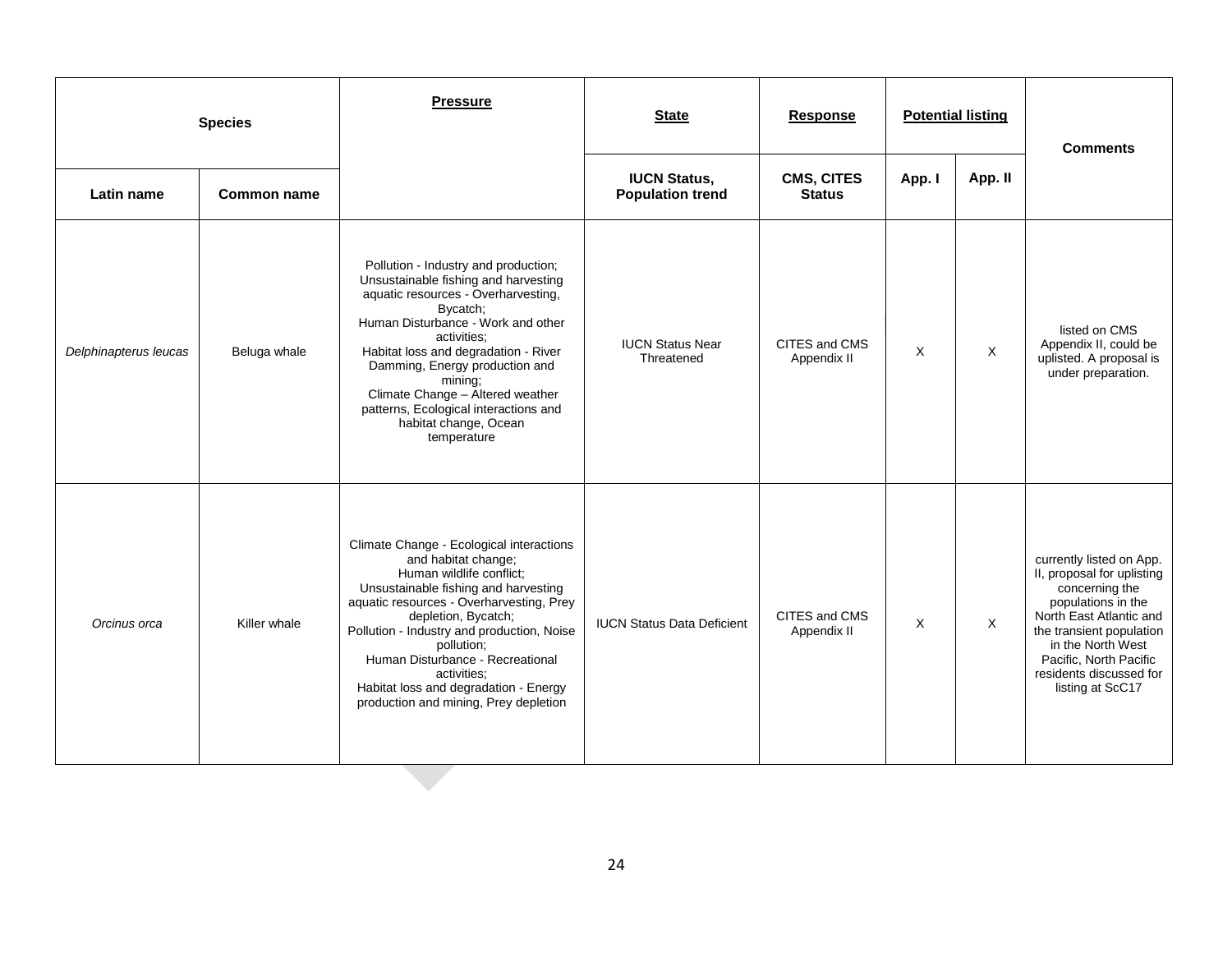|                                                         | <b>Species</b>           | <b>Pressure</b>                                                                                                                                                                                                                                                                                                                                  | <b>State</b>                                                                | <b>Response</b>                    |        | <b>Potential listing</b> | <b>Comments</b>                                                                                                                  |
|---------------------------------------------------------|--------------------------|--------------------------------------------------------------------------------------------------------------------------------------------------------------------------------------------------------------------------------------------------------------------------------------------------------------------------------------------------|-----------------------------------------------------------------------------|------------------------------------|--------|--------------------------|----------------------------------------------------------------------------------------------------------------------------------|
| Latin name                                              | <b>Common name</b>       |                                                                                                                                                                                                                                                                                                                                                  | <b>IUCN Status,</b><br><b>Population trend</b>                              | <b>CMS, CITES</b><br><b>Status</b> | App. I | App. II                  |                                                                                                                                  |
| Ziphius cavirostris<br>(Mediterranean<br>subpopulation) | Cuvier's Beaked<br>Whale | Unsustainable fishing and harvesting<br>aquatic resources - Bycatch;<br>Pollution - Noise pollution, Marine debris                                                                                                                                                                                                                               | <b>IUCN Status Data Deficient</b>                                           | CITES Appendix II                  | X      | $\times$                 | proposal for listing,<br>only concerning<br>Mediterranean<br>subpopulation, listing<br>discussed at ScC16 &<br>ScC <sub>17</sub> |
| Monodon monoceros                                       | Narwhale                 | Climate Change - Altered weather<br>patterns, Ecological interactions and<br>habitat change, Ocean temperature;<br>Unsustainable fishing and harvesting<br>aquatic resources - Overharvesting;<br>Human Disturbance - Work and other<br>activities:<br>Habitat loss and degradation - Energy<br>production and mining, Bycatch;<br>Illegal trade | <b>IUCN Status Near</b><br>Threatened                                       | CITES and CMS<br>Appendix II       | X      | $\times$                 | currently listed on App.<br>II, proposal for<br>uplisting, discussed at<br>ScC <sub>17</sub>                                     |
| Aves                                                    |                          |                                                                                                                                                                                                                                                                                                                                                  |                                                                             |                                    |        |                          |                                                                                                                                  |
| Tadorna cristata                                        | <b>Crested Shelduck</b>  | Habitat loss and degradation -<br>Infrastructure and service corridors;<br>Human Disturbance - Work and other<br>activities                                                                                                                                                                                                                      | <b>IUCN Status Critically</b><br>Endangered                                 |                                    | X      | X                        | listed on CMS<br>Appendix II, could be<br>uplisted                                                                               |
| Pseudobulweria becki                                    | <b>Beck's Petrel</b>     | Invasive Species - Predators                                                                                                                                                                                                                                                                                                                     | <b>IUCN Status Critically</b><br>Endangered,<br>decreasing population trend |                                    | X      | $\times$                 |                                                                                                                                  |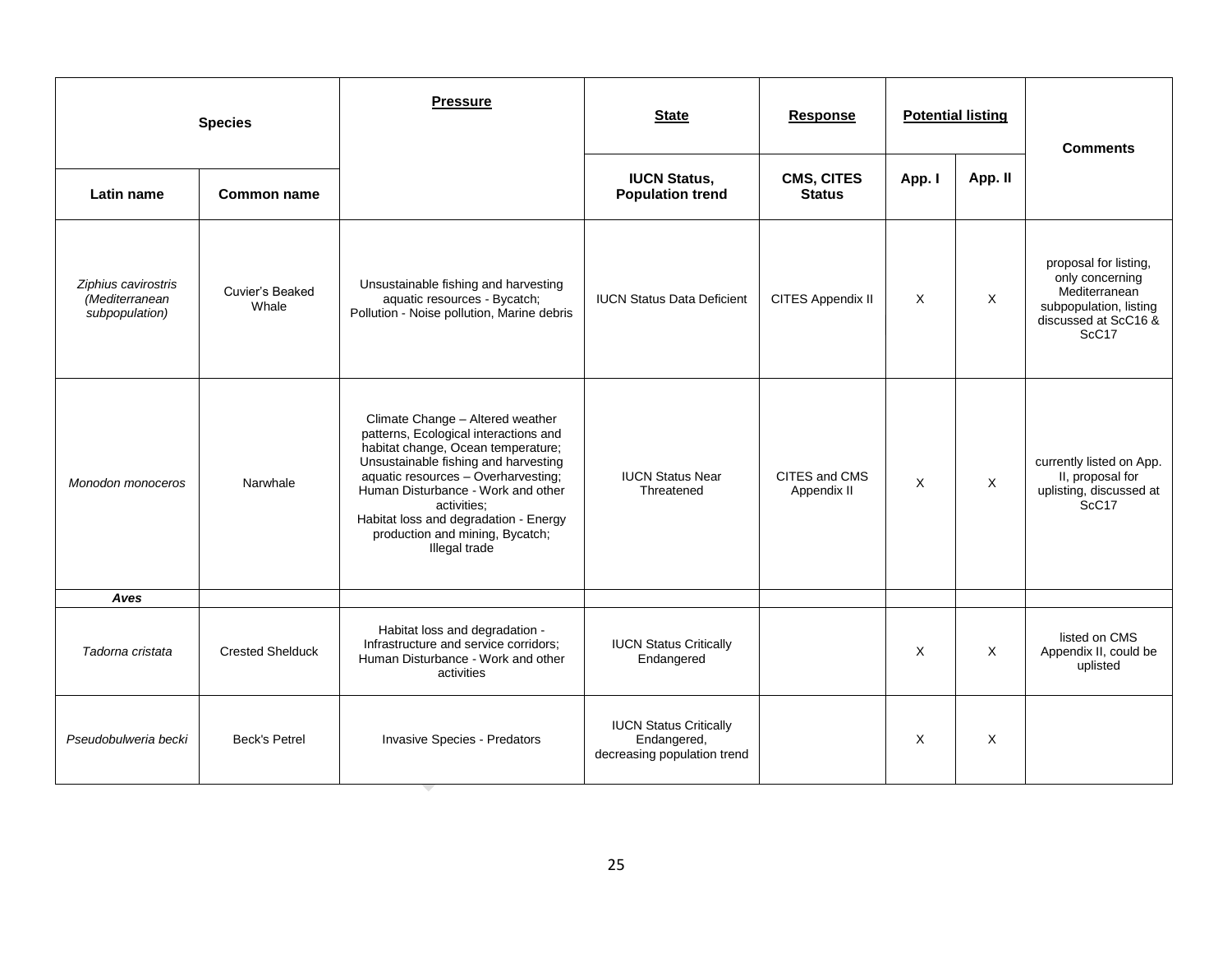| <b>Species</b>             |                                | <b>Pressure</b>                                                                                                                                                                                                                                                                   | <b>State</b>                                                                 | <b>Response</b>                    |          | <b>Potential listing</b> | <b>Comments</b> |
|----------------------------|--------------------------------|-----------------------------------------------------------------------------------------------------------------------------------------------------------------------------------------------------------------------------------------------------------------------------------|------------------------------------------------------------------------------|------------------------------------|----------|--------------------------|-----------------|
| Latin name                 | <b>Common name</b>             |                                                                                                                                                                                                                                                                                   | <b>IUCN Status,</b><br><b>Population trend</b>                               | <b>CMS, CITES</b><br><b>Status</b> | App. I   | App. II                  |                 |
| Puffinus auricularis       | Townsend's<br>Shearwater       | Invasive Species - Predators, Destructive<br>behaviour:<br>Habitat loss and degradation -<br>Infrastructure and service corridors;<br>Climate Change - Sea level rise                                                                                                             | <b>IUCN Status Critically</b><br>Endangered,<br>decreasing population trend  |                                    | $\times$ | X                        |                 |
| Houbaropsis<br>bengalensis | <b>Bengal Florican</b>         | Habitat loss and degradation -<br>Agriculture:<br>Invasive Species - Predators, Destructive<br>behaviour;<br>Human Disturbance                                                                                                                                                    | <b>IUCN Status Critically</b><br>Endangered,<br>decreasing population trend, | CITES Appendix I<br>and II         | X        | X                        |                 |
| Vermivora bachmanii        | Bachman's Warbler              | Habitat loss and degradation -<br>Agriculture;<br>Human Disturbance - Work and other<br>activities                                                                                                                                                                                | <b>IUCN Status Critically</b><br>Endangered                                  |                                    | X        | X                        |                 |
| Eudyptes moseleyi          | Northern Rockhopper<br>Penguin | Human Disturbance;<br>Invasive Species - Predators;<br>Unsustainable fishing and harvesting<br>aquatic resources - Prey depletion;<br>Climate Change - Ecological interactions<br>and habitat change;<br>Pollution - Agriculture and<br>hunting/fishing, Tourism, Light pollution | <b>IUCN Status Endangered,</b><br>decreasing population trend                |                                    | $\times$ | X                        |                 |
| Pterodroma baraui          | Barau's Petrel                 | Invasive Species - Predators;<br>Human Disturbance - Work and other<br>activities, Recreational activities;<br>Climate Change - Altered weather<br>patterns                                                                                                                       | <b>IUCN Status Endangered,</b><br>decreasing population trend                |                                    | $\times$ | $\times$                 |                 |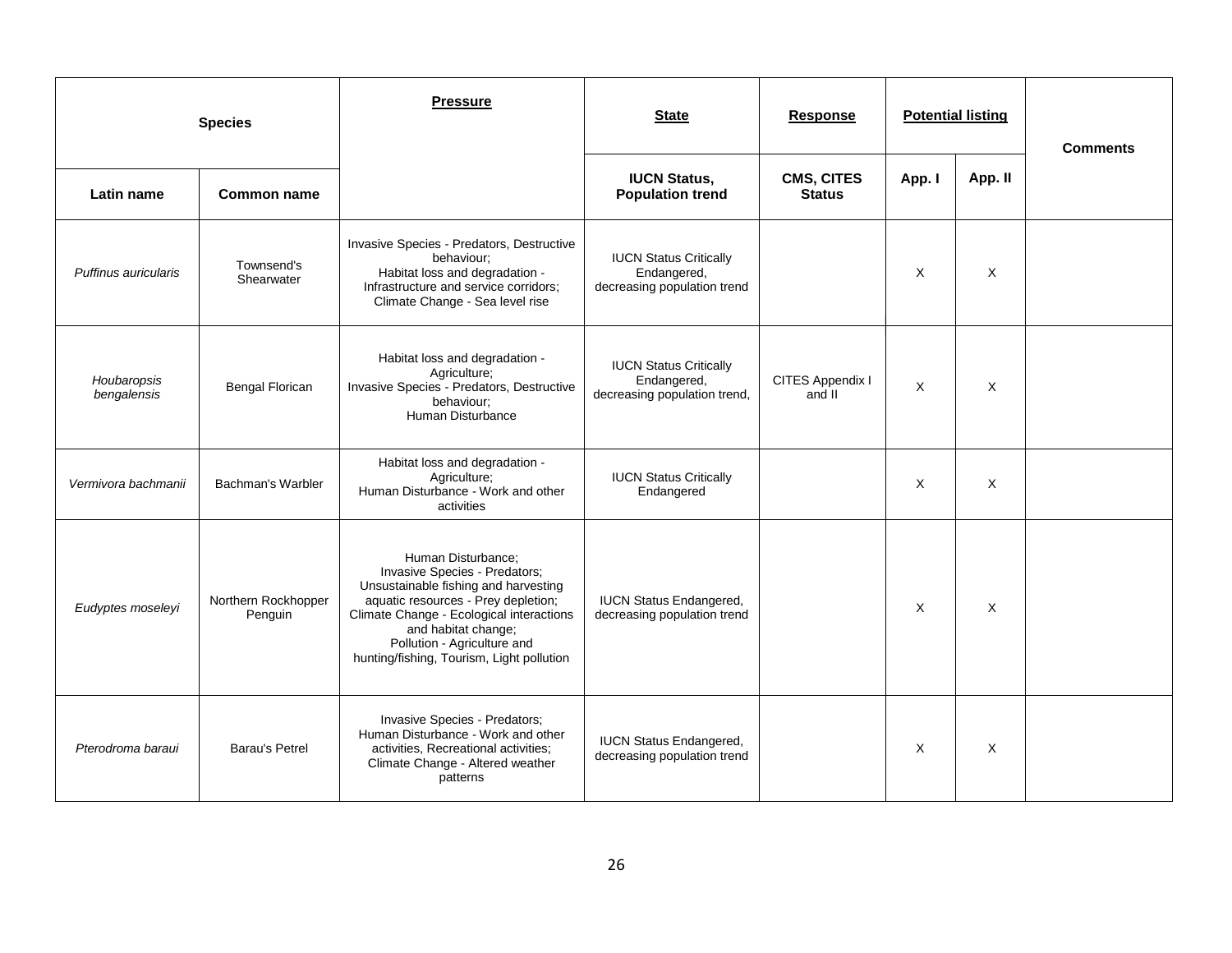|                            | <b>Species</b>                  | <b>Pressure</b>                                                                                                                                                                                                                           | <b>State</b>                                                  | <b>Response</b>                    | <b>Potential listing</b> |         | <b>Comments</b> |
|----------------------------|---------------------------------|-------------------------------------------------------------------------------------------------------------------------------------------------------------------------------------------------------------------------------------------|---------------------------------------------------------------|------------------------------------|--------------------------|---------|-----------------|
| Latin name                 | Common name                     |                                                                                                                                                                                                                                           | <b>IUCN Status,</b><br><b>Population trend</b>                | <b>CMS, CITES</b><br><b>Status</b> | App. I                   | App. II |                 |
| Pterodroma alba            | <b>Phoenix Petrel</b>           | Invasive Species - Predators;<br>Unsustainable hunting and trapping                                                                                                                                                                       | <b>IUCN Status Endangered,</b><br>decreasing population trend |                                    | X                        | X       |                 |
| Pterodroma hasitata        | <b>Black-capped Petrel</b>      | Habitat loss and degradation;<br>Unsustainable hunting and trapping;<br>Pollution - Light pollution;<br>Habitat loss and degradation -<br>Residential and commercial<br>development;<br>Human Disturbance - Work and other<br>activities  | <b>IUCN Status Endangered,</b><br>decreasing population trend |                                    | Χ                        | X       |                 |
| Pterodroma incerta         | <b>Atlantic Petrel</b>          | Climate Change - Extreme weather;<br>Invasive Species - Predators;<br>Pollution - Light pollution;<br>Unsustainable hunting and trapping                                                                                                  | <b>IUCN Status Endangered,</b><br>decreasing population trend |                                    | X                        | X       |                 |
| Puffinus huttoni           | <b>Hutton's Shearwater</b>      | Unsustainable fishing and harvesting<br>aquatic resources - Prey depletion;<br>Habitat loss and degradation;<br>Invasive Species - Predators, Destructive<br>behaviour;<br>Climate Change - Ecological interactions<br>and habitat change | <b>IUCN Status Endangered,</b><br>stable population trend     |                                    | X                        | X       |                 |
| Nesofregetta<br>fuliginosa | White-throated Storm-<br>petrel | Invasive Species - Predators;<br>Human Disturbance;<br>Habitat loss and degradation                                                                                                                                                       | <b>IUCN Status Endangered,</b><br>decreasing population trend |                                    | X                        | Χ       |                 |
|                            |                                 |                                                                                                                                                                                                                                           |                                                               |                                    |                          |         |                 |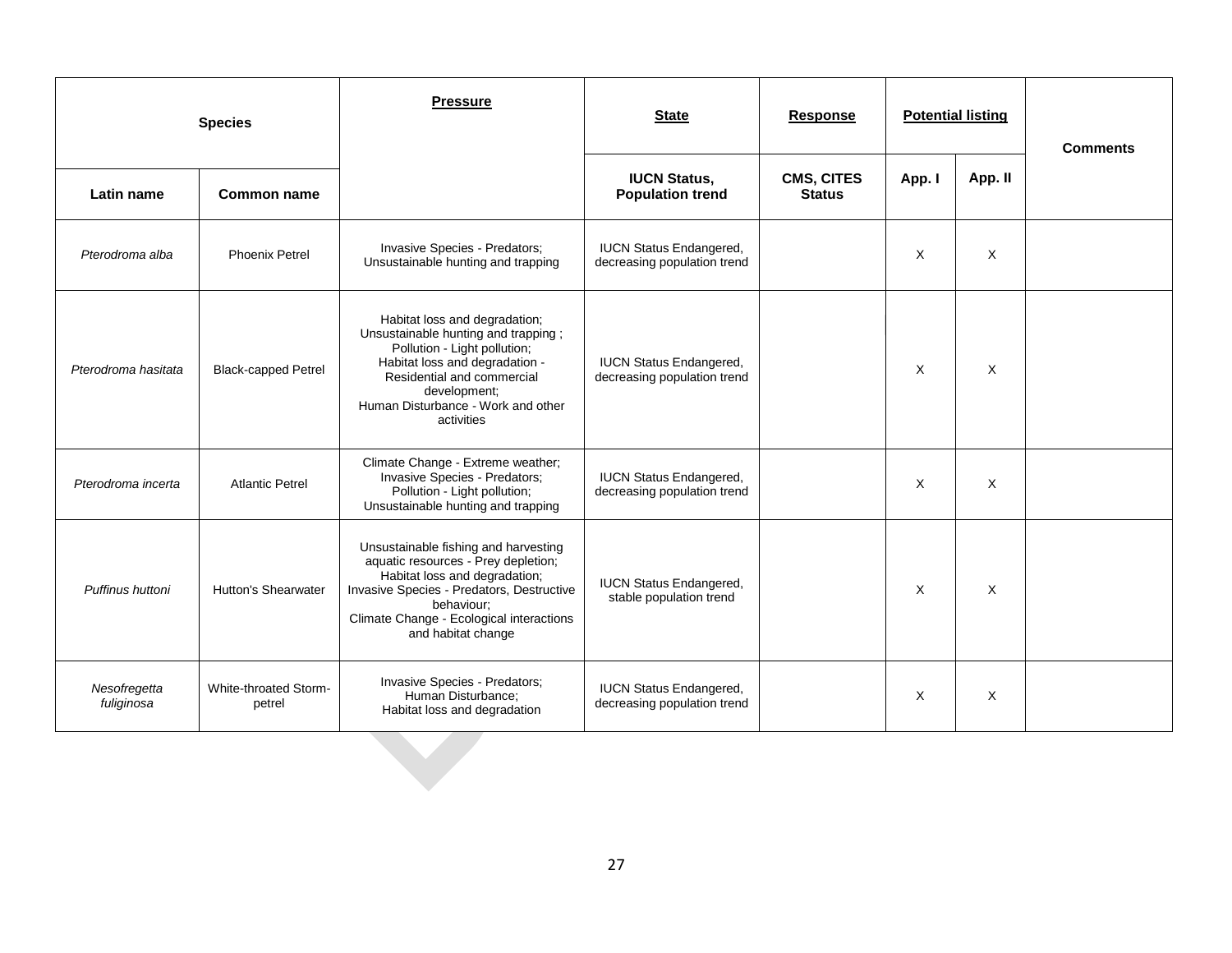|                          | <b>Species</b>              | <b>Pressure</b>                                                                                                                                                                                         | <b>State</b>                                                                | <b>Response</b>                    |          | <b>Potential listing</b> | <b>Comments</b> |
|--------------------------|-----------------------------|---------------------------------------------------------------------------------------------------------------------------------------------------------------------------------------------------------|-----------------------------------------------------------------------------|------------------------------------|----------|--------------------------|-----------------|
| Latin name               | <b>Common name</b>          |                                                                                                                                                                                                         | <b>IUCN Status,</b><br><b>Population trend</b>                              | <b>CMS, CITES</b><br><b>Status</b> | App. I   | App. II                  |                 |
| Oceanodroma<br>homochroa | Ashy Storm-petrel           | Pollution - Industry and production, Light<br>pollution;<br>Invasive Species - Predators;<br>Human Disturbance - Recreational<br>activities:<br>Climate Change - Ocean acidification;<br>Sea level rise | <b>IUCN Status Endangered,</b><br>decreasing population trend               |                                    | $\times$ | X                        |                 |
| Podiceps gallardoi       | <b>Hooded Grebe</b>         | Climate Change;<br><b>Invasive Species:</b><br>Habitat loss and degradation -<br>Agriculture;<br>Human Disturbance - Work and other<br>activities                                                       | <b>IUCN Status Critically</b><br>Endangered,<br>decreasing population trend |                                    | X        | X                        |                 |
| Ciconia stormi           | Storm's Stork               | Habitat loss and degradation - Logging<br>and unsustainable harvesting,<br>Agriculture, Infrastructure and service<br>corridors                                                                         | <b>IUCN Status Endangered,</b><br>decreasing population trend               |                                    | X        | X                        |                 |
| Leptoptilos dubius       | <b>Greater Adjutant</b>     | Habitat loss and degradation;<br>Human Disturbance - Agriculture and<br>aquaculture, Logging and unsustainable<br>harvesting;<br>Pollution;<br><b>Diseases</b>                                          | <b>IUCN Status Endangered,</b><br>decreasing population trend               |                                    | X        | X                        |                 |
| Gorsachius magnificus    | White-eared Night-<br>heron | Habitat loss and degradation -<br>Agriculture, Logging and unsustainable<br>harvesting, Infrastructure and service<br>corridors;<br>Unsustainable hunting and trapping;<br>Human Disturbance            | <b>IUCN Status Endangered,</b><br>decreasing population trend               |                                    | X        | $\times$                 |                 |
| Sypheotides indicus      | Lesser Florican             | Unsustainable hunting and trapping;<br>Invasive Species - Destructive<br>behaviour:<br>Habitat loss and degradation -<br>Agriculture                                                                    | <b>IUCN Status Endangered,</b><br>decreasing population trend,              | CITES Appendix II                  | X        | X                        |                 |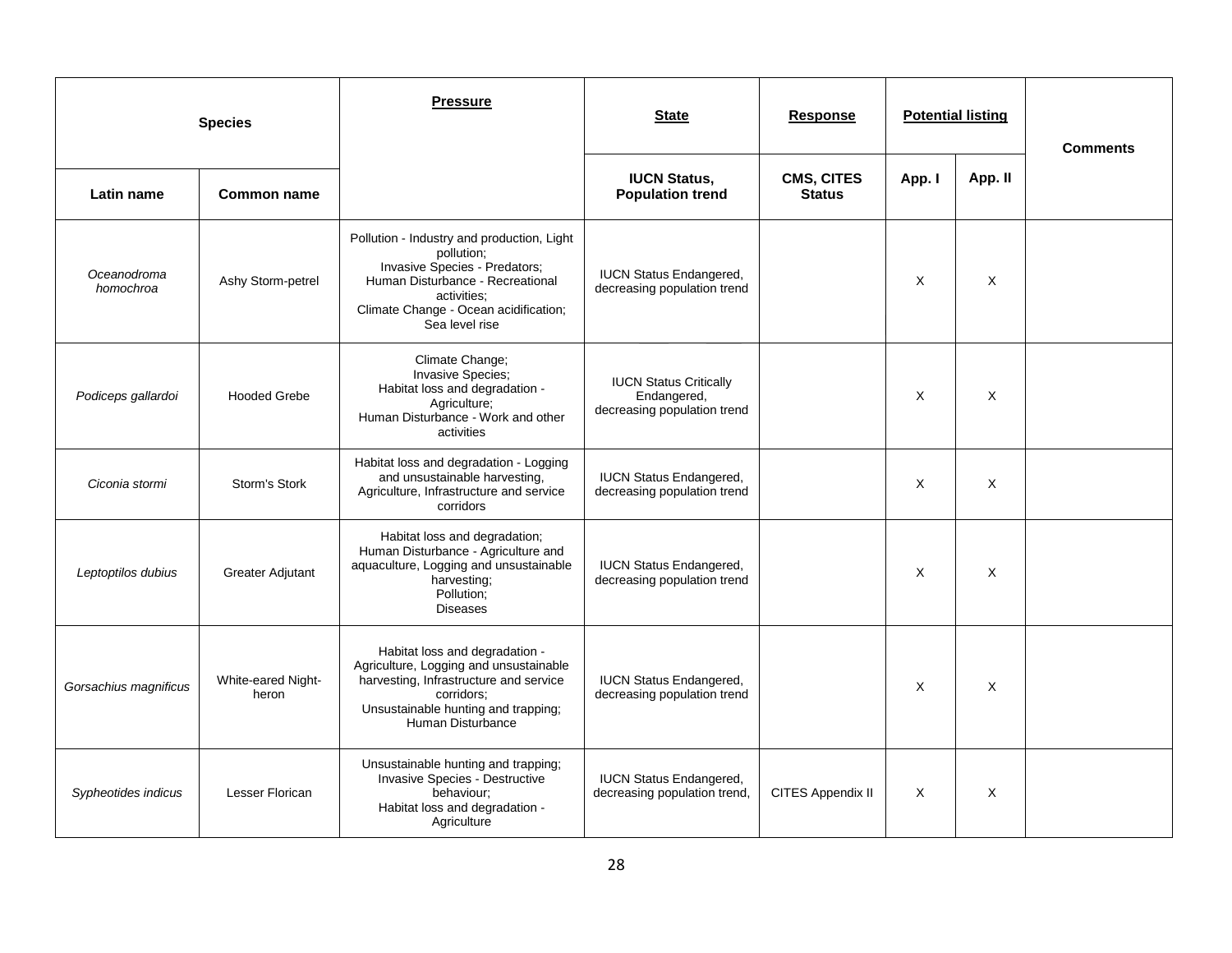|                               | <b>Species</b>             | <b>Pressure</b>                                                                                           | <b>State</b>                                                   | <b>Response</b>                    |        | <b>Potential listing</b> | <b>Comments</b> |
|-------------------------------|----------------------------|-----------------------------------------------------------------------------------------------------------|----------------------------------------------------------------|------------------------------------|--------|--------------------------|-----------------|
| Latin name                    | <b>Common name</b>         |                                                                                                           | <b>IUCN Status,</b><br><b>Population trend</b>                 | <b>CMS, CITES</b><br><b>Status</b> | App. I | App. II                  |                 |
| Anodorhynchus<br>hyacinthinus | <b>Hyacinth Macaw</b>      | Illegal trade;<br>Habitat loss and degradation -<br>Agriculture                                           | <b>IUCN Status Endangered,</b><br>decreasing population trend, | CITES Appendix I<br>and II         | X      | X                        |                 |
| Rhynchopsitta<br>pachyrhyncha | <b>Thick-billed Parrot</b> | Habitat loss and degradation -<br>Agriculture, Logging and unsustainable<br>harvesting;<br>Illegal trade  | <b>IUCN Status Endangered,</b><br>decreasing population trend, | CITES Appendix I<br>and II         | X      | X                        |                 |
| Aratinga solstitialis         | Sun Parakeet               | Unsustainable hunting and trapping;<br>Illegal trade                                                      | <b>IUCN Status Endangered,</b><br>decreasing population trend, | CITES Appendix I                   | X      | X                        |                 |
| Amazona vinacea               | Vinaceous Amazon           | Habitat loss and degradation - Logging<br>and unsustainable harvesting;<br>Illegal trade                  | <b>IUCN Status Endangered,</b><br>decreasing population trend, | CITES Appendix I<br>and II         | X      | X                        |                 |
| Tachycineta<br>cyaneoviridis  | <b>Bahama Swallow</b>      | Habitat loss and degradation - Logging<br>and unsustainable harvesting;<br>Invasive Species - Concurrence | <b>IUCN Status Endangered,</b><br>increasing population trend  |                                    | X      | X                        |                 |
| Dendroica chrysoparia         | Golden-cheeked<br>Warbler  | Habitat loss and degradation -<br>Agriculture, Logging and unsustainable<br>harvesting                    | <b>IUCN Status Endangered,</b><br>decreasing population trend  |                                    | X      | X                        |                 |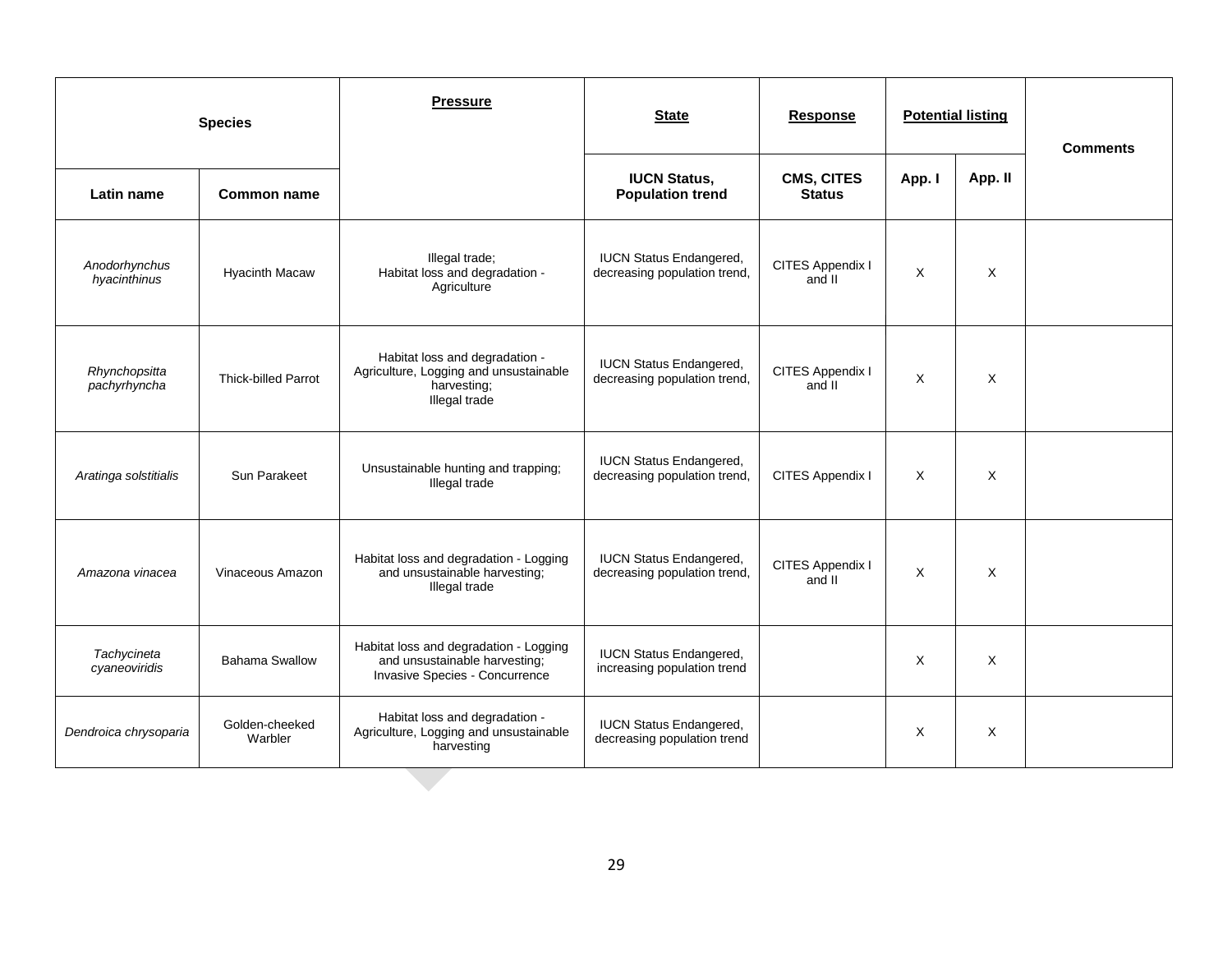|                            | <b>Species</b>                 | <b>Pressure</b>                                                                                                                                                                                                                                                                        | <b>State</b><br><b>Potential listing</b><br><b>Response</b>    |                             |        | <b>Comments</b> |  |
|----------------------------|--------------------------------|----------------------------------------------------------------------------------------------------------------------------------------------------------------------------------------------------------------------------------------------------------------------------------------|----------------------------------------------------------------|-----------------------------|--------|-----------------|--|
| Latin name                 | <b>Common name</b>             |                                                                                                                                                                                                                                                                                        | <b>IUCN Status,</b><br><b>Population trend</b>                 | CMS, CITES<br><b>Status</b> | App. I | App. II         |  |
| Tragopan<br>melanocephalus | Western Tragopan               | Habitat loss and degradation -<br>Agriculture, Logging and unsustainable<br>harvesting;<br>Unsustainable hunting and trapping                                                                                                                                                          | <b>IUCN Status Vulnerable,</b><br>decreasing population trend, | CITES Appendix I            |        | X               |  |
| Tragopan blythii           | Blyth's Tragopan               | Habitat loss and degradation -<br>Agriculture, Logging and unsustainable<br>harvesting;<br>Unsustainable hunting and trapping                                                                                                                                                          | <b>IUCN Status Vulnerable,</b><br>decreasing population trend, | CITES Appendix I            |        | X               |  |
| Lophophorus sclateri       | Sclater's Monal                | Unsustainable hunting and trapping;<br>Habitat loss and degradation - Logging<br>and unsustainable harvesting (locally)                                                                                                                                                                | <b>IUCN Status Vulnerable.</b><br>decreasing population trend, | CITES Appendix I            |        | X               |  |
| Eudyptes chrysocome        | Southern Rockhopper<br>Penguin | Unsustainable hunting and trapping;<br>Invasive species - Destructive behaviour;<br>Human Disturbance - Work and other<br>activities:<br>Climate Change - Ecological interactions<br>and habitat change;<br>Unsustainable fishing and harvesting<br>aquatic resources - Prey depletion | <b>IUCN Status Vulnerable,</b><br>decreasing population trend  |                             |        | X               |  |
| Eudyptes<br>chrysolophus   | Macaroni Penguin               | Unsustainable fishing and harvesting<br>aquatic resources;<br>Diseases:<br>Climate Change - Ocean temperature                                                                                                                                                                          | <b>IUCN Status Vulnerable,</b><br>decreasing population trend  |                             |        | X               |  |
|                            |                                |                                                                                                                                                                                                                                                                                        |                                                                |                             |        |                 |  |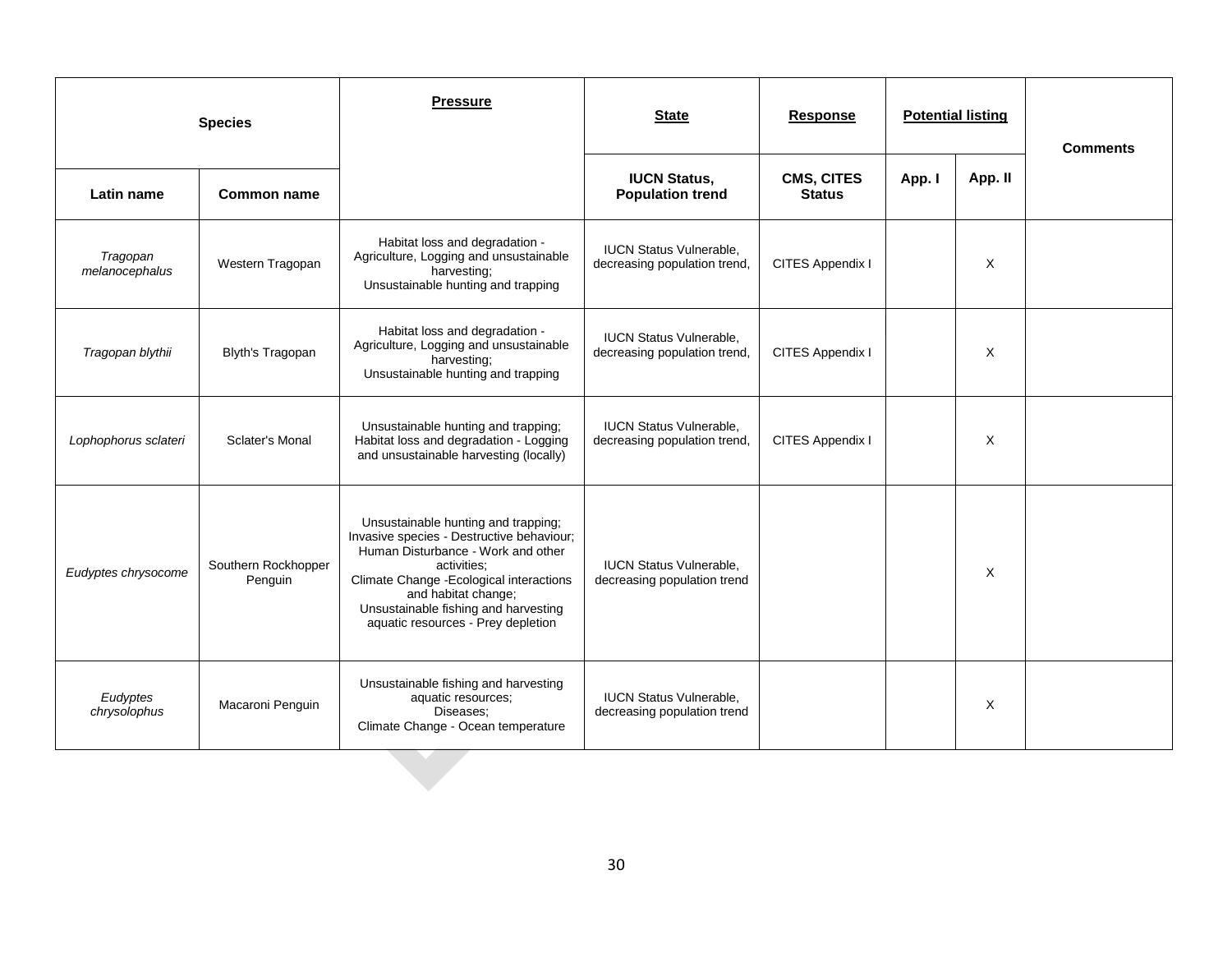| <b>Species</b>             |                          | <b>Pressure</b>                                                                                                                                                                                  | <b>State</b>                                                  | <b>Response</b>             |        | <b>Potential listing</b> | <b>Comments</b> |
|----------------------------|--------------------------|--------------------------------------------------------------------------------------------------------------------------------------------------------------------------------------------------|---------------------------------------------------------------|-----------------------------|--------|--------------------------|-----------------|
| Latin name                 | Common name              |                                                                                                                                                                                                  | <b>IUCN Status,</b><br><b>Population trend</b>                | CMS, CITES<br><b>Status</b> | App. I | App. II                  |                 |
| Pterodroma externa         | Juan Fernandez<br>Petrel | Invasive species - Destructive behaviour;<br>Human Disturbance - Work and other<br>activities;<br>Pollution - Light pollution;<br>Climate Change - Ecological interactions<br>and habitat change | <b>IUCN Status Vulnerable,</b><br>stable population trend     |                             |        | X                        |                 |
| Pterodroma pycrofti        | Pycroft's Petrel         | Climate Change - Ecological interactions<br>and habitat change;<br>Other                                                                                                                         | <b>IUCN Status Vulnerable,</b><br>increasing population trend |                             |        | X                        |                 |
| Pterodroma<br>longirostris | Stejneger's Petrel       | Invasive species - Destructive behaviour,<br>Predators:<br>Human Disturbance - Work and other<br>activities:<br>Climate Change - Ecological interactions<br>and habitat change                   | <b>IUCN Status Vulnerable,</b><br>stable population trend     |                             |        | X                        |                 |
| Pterodroma leucoptera      | <b>Gould's Petrel</b>    | Invasive species - Destructive behaviour,<br>Predators;<br>Pollution - Light pollution;<br>Habitat loss and degradation -<br>Residential and commercial development                              | <b>IUCN Status Vulnerable.</b><br>decreasing population trend |                             |        | X                        |                 |
| Pterodroma cookii          | Cook's Petrel            | Invasive species - Destructive behaviour,<br>Predators;<br>Climate Change - Ecological interactions<br>and habitat change                                                                        | <b>IUCN Status Vulnerable,</b><br>increasing population trend |                             |        | X                        |                 |
| Pterodroma cervicalis      | White-necked Petrel      | Invasive species - Destructive behaviour,<br>Predators:<br>Climate Change - Ecological interactions<br>and habitat change                                                                        | <b>IUCN Status Vulnerable,</b><br>increasing population trend |                             |        | X                        |                 |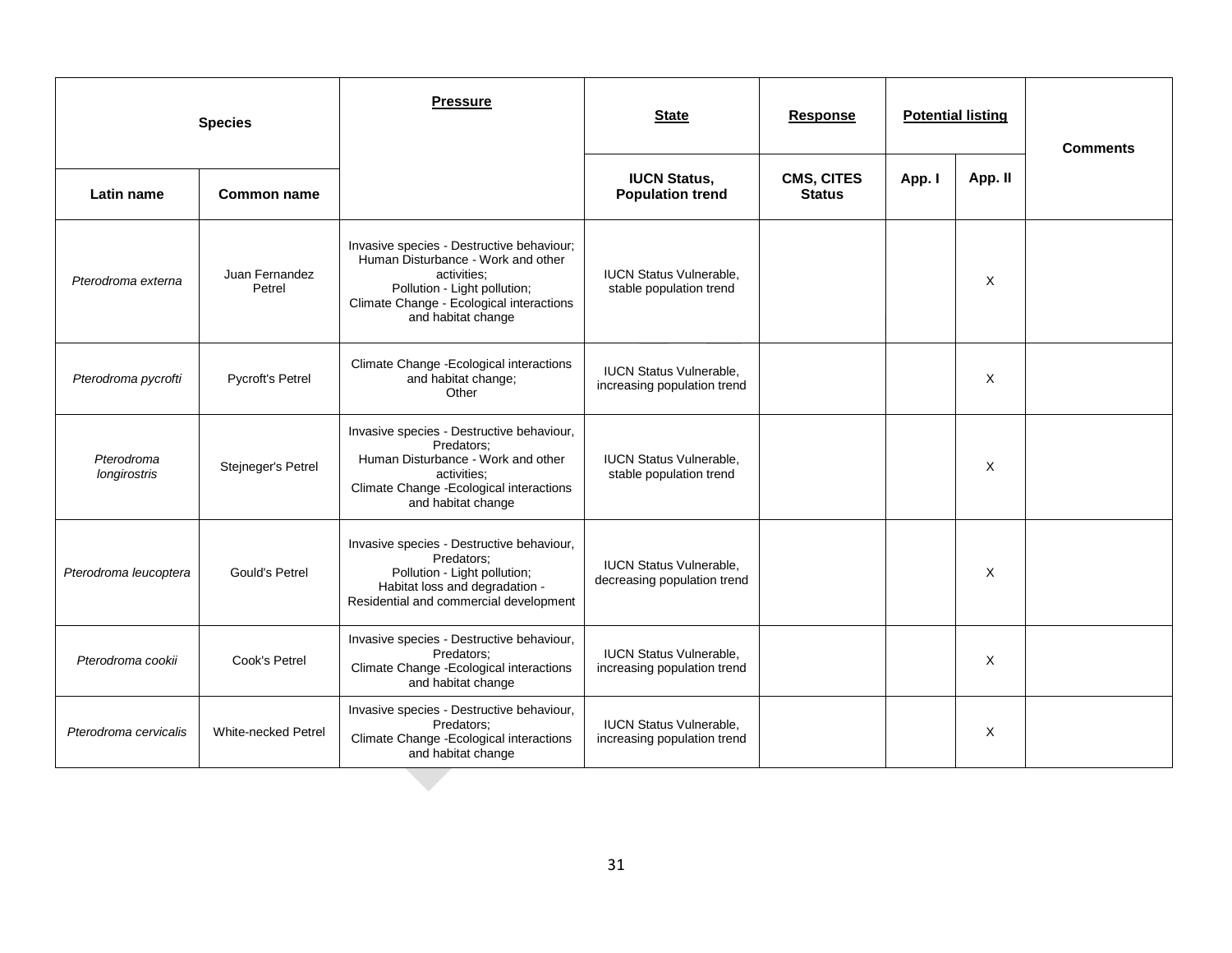|                       | <b>Species</b>              | <b>Pressure</b>                                                                                                                                                                                                    | <b>State</b>                                                   | <b>Response</b>                    |        | <b>Potential listing</b> | <b>Comments</b> |
|-----------------------|-----------------------------|--------------------------------------------------------------------------------------------------------------------------------------------------------------------------------------------------------------------|----------------------------------------------------------------|------------------------------------|--------|--------------------------|-----------------|
| Latin name            | Common name                 |                                                                                                                                                                                                                    | <b>IUCN Status,</b><br><b>Population trend</b>                 | <b>CMS, CITES</b><br><b>Status</b> | App. I | App. II                  |                 |
| Puffinus bulleri      | <b>Buller's Shearwater</b>  | Unsustainable fishing and harvesting<br>aquatic resources - Bycatch, Prey<br>depletion;<br>Climate Change - Ecological interactions<br>and habitat change                                                          | <b>IUCN Status Vulnerable,</b><br>stable population trend      |                                    |        | X                        |                 |
| Puffinus heinrothi    | Heinroth's Shearwater       | <b>Invasive Species - Predators</b>                                                                                                                                                                                | <b>IUCN Status Vulnerable.</b><br>stable population trend      |                                    |        | X                        |                 |
| Mycteria cinerea      | <b>Milky Stork</b>          | Habitat loss and degradation -<br>Agriculture, Logging and unsustainable<br>harvesting;<br>Unsustainable hunting and trapping                                                                                      | <b>IUCN Status Vulnerable,</b><br>decreasing population trend, | CITES Appendix I                   |        | X                        |                 |
| Leptoptilos javanicus | Lesser Adjutant             | Habitat loss and degradation -<br>Agriculture, Logging and unsustainable<br>harvesting, Destructive fishing practices;<br>Unsustainable hunting and trapping                                                       | <b>IUCN Status Vulnerable,</b><br>decreasing population trend  |                                    |        | X                        |                 |
| Geronticus calvus     | Southern Bald Ibis          | Habitat loss and degradation - Changes<br>in land-use management, Agriculture,<br>Energy production and mining;<br>Unsustainable hunting and trapping;<br>Pollution - Agriculture and hunting/fishing              | <b>IUCN Status Vulnerable,</b><br>decreasing population trend, | CITES Appendix II                  |        | X                        |                 |
| Circaetus beaudouini  | Beaudouin's Snake-<br>eagle | Human Disturbance - Population growth;<br>Habitat loss and degradation -<br>Agriculture, Residential and commercial<br>development, Logging and unsustainable<br>harvesting;<br>Unsustainable hunting and trapping | <b>IUCN Status Vulnerable,</b><br>decreasing population trend  |                                    |        | X                        |                 |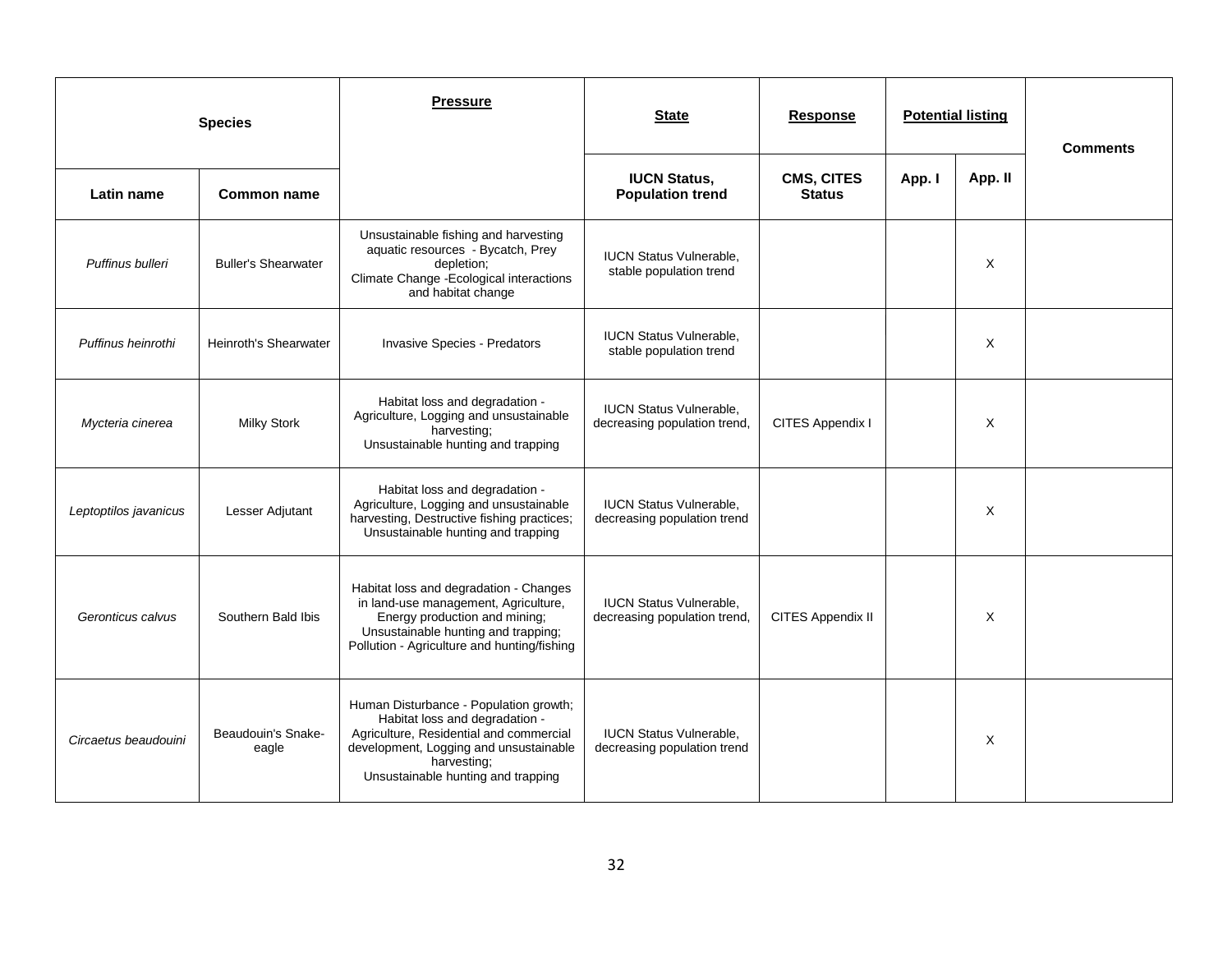|                        | <b>Species</b>       | <b>Pressure</b>                                                                                                                                                                                                                                              | <b>State</b>                                                  | <b>Response</b>             | <b>Potential listing</b> |         | <b>Comments</b> |
|------------------------|----------------------|--------------------------------------------------------------------------------------------------------------------------------------------------------------------------------------------------------------------------------------------------------------|---------------------------------------------------------------|-----------------------------|--------------------------|---------|-----------------|
| Latin name             | <b>Common name</b>   |                                                                                                                                                                                                                                                              | <b>IUCN Status,</b><br><b>Population trend</b>                | CMS, CITES<br><b>Status</b> | App. I                   | App. II |                 |
| Coturnicops exquisitus | Swinhoe's Rail       | Habitat loss and degradation - Changes<br>in land-use management, Agriculture,<br>Energy production and mining;<br>Unsustainable hunting and trapping                                                                                                        | <b>IUCN Status Vulnerable,</b><br>decreasing population trend |                             |                          | X       |                 |
| Rallus antarcticus     | <b>Austral Rail</b>  | Habitat loss and degradation -<br>Agriculture                                                                                                                                                                                                                | <b>IUCN Status Vulnerable.</b><br>decreasing population trend |                             |                          | X       |                 |
| Rissa brevirostris     | Red-legged Kittiwake | Unsustainable fishing and harvesting<br>aquatic resources - Prey depletion;<br>Climate Change -Ecological interactions<br>and habitat change                                                                                                                 | <b>IUCN Status Vulnerable,</b><br>decreasing population trend |                             |                          | X       |                 |
| Rynchops albicollis    | Indian Skimmer       | Habitat loss and degradation -<br>Agriculture, Energy production and<br>mining, Infrastructure and service<br>corridors, Changes in land-use<br>management;<br>Human Disturbance - Work and other<br>activities:<br>Invasive Species - Destructive behaviour | <b>IUCN Status Vulnerable.</b><br>decreasing population trend |                             |                          | X       |                 |
| Columba eversmanni     | Pale-backed Pigeon   | Unsustainable hunting and trapping;<br>Habitat loss and degradation -<br>Agriculture                                                                                                                                                                         | <b>IUCN Status Vulnerable.</b><br>decreasing population trend |                             |                          | X       |                 |
| Patagioenas oenops     | Peruvian Pigeon      | Unsustainable hunting and trapping;<br>Habitat loss and degradation - Logging<br>and unsustainable harvesting;<br>Human Disturbance - Population growth                                                                                                      | <b>IUCN Status Vulnerable,</b><br>decreasing population trend |                             |                          | X       |                 |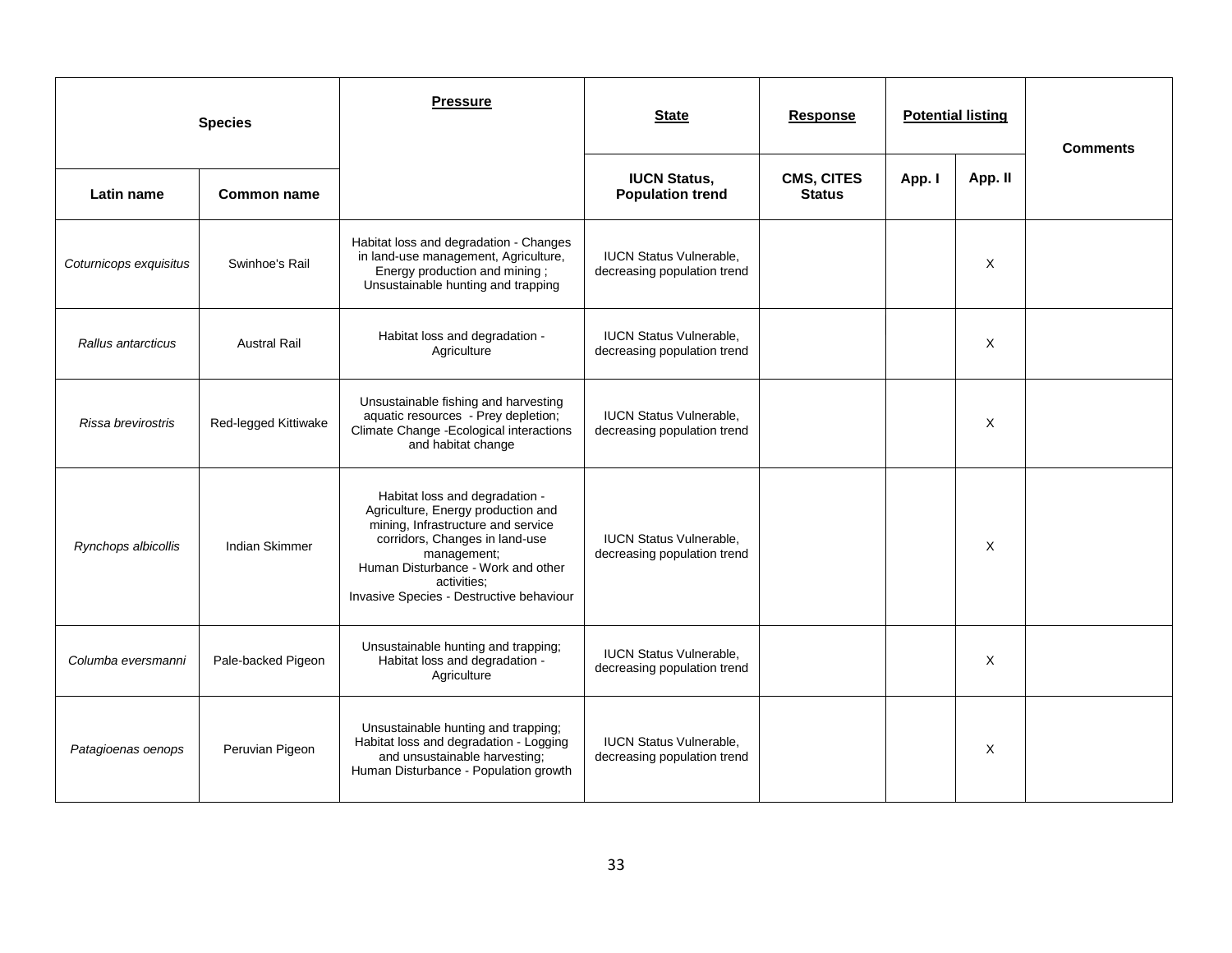|                              | <b>Species</b>               | <b>Pressure</b>                                                                                                                                                                 | <b>State</b><br><b>Response</b><br><b>Potential listing</b>    |                             | <b>Comments</b> |         |  |
|------------------------------|------------------------------|---------------------------------------------------------------------------------------------------------------------------------------------------------------------------------|----------------------------------------------------------------|-----------------------------|-----------------|---------|--|
| Latin name                   | Common name                  |                                                                                                                                                                                 | <b>IUCN Status,</b><br><b>Population trend</b>                 | CMS, CITES<br><b>Status</b> | App. I          | App. II |  |
| Leptotila<br>ochraceiventris | Ochre-bellied Dove           | Habitat loss and degradation - Logging<br>and unsustainable harvesting;<br>Unsustainable hunting and trapping                                                                   | <b>IUCN Status Vulnerable.</b><br>decreasing population trend  |                             |                 | X       |  |
| Ducula pickeringii           | Grey Imperial-pigeon         | Habitat loss and degradation -<br>Agriculture;<br>Unsustainable hunting and trapping;<br>Human Disturbance - Recreational<br>activities:<br><b>Invasive Species - Predators</b> | <b>IUCN Status Vulnerable.</b><br>decreasing population trend  |                             |                 | X       |  |
| Charmosyna<br>palmarum       | Palm Lorikeet                | Diseases:<br>Habitat loss and degradation -<br>Agriculture, Logging and unsustainable<br>harvesting                                                                             | <b>IUCN Status Vulnerable.</b><br>decreasing population trend, | CITES Appendix II           |                 | X       |  |
| Ara militaris                | <b>Military Macaw</b>        | Illegal trade;<br>Habitat loss and degradation - Logging<br>and unsustainable harvesting, Changes<br>in land-use management                                                     | <b>IUCN Status Vulnerable,</b><br>decreasing population trend, | CITES Appendix I<br>and II  |                 | X       |  |
| Leptosittaca branickii       | Golden-plumed<br>Parakeet    | Habitat loss and degradation - Logging<br>and unsustainable harvesting, Energy<br>production and mining, Agriculture;<br>Unsustainable hunting and trapping                     | <b>IUCN Status Vulnerable.</b><br>decreasing population trend, | CITES Appendix II           |                 | X       |  |
| Touit costaricensis          | <b>Red-fronted Parrotlet</b> | Habitat loss and degradation - Logging<br>and unsustainable harvesting,<br>Agriculture, Residential and commercial<br>development                                               | <b>IUCN Status Vulnerable,</b><br>decreasing population trend, | CITES Appendix II           |                 | X       |  |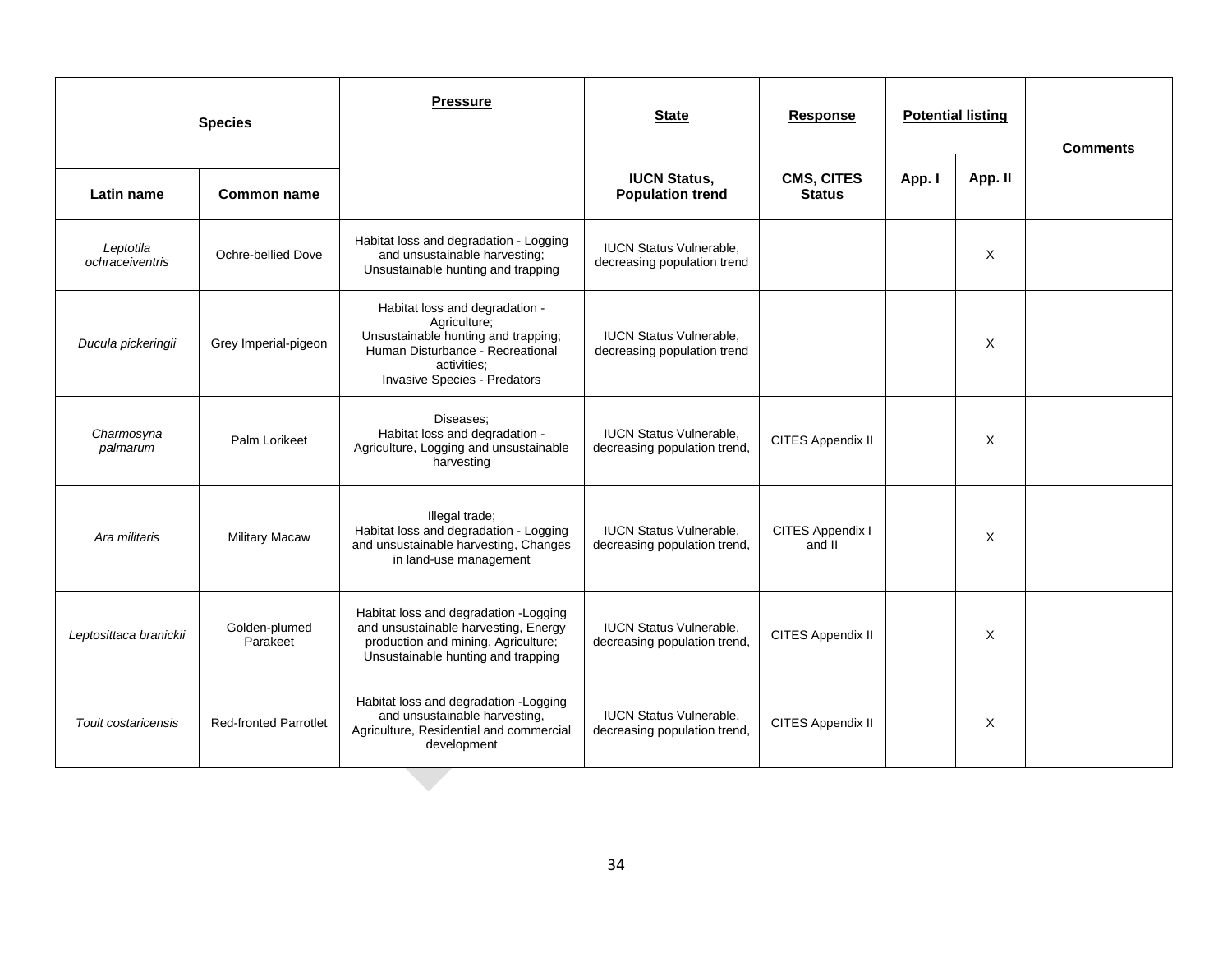|                             | <b>Species</b>                | <b>Pressure</b>                                                                                                                                                                                                | <b>State</b>                                                   | Response                           |        | <b>Potential listing</b> | <b>Comments</b> |
|-----------------------------|-------------------------------|----------------------------------------------------------------------------------------------------------------------------------------------------------------------------------------------------------------|----------------------------------------------------------------|------------------------------------|--------|--------------------------|-----------------|
| Latin name                  | <b>Common name</b>            |                                                                                                                                                                                                                | <b>IUCN Status,</b><br><b>Population trend</b>                 | <b>CMS, CITES</b><br><b>Status</b> | App. I | App. II                  |                 |
| Hapalopsittaca<br>pyrrhops  | Red-faced Parrot              | Habitat loss and degradation - Logging<br>and unsustainable harvesting,<br>Agriculture                                                                                                                         | <b>IUCN Status Vulnerable.</b><br>decreasing population trend, | CITES Appendix II                  |        | X                        |                 |
| Amazona pretrei             | Red-spectacled<br>Amazon      | Habitat loss and degradation - Logging<br>and unsustainable harvesting,<br>Agriculture;<br>Illegal trade                                                                                                       | <b>IUCN Status Vulnerable,</b><br>decreasing population trend, | CITES Appendix I<br>and II         |        | X                        |                 |
| Apus acuticauda             | Dark-rumped Swift             | Habitat loss and degradation                                                                                                                                                                                   | <b>IUCN Status Vulnerable,</b><br>stable population trend      |                                    |        | X                        |                 |
| Dendrocopos dorae           | Arabian Woodpecker            | Habitat loss and degradation -<br>Agriculture, Energy production and<br>mining, Logging and unsustainable<br>harvesting                                                                                        | <b>IUCN Status Vulnerable,</b><br>decreasing population trend  |                                    |        | X                        |                 |
| Pitta nympha                | <b>Fairy Pitta</b>            | Habitat loss and degradation - Logging<br>and unsustainable harvesting, Energy<br>production and mining, Agriculture;<br>Human Disturbance - Recreational<br>activities:<br>Unsustainable hunting and trapping | <b>IUCN Status Vulnerable,</b><br>decreasing population trend, | CITES Appendix II                  |        | X                        |                 |
| Piprites pileata            | <b>Black-capped Piprites</b>  | Habitat loss and degradation - Logging<br>and unsustainable harvesting,<br>Agriculture                                                                                                                         | <b>IUCN Status Vulnerable,</b><br>decreasing population trend  |                                    |        | X                        |                 |
| Procnias<br>tricarunculatus | <b>Three-wattled Bellbird</b> | Habitat loss and degradation - Logging<br>and unsustainable harvesting,<br>Agriculture                                                                                                                         | <b>IUCN Status Vulnerable,</b><br>decreasing population trend  |                                    |        | X                        |                 |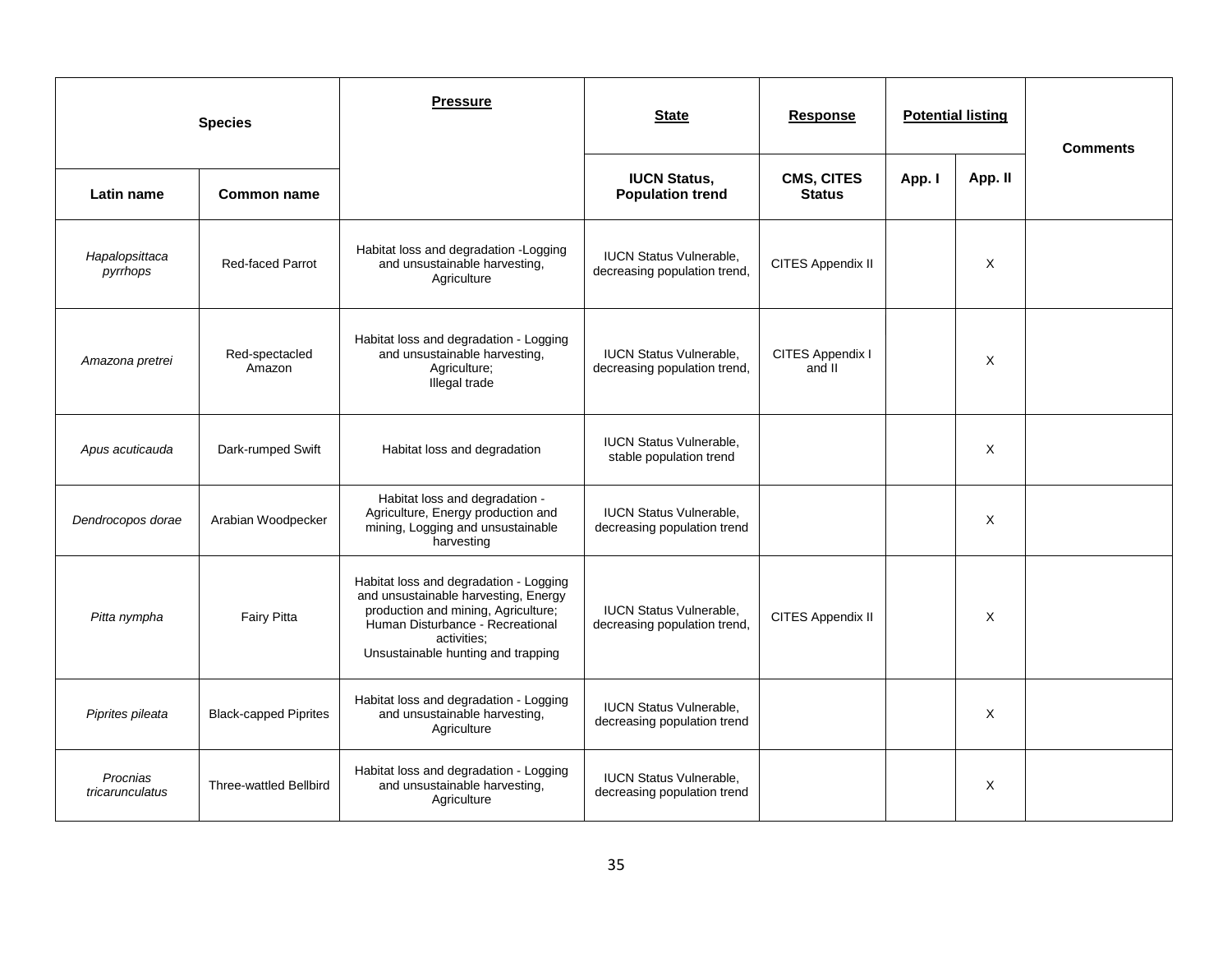|                               | <b>Species</b>                | <b>Pressure</b>                                                                                                                                                                                         | <b>State</b>                                                  | <b>Response</b>                    | <b>Potential listing</b> |         | <b>Comments</b> |
|-------------------------------|-------------------------------|---------------------------------------------------------------------------------------------------------------------------------------------------------------------------------------------------------|---------------------------------------------------------------|------------------------------------|--------------------------|---------|-----------------|
| Latin name                    | <b>Common name</b>            |                                                                                                                                                                                                         | <b>IUCN Status,</b><br><b>Population trend</b>                | <b>CMS, CITES</b><br><b>Status</b> | App. I                   | App. II |                 |
| Procnias nudicollis           | <b>Bare-throated Bellbird</b> | Unsustainable hunting and trapping;<br>Habitat loss and degradation -<br>Agriculture, Energy production and<br>mining, Infrastructure and service<br>corridors, Logging and unsustainable<br>harvesting | <b>IUCN Status Vulnerable,</b><br>decreasing population trend |                                    |                          | X       |                 |
| Cephalopterus<br>glabricollis | Bare-necked<br>Umbrellabird   | Habitat loss and degradation - Logging<br>and unsustainable harvesting,<br>Agriculture                                                                                                                  | <b>IUCN Status Endangered,</b><br>decreasing population trend |                                    |                          | X       |                 |
| Xolmis dominicanus            | Black-and-white<br>Monjita    | Habitat loss and degradation -<br>Agriculture, Changes in land-use<br>management                                                                                                                        | <b>IUCN Status Vulnerable.</b><br>decreasing population trend |                                    |                          | X       |                 |
| Vireo atricapilla             | <b>Black-capped Vireo</b>     | Habitat loss and degradation -<br>Agriculture; Residential and commercial<br>development                                                                                                                | <b>IUCN Status Vulnerable,</b><br>decreasing population trend |                                    |                          | X       |                 |
| Oriolus mellianus             | <b>Silver Oriole</b>          | Habitat loss and degradation - Logging<br>and unsustainable harvesting,<br>Agriculture;<br>Unsustainable hunting and trapping                                                                           | <b>IUCN Status Vulnerable,</b><br>decreasing population trend |                                    |                          | X       |                 |
| Chaetornis striata            | <b>Bristled Grassbird</b>     | Habitat loss and degradation -<br>Agriculture, Energy production and<br>mining; Logging and unsustainable<br>harvesting                                                                                 | <b>IUCN Status Vulnerable,</b><br>decreasing population trend |                                    |                          | X       |                 |
| Sitta formosa                 | <b>Beautiful Nuthatch</b>     | Habitat loss and degradation - Logging<br>and unsustainable harvesting;<br>Unsustainable hunting and trapping                                                                                           | <b>IUCN Status Vulnerable,</b><br>decreasing population trend |                                    |                          | X       |                 |
| Toxostoma bendirei            | <b>Bendire's Thrasher</b>     | Habitat loss and degradation -<br>Agriculture, Residential and commercial<br>development                                                                                                                | <b>IUCN Status Vulnerable,</b><br>decreasing population trend |                                    |                          | X       |                 |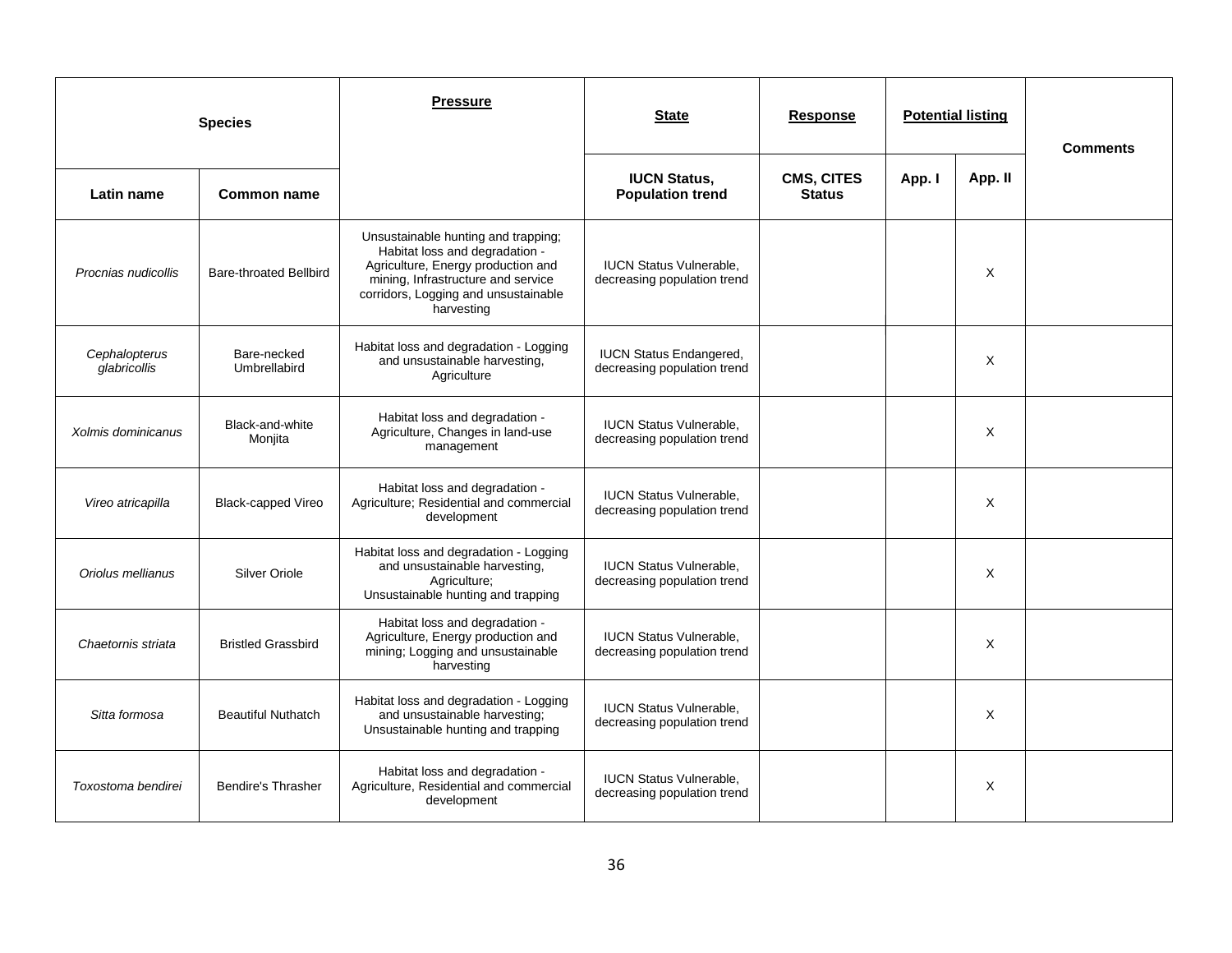|                            | <b>Species</b>            | <b>Pressure</b>                                                                                                                                                | <b>State</b>                                                          | <b>Potential listing</b><br><b>Response</b> |        | <b>Comments</b> |  |
|----------------------------|---------------------------|----------------------------------------------------------------------------------------------------------------------------------------------------------------|-----------------------------------------------------------------------|---------------------------------------------|--------|-----------------|--|
| Latin name                 | <b>Common name</b>        |                                                                                                                                                                | <b>IUCN Status,</b><br><b>Population trend</b>                        | CMS, CITES<br><b>Status</b>                 | App. I | App. II         |  |
| Cinclus schulzi            | Rufous-throated<br>Dipper | Habitat loss and degradation - Energy<br>production and mining, Agriculture,<br>Logging and unsustainable harvesting;<br><b>Invasive Species</b>               | <b>IUCN Status Vulnerable,</b><br>decreasing population trend         |                                             |        | X               |  |
| Anthus spragueii           | Sprague's Pipit           | Habitat loss and degradation -<br>Agriculture, Energy production and<br>mining;<br>Invasive Species - Destructive behaviour                                    | <b>IUCN Status Vulnerable.</b><br>decreasing population trend         |                                             |        | X               |  |
| Euphagus carolinus         | <b>Rusty Blackbird</b>    | Habitat loss and degradation - Energy<br>production and mining;<br>Climate Change - Changes in<br>precipitation, Ecological interactions and<br>habitat change | <b>IUCN Status Vulnerable,</b><br>decreasing population trend         |                                             |        | X               |  |
| Sturnella defilippii       | Pampas Meadowlark         | Habitat loss and degradation -<br>Agriculture                                                                                                                  | <b>IUCN Status Vulnerable.</b><br>decreasing population trend         |                                             |        | X               |  |
| Emberiza sulphurata        | <b>Yellow Bunting</b>     | Habitat loss and degradation -<br>Agriculture;<br>Unsustainable hunting and trapping                                                                           | <b>IUCN Status Vulnerable,</b><br>decreasing population trend         |                                             |        | X               |  |
| Conirostrum<br>tamarugense | Tamarugo Conebill         | Habitat loss and degradation -<br>Agriculture;<br>Human Disturbance - Work and other<br>activities                                                             | <b>IUCN Status Vulnerable,</b><br>increasing population trend         |                                             |        | X               |  |
| Coturnix japonica          | Japanese Quail            | Habitat loss and degradation -<br>Agriculture;<br>Unsustainable hunting and trapping                                                                           | <b>IUCN Status Near</b><br>Threatened,<br>decreasing population trend |                                             |        | X               |  |
| Tragopan satyra            | Satyr Tragopan            | Unsustainable hunting and trapping;<br>Habitat loss and degradation -<br>Agriculture, Logging and unsustainable<br>harvesting                                  | <b>IUCN Status Near</b><br>Threatened,<br>decreasing population trend |                                             |        | Χ               |  |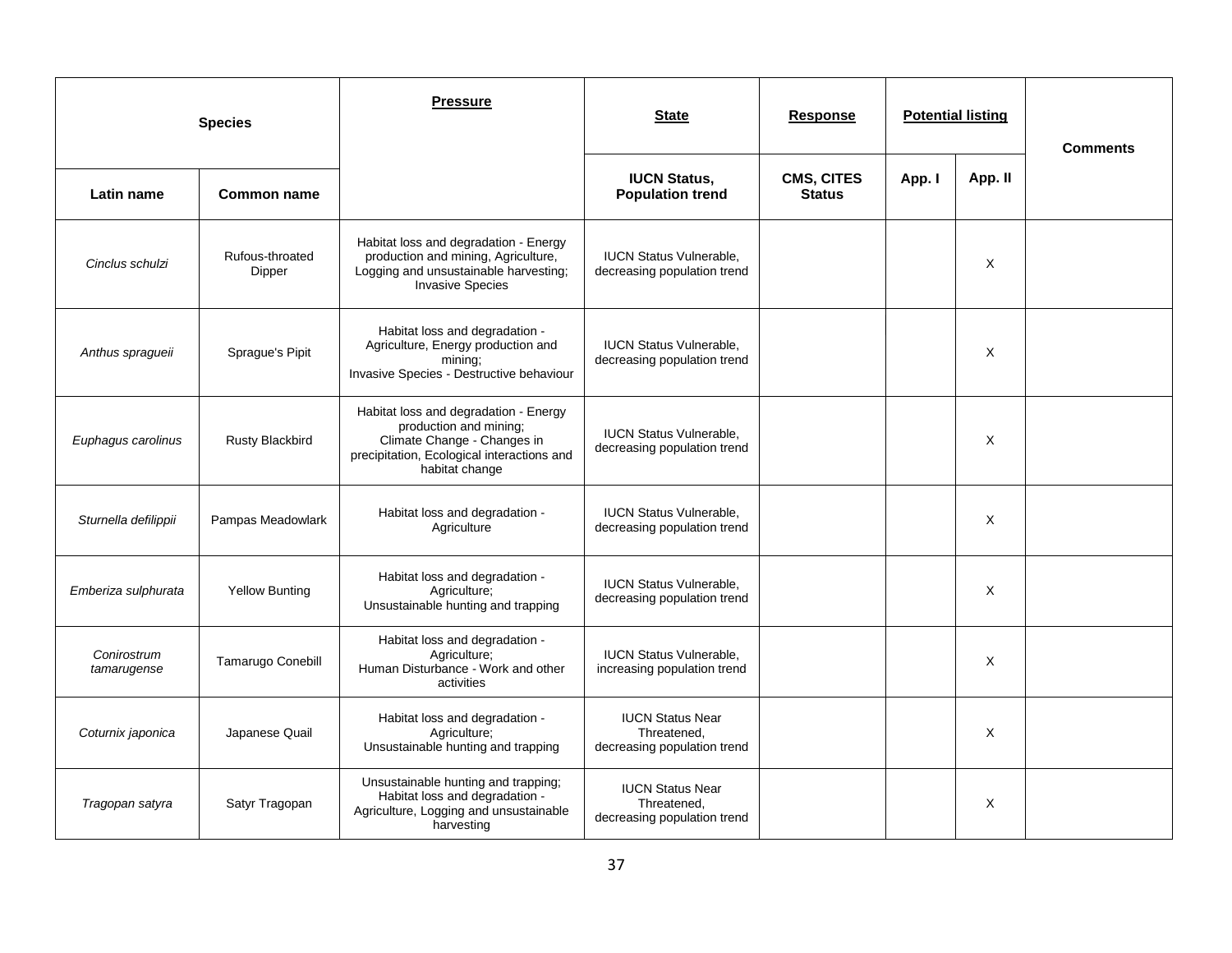|                                   | <b>Species</b>        | <b>Pressure</b>                                                                                                                                                                                                                                                                                | <b>State</b>                                                          | <b>Response</b>                    | <b>Potential listing</b> |          | <b>Comments</b> |
|-----------------------------------|-----------------------|------------------------------------------------------------------------------------------------------------------------------------------------------------------------------------------------------------------------------------------------------------------------------------------------|-----------------------------------------------------------------------|------------------------------------|--------------------------|----------|-----------------|
| Latin name                        | <b>Common name</b>    |                                                                                                                                                                                                                                                                                                | <b>IUCN Status,</b><br><b>Population trend</b>                        | <b>CMS, CITES</b><br><b>Status</b> | App. I                   | App. II  |                 |
| Speculanas specularis             | Spectacled Duck       | Human Disturbance - Recreational<br>activities:<br>Habitat loss and degradation -<br>Agriculture                                                                                                                                                                                               | <b>IUCN Status Near</b><br>Threatened.<br>stable population trend     |                                    |                          | X        |                 |
| Pygoscelis papua                  | Gentoo Penguin        | Human Disturbance - Recreational<br>activities, Work and other activities                                                                                                                                                                                                                      | <b>IUCN Status Near</b><br>Threatened,<br>decreasing population trend |                                    |                          | X        |                 |
| <b>Spheniscus</b><br>magellanicus | Magellanic Penguin    | Habitat loss and degradation - Energy<br>production and mining;<br>Unsustainable fishing and harvesting<br>aquatic resources - Bycatch, Prey<br>depletion;<br>Invasive Species - Predators;<br>Climate Change - Changes in<br>precipitation;<br>Human Disturbance - Recreational<br>activities | <b>IUCN Status Near</b><br>Threatened,<br>decreasing population trend |                                    |                          | $\times$ |                 |
| Pterodroma feae                   | <b>Fea's Petrel</b>   | Unsustainable hunting and trapping;<br>Invasive Species - Predators, Destructive<br>behaviour                                                                                                                                                                                                  | <b>IUCN Status Near</b><br>Threatened,<br>increasing population trend |                                    |                          | Χ        |                 |
| Pterodroma ultima                 | Murphy's Petrel       | Invasive Species - Predators;<br>Climate Change - Altered weather<br>patterns, Ecological interactions and<br>habitat change                                                                                                                                                                   | <b>IUCN Status Near</b><br>Threatened,<br>decreasing population trend |                                    |                          | X        |                 |
| Pterodroma<br>inexpectata         | <b>Mottled Petrel</b> | Invasive Species - Competition,<br>Predators                                                                                                                                                                                                                                                   | <b>IUCN Status Near</b><br>Threatened,<br>decreasing population trend |                                    |                          | X        |                 |
| Pseudobulweria<br>rostrata        | <b>Tahiti Petrel</b>  | Invasive Species - Predators;<br>Habitat loss and degradation - Energy<br>production and mining;<br>Unsustainable hunting and trapping                                                                                                                                                         | <b>IUCN Status Near</b><br>Threatened,<br>decreasing population trend |                                    |                          | X        |                 |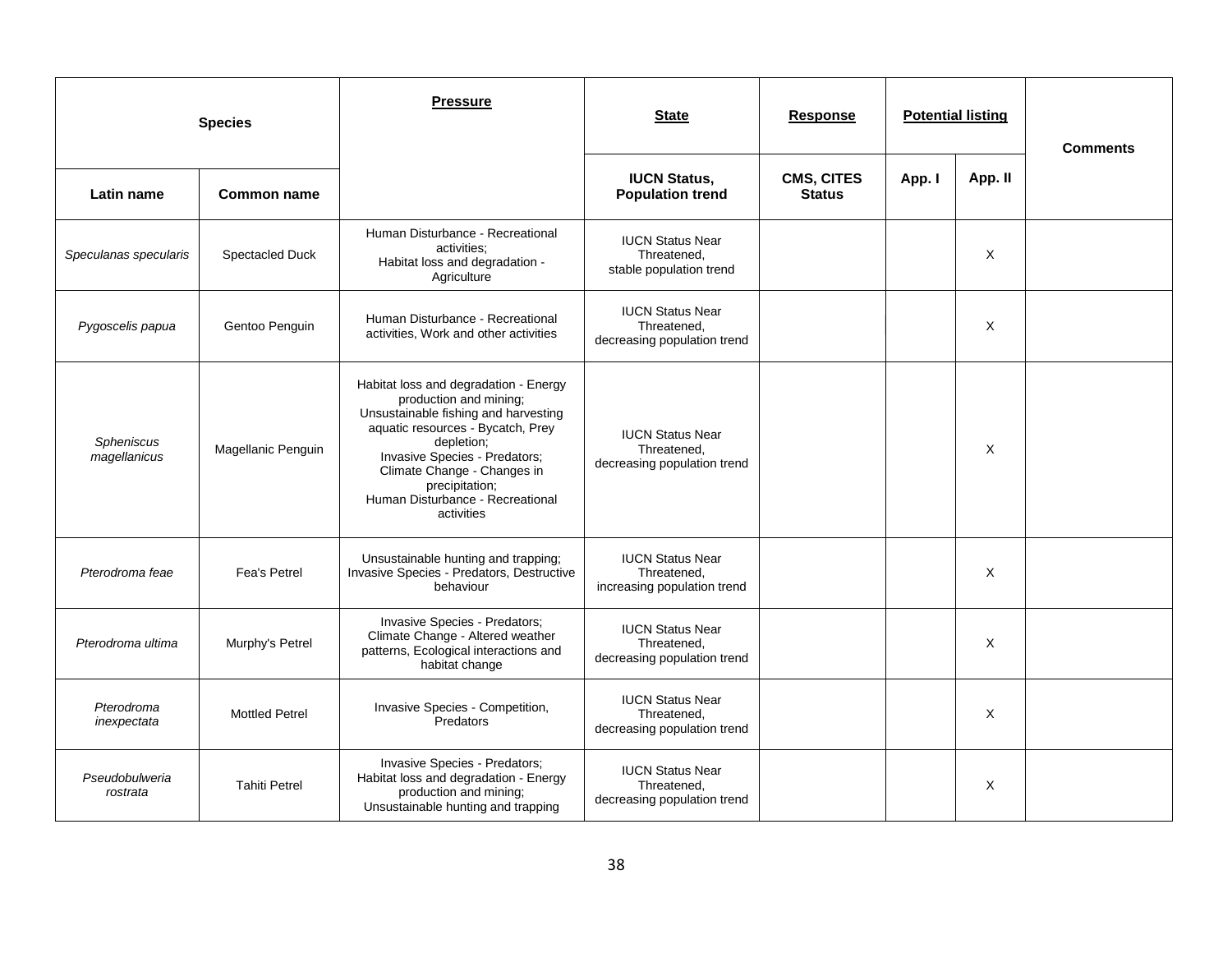| <b>Species</b>                        |                            | <b>Pressure</b>                                                                                                                                                                                                                                                                                | <b>State</b>                                                          | <b>Response</b>             |        | <b>Potential listing</b> | <b>Comments</b> |
|---------------------------------------|----------------------------|------------------------------------------------------------------------------------------------------------------------------------------------------------------------------------------------------------------------------------------------------------------------------------------------|-----------------------------------------------------------------------|-----------------------------|--------|--------------------------|-----------------|
| Latin name                            | <b>Common name</b>         |                                                                                                                                                                                                                                                                                                | <b>IUCN Status,</b><br><b>Population trend</b>                        | CMS, CITES<br><b>Status</b> | App. I | App. II                  |                 |
| Puffinus griseus                      | Sooty Shearwater           | Unsustainable hunting and trapping;<br>Invasive Species - Predators                                                                                                                                                                                                                            | <b>IUCN Status Near</b><br>Threatened,<br>decreasing population trend |                             |        | X                        |                 |
| Puffinus yelkouan                     | Yelkouan Shearwater        | Unsustainable fishing and harvesting<br>aquatic resources - Bycatch;<br><b>Invasive Species - Predators</b>                                                                                                                                                                                    | <b>IUCN Status Vulnerable,</b><br>decreasing population trend         |                             |        | X                        |                 |
| Puffinus opisthomelas                 | Black-vented<br>Shearwater | Habitat loss and degradation -<br>Infrastructure and service corridors;<br>Pollution - Light pollution;<br>Invasive Species - Predators                                                                                                                                                        | <b>IUCN Status Near</b><br>Threatened                                 |                             |        | X                        |                 |
| <b>Bulweria fallax</b>                | Jouanin's Petrel           | Other                                                                                                                                                                                                                                                                                          | <b>IUCN Status Near</b><br>Threatened,<br>increasing population trend |                             |        | X                        |                 |
| <b>Threskiornis</b><br>melanocephalus | <b>Black-headed Ibis</b>   | Habitat loss and degradation -<br>Agriculture;<br>Human Disturbance;<br>Unsustainable hunting and trapping                                                                                                                                                                                     | <b>IUCN Status Near</b><br>Threatened,<br>decreasing population trend |                             |        | X                        |                 |
| Egretta rufescens                     | Reddish Egret              | Other;<br>Habitat loss and degradation                                                                                                                                                                                                                                                         | <b>IUCN Status Near</b><br>Threatened,<br>increasing population trend |                             |        | X                        |                 |
| Pelecanus philippensis                | Spot-billed Pelican        | Habitat loss and degradation - Logging<br>and unsustainable harvesting, Prey/Food<br>depletion, Agriculture, Aquaculture;<br>Invasive Species - Destructive<br>behaviour:<br>Unsustainable hunting and trapping;<br>Unsustainable fishing and harvesting<br>aquatic resources - Prey depletion | <b>IUCN Status Near</b><br>Threatened,<br>decreasing population trend |                             |        | X                        |                 |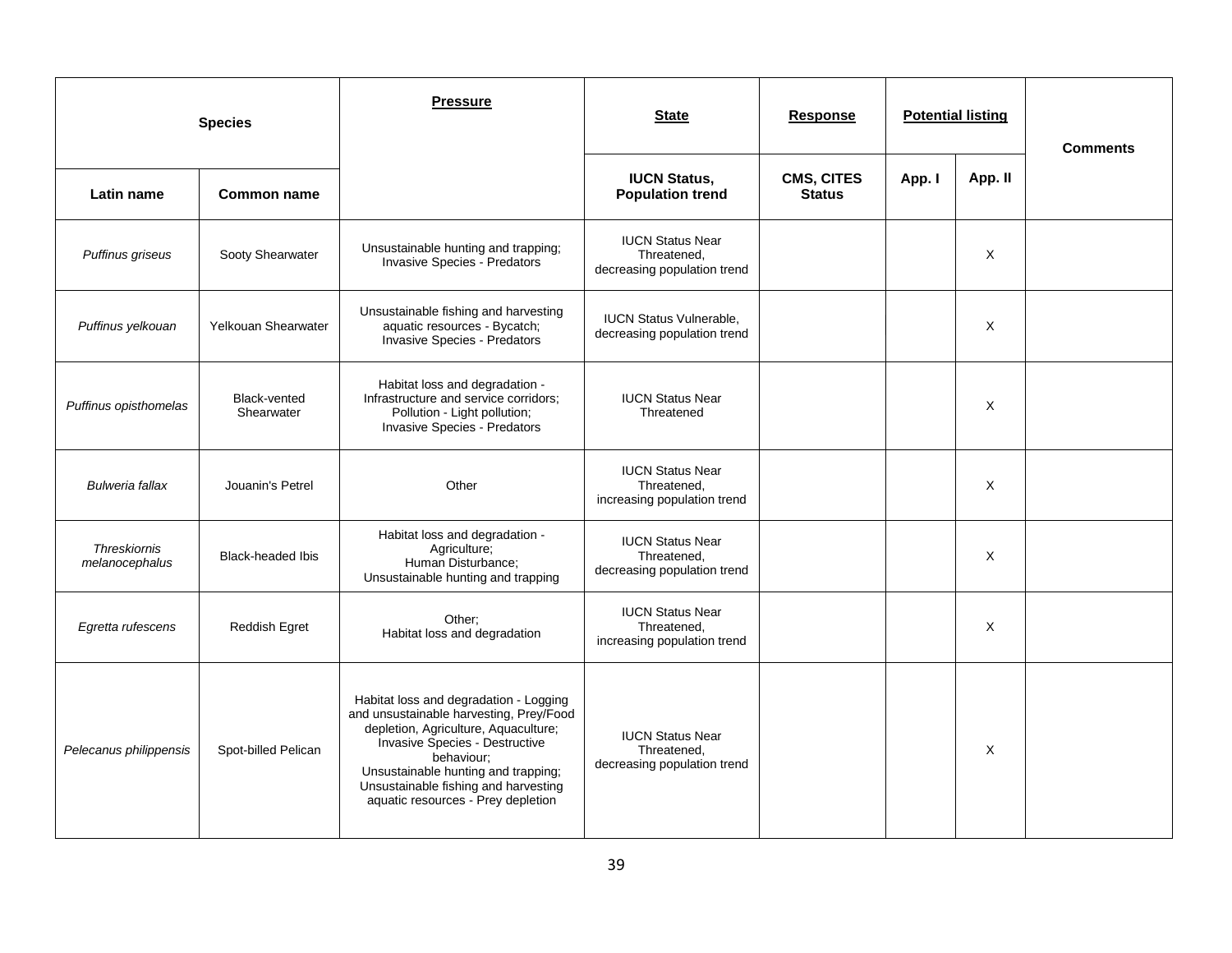|                        | <b>Species</b>            | <b>Pressure</b>                                                                                                                                                                             | <b>State</b>                                                           | <b>Response</b>                    |        | <b>Potential listing</b> | <b>Comments</b> |
|------------------------|---------------------------|---------------------------------------------------------------------------------------------------------------------------------------------------------------------------------------------|------------------------------------------------------------------------|------------------------------------|--------|--------------------------|-----------------|
| Latin name             | <b>Common name</b>        |                                                                                                                                                                                             | <b>IUCN Status,</b><br><b>Population trend</b>                         | <b>CMS, CITES</b><br><b>Status</b> | App. I | App. II                  |                 |
| Pelecanus thagus       | Peruvian Pelican          | Human Disturbance - Work and other<br>activities, Recreational activities                                                                                                                   | <b>IUCN Status Near</b><br>Threatened.<br>increasing population trend  |                                    |        | X                        |                 |
| Neotis denhami         | Denham's Bustard          | Unsustainable hunting and trapping;<br>Habitat loss and degradation -<br>Agriculture, Energy production and<br>mining                                                                       | <b>IUCN Status Near</b><br>Threatened,<br>decreasing population trend, | CITES Appendix II                  |        | X                        |                 |
| Tetrax tetrax          | <b>Little Bustard</b>     | Habitat loss and degradation -<br>Agriculture, Energy production and<br>mining, Prey/Food depletion;<br>Unsustainable hunting and trapping;<br>Climate Change - Altered weather<br>patterns | <b>IUCN Status Near</b><br>Threatened.<br>decreasing population trend, | CITES Appendix II                  |        | $\times$                 |                 |
| Laterallus jamaicensis | <b>Black Rail</b>         | Habitat loss and degradation -<br>Agriculture;<br>Pollution                                                                                                                                 | <b>IUCN Status Near</b><br>Threatened,<br>decreasing population trend  |                                    |        | X                        |                 |
| Porzana paykullii      | <b>Band-bellied Crake</b> | Habitat loss and degradation;<br>Pollution - Agriculture and<br>hunting/fishing, Industry and production                                                                                    | <b>IUCN Status Near</b><br>Threatened,<br>decreasing population trend  |                                    |        | X                        |                 |
| Phegornis mitchellii   | <b>Diademed Plover</b>    | Habitat loss and degradation;<br>Climate Change - Altered weather<br>patterns                                                                                                               | <b>IUCN Status Near</b><br>Threatened.<br>decreasing population trend  |                                    |        | X                        |                 |
| Larus heermanni        | Heermann's Gull           | Climate Change - Ecological interactions<br>and habitat change, Altered weather<br>patterns                                                                                                 | <b>IUCN Status Near</b><br>Threatened,<br>increasing population trend  |                                    |        | X                        |                 |
| Pagophila eburnea      | Ivory Gull                | Habitat loss and degradation - Energy<br>production and mining                                                                                                                              | <b>IUCN Status Near</b><br>Threatened.<br>decreasing population trend  |                                    |        | X                        |                 |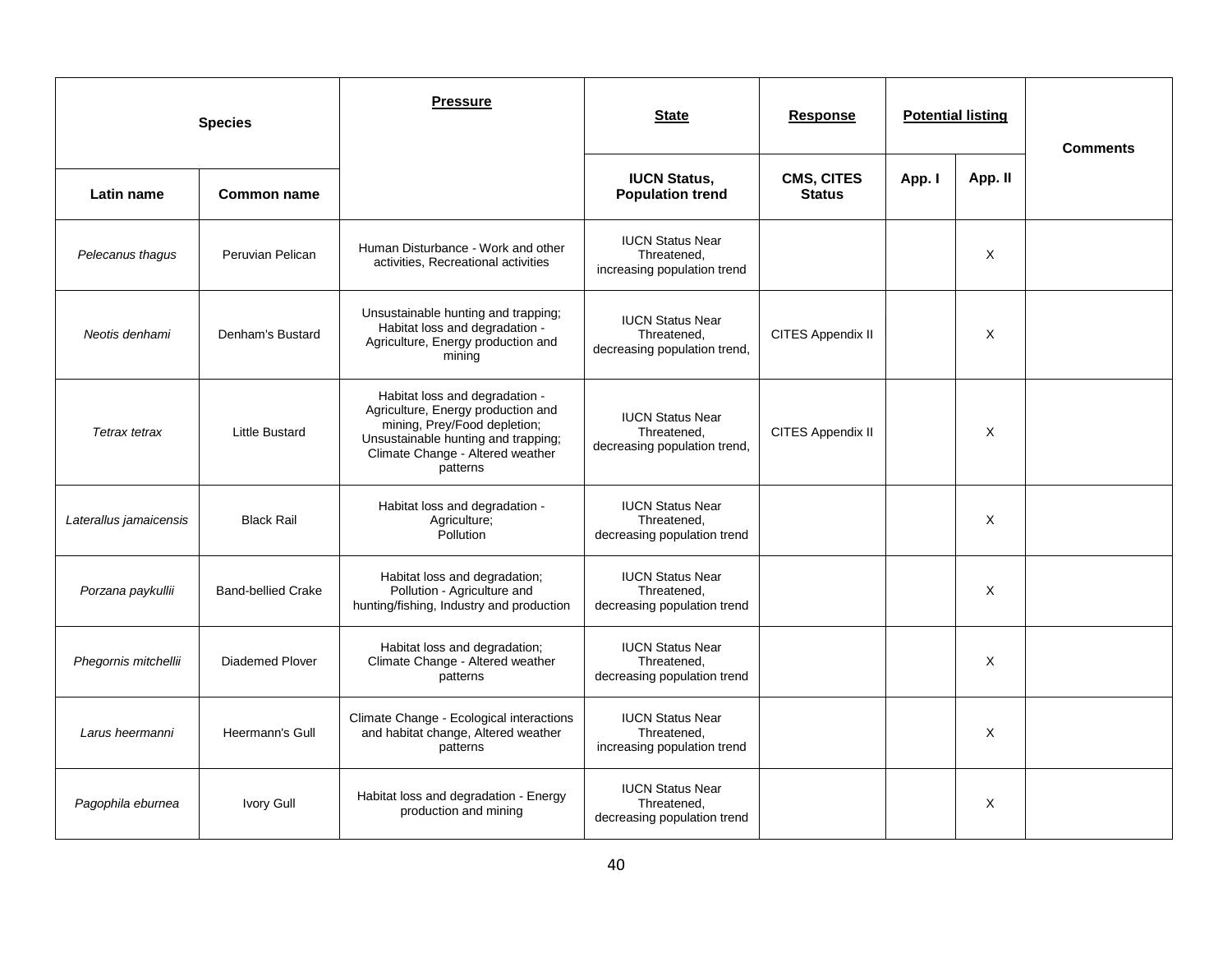|                            | <b>Species</b>                    | <b>Pressure</b>                                                                                                                                                  | <b>State</b>                                                           | <b>Response</b>                    |        | <b>Potential listing</b> | <b>Comments</b> |
|----------------------------|-----------------------------------|------------------------------------------------------------------------------------------------------------------------------------------------------------------|------------------------------------------------------------------------|------------------------------------|--------|--------------------------|-----------------|
| Latin name                 | <b>Common name</b>                |                                                                                                                                                                  | <b>IUCN Status,</b><br><b>Population trend</b>                         | <b>CMS, CITES</b><br><b>Status</b> | App. I | App. II                  |                 |
| Sterna elegans             | <b>Elegant Tern</b>               | Unsustainable fishing and harvesting<br>aquatic resources - Prey depletion                                                                                       | <b>IUCN Status Near</b><br>Threatened.<br>stable population trend      |                                    |        | $\times$                 |                 |
| Larosterna inca            | Inca Tern                         | Habitat loss and degradation -<br>Agriculture;<br>Invasive Species - Predators;<br>Human Disturbance - Work and other<br>activities                              | <b>IUCN Status Near</b><br>Threatened,<br>decreasing population trend  |                                    |        | X                        |                 |
| Columba janthina           | Japanese Wood-<br>pigeon          | Habitat loss and degradation - Logging<br>and unsustainable harvesting;<br>Unsustainable hunting and trapping                                                    | <b>IUCN Status Near</b><br>Threatened,<br>decreasing population trend  |                                    |        | X                        |                 |
| Caloenas nicobarica        | Nicobar Pigeon                    | Unsustainable hunting and trapping;<br>Habitat loss and degradation -<br>Agriculture and aquaculture;<br>Invasive Species - Predators                            | <b>IUCN Status Near</b><br>Threatened,<br>decreasing population trend, | CITES Appendix I                   | X      | X                        |                 |
| Treron formosae            | <b>Whistling Green-</b><br>pigeon | Habitat loss and degradation - Logging<br>and unsustainable harvesting;<br>Human Disturbance - Recreational<br>activities;<br>Unsustainable hunting and trapping | <b>IUCN Status Near</b><br>Threatened,<br>decreasing population trend  |                                    |        | X                        |                 |
| Ptilinopus jambu           | Jambu Fruit-dove                  | Habitat loss and degradation - Logging<br>and unsustainable harvesting;<br>Unsustainable hunting and trapping                                                    | <b>IUCN Status Near</b><br>Threatened,<br>decreasing population trend  |                                    |        | X                        |                 |
| Charmosyna<br>multistriata | <b>Striated Lorikeet</b>          | Habitat loss and degradation -<br>Agriculture, Logging and unsustainable<br>harvesting, (Energy production and<br>mining)                                        | <b>IUCN Status Near</b><br>Threatened,<br>decreasing population trend  |                                    |        | X                        |                 |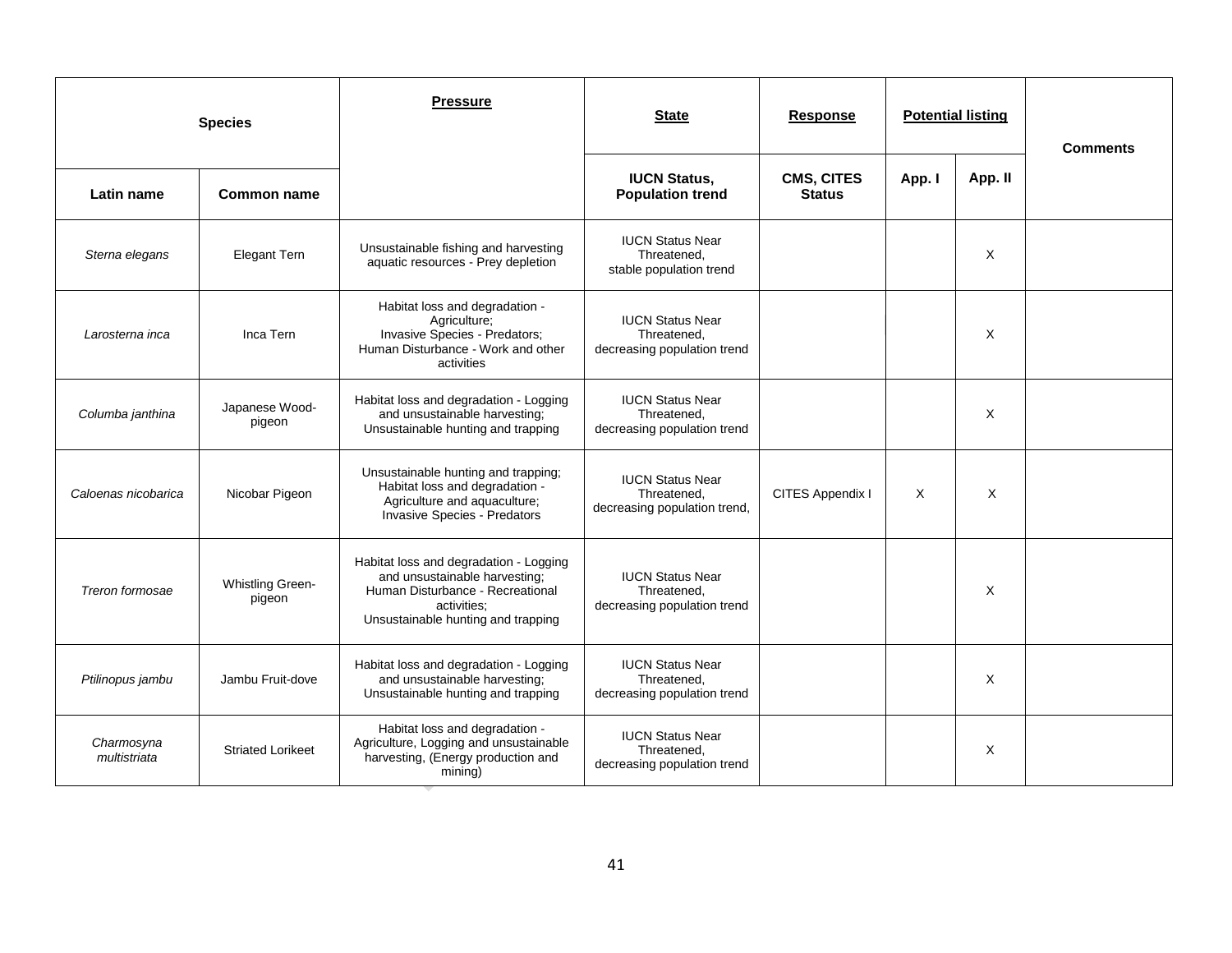|                             | <b>Species</b>                    | <b>Pressure</b>                                                                                                                                                                             | <b>Potential listing</b><br><b>State</b><br><b>Response</b>            |                                    | <b>Comments</b> |         |  |
|-----------------------------|-----------------------------------|---------------------------------------------------------------------------------------------------------------------------------------------------------------------------------------------|------------------------------------------------------------------------|------------------------------------|-----------------|---------|--|
| Latin name                  | <b>Common name</b>                |                                                                                                                                                                                             | <b>IUCN Status,</b><br><b>Population trend</b>                         | <b>CMS, CITES</b><br><b>Status</b> | App. I          | App. II |  |
| Psittinus cyanurus          | <b>Blue-rumped Parrot</b>         | Habitat loss and degradation - Logging<br>and unsustainable harvesting;<br>Unsustainable hunting and trapping                                                                               | <b>IUCN Status Near</b><br>Threatened,<br>decreasing population trend, | CITES Appendix II                  |                 | X       |  |
| Psittacula longicauda       | Long-tailed Parakeet              | Habitat loss and degradation - Logging<br>and unsustainable harvesting                                                                                                                      | <b>IUCN Status Near</b><br>Threatened,<br>decreasing population trend, | CITES Appendix II                  |                 | X       |  |
| Aratinga erythrogenys       | Red-masked<br>Parakeet            | Unsustainable hunting and trapping;<br>Illegal trade;<br>Habitat loss and degradation                                                                                                       | <b>IUCN Status Near</b><br>Threatened,<br>decreasing population trend, | CITES Appendix II                  |                 | X       |  |
| Nannopsittaca<br>dachilleae | Amazonian Parrotlet               | Habitat loss and degradation - Logging<br>and unsustainable harvesting, Energy<br>production and mining, Infrastructure and<br>service corridors, Residential and<br>commercial development | <b>IUCN Status Near</b><br>Threatened,<br>decreasing population trend, | CITES Appendix II                  |                 | X       |  |
| Amazona dufresniana         | Blue-cheeked<br>Amazon            | Habitat loss and degradation;<br>Unsustainable hunting and trapping                                                                                                                         | <b>IUCN Status Near</b><br>Threatened,<br>decreasing population trend, | CITES Appendix II                  |                 | X       |  |
| Cuculus vagans              | <b>Moustached Hawk-</b><br>cuckoo | Habitat loss and degradation - Logging<br>and unsustainable harvesting                                                                                                                      | <b>IUCN Status Near</b><br>Threatened,<br>decreasing population trend  |                                    |                 | X       |  |
|                             |                                   |                                                                                                                                                                                             |                                                                        |                                    |                 |         |  |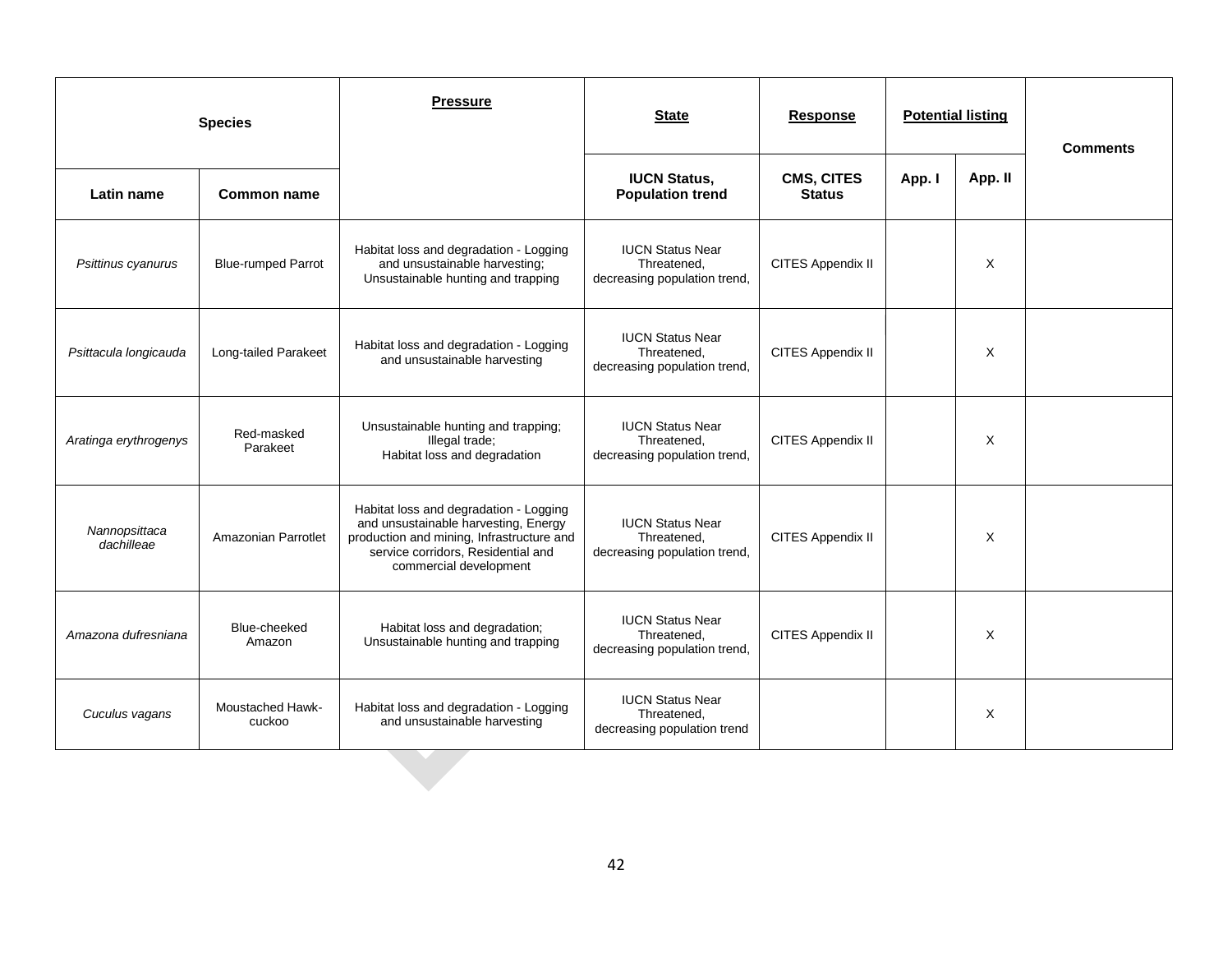|                                    | <b>Species</b>               | <b>Pressure</b>                                                                                                                                                                                                | <b>State</b>                                                           | <b>Response</b>                    |        | <b>Potential listing</b> | <b>Comments</b> |
|------------------------------------|------------------------------|----------------------------------------------------------------------------------------------------------------------------------------------------------------------------------------------------------------|------------------------------------------------------------------------|------------------------------------|--------|--------------------------|-----------------|
| Latin name                         | Common name                  |                                                                                                                                                                                                                | <b>IUCN Status,</b><br><b>Population trend</b>                         | <b>CMS, CITES</b><br><b>Status</b> | App. I | App. II                  |                 |
| Strix occidentalis                 | Spotted Owl                  | Habitat loss and degradation - Logging<br>and unsustainable harvesting;<br>Climate Change - Ecological interactions<br>and habitat change, Altered weather<br>patterns:<br>Population genetics - Hybridisation | <b>IUCN Status Near</b><br>Threatened,<br>decreasing population trend, | CITES Appendix II                  |        | X                        |                 |
| <b>Batrachostomus</b><br>stellatus | Gould's Frogmouth            | Habitat loss and degradation - Logging<br>and unsustainable harvesting                                                                                                                                         | <b>IUCN Status Near</b><br>Threatened,<br>decreasing population trend  |                                    |        | X                        |                 |
| Eleothreptus<br>anomalus           | Sickle-winged Nightjar       | Habitat loss and degradation -<br>Agriculture                                                                                                                                                                  | <b>IUCN Status Near</b><br>Threatened,<br>decreasing population trend  |                                    |        | X                        |                 |
| Chaetura pelagica                  | <b>Chimney Swift</b>         | Habitat loss and degradation - Logging<br>and unsustainable harvesting, Changes<br>in land-use management                                                                                                      | <b>IUCN Status Near</b><br>Threatened,<br>decreasing population trend  |                                    |        | X                        |                 |
| Eriocnemis derbyi                  | <b>Black-thighed Puffleg</b> | Habitat loss and degradation - Logging<br>and unsustainable harvesting,<br>Agriculture                                                                                                                         | <b>IUCN Status Near</b><br>Threatened,<br>decreasing population trend, | CITES Appendix II                  |        | X                        |                 |
| Harpactes wardi                    | Ward's Trogon                | Habitat loss and degradation - Logging<br>and unsustainable harvesting;<br>Unsustainable hunting and trapping                                                                                                  | <b>IUCN Status Near</b><br>Threatened,<br>decreasing population trend  |                                    |        | X                        |                 |
| Priotelus roseigaster              | Hispaniolan Trogon           | Habitat loss and degradation -<br>Agriculture, Energy production and<br>mining, Logging and unsustainable<br>harvesting;<br>Unsustainable hunting and trapping                                                 | <b>IUCN Status Near</b><br>Threatened,<br>decreasing population trend  |                                    |        | X                        |                 |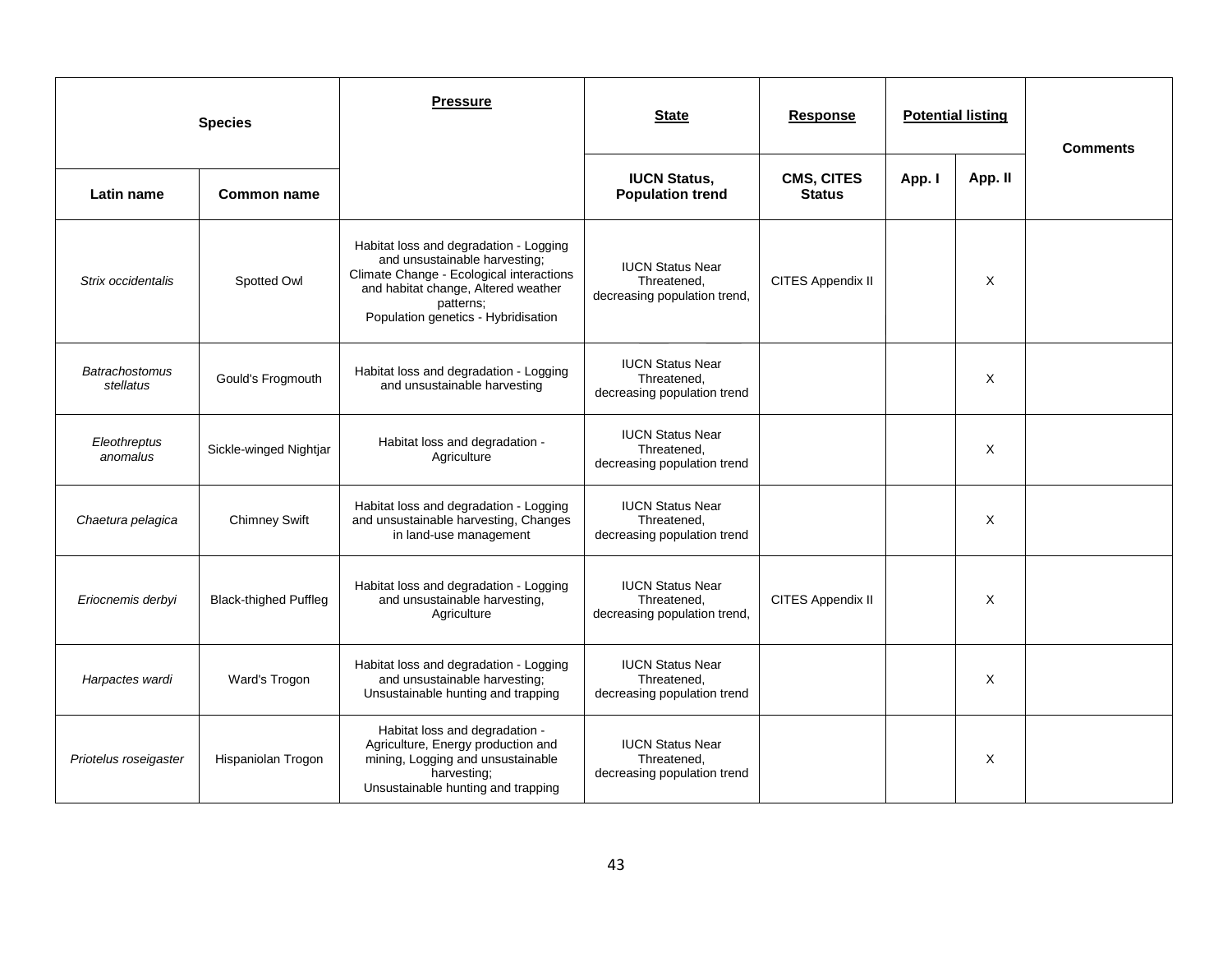|                               | <b>Species</b>                   | <b>Pressure</b>                                                                                                                                                                                           | <b>State</b>                                                           | <b>Response</b>                    |        | <b>Potential listing</b> | <b>Comments</b> |
|-------------------------------|----------------------------------|-----------------------------------------------------------------------------------------------------------------------------------------------------------------------------------------------------------|------------------------------------------------------------------------|------------------------------------|--------|--------------------------|-----------------|
| Latin name                    | <b>Common name</b>               |                                                                                                                                                                                                           | <b>IUCN Status,</b><br><b>Population trend</b>                         | <b>CMS, CITES</b><br><b>Status</b> | App. I | App. II                  |                 |
| Pharomachrus<br>mocinno       | <b>Resplendent Quetzal</b>       | Habitat loss and degradation - Logging<br>and unsustainable harvesting;<br>Unsustainable hunting and trapping                                                                                             | <b>IUCN Status Near</b><br>Threatened,<br>decreasing population trend, | CITES Appendix I                   | X      | X                        |                 |
| Andigena laminirostris        | Plate-billed Mountain-<br>toucan | Habitat loss and degradation -<br>Agriculture, Logging and unsustainable<br>harvesting, Residential and commercial<br>development, Energy production and<br>mining;<br>Unsustainable hunting and trapping | <b>IUCN Status Near</b><br>Threatened.<br>decreasing population trend  |                                    |        | X                        |                 |
| Melanerpes<br>erythrocephalus | Red-headed<br>Woodpecker         | Habitat loss and degradation -<br>Agriculture, Infrastructure and service<br>corridors, Changes in land-use<br>management;<br>Unsustainable hunting and trapping                                          | <b>IUCN Status Near</b><br>Threatened,<br>decreasing population trend  |                                    |        | X                        |                 |
| Phibalura flavirostris        | Swallow-tailed<br>Cotinga        | Habitat loss and degradation - Logging<br>and unsustainable harvesting                                                                                                                                    | <b>IUCN Status Near</b><br>Threatened,<br>decreasing population trend  |                                    |        | X                        |                 |
| Contopus cooperi              | Olive-sided Flycatcher           | Habitat loss and degradation - Logging<br>and unsustainable harvesting, Changes<br>in land-use management                                                                                                 | <b>IUCN Status Near</b><br>Threatened,<br>decreasing population trend  |                                    |        | X                        |                 |
| Spartonoica<br>maluroides     | Bay-capped Wren-<br>spinetail    | Habitat loss and degradation -<br>Agriculture                                                                                                                                                             | <b>IUCN Status Near</b><br>Threatened,<br>decreasing population trend  |                                    |        | X                        |                 |
| Vireo bellii                  | <b>Bell's Vireo</b>              | Habitat loss and degradation -<br>Agriculture, Logging and unsustainable<br>harvesting, Residential and commercial<br>development                                                                         | <b>IUCN Status Near</b><br>Threatened,<br>decreasing population trend  |                                    |        | X                        |                 |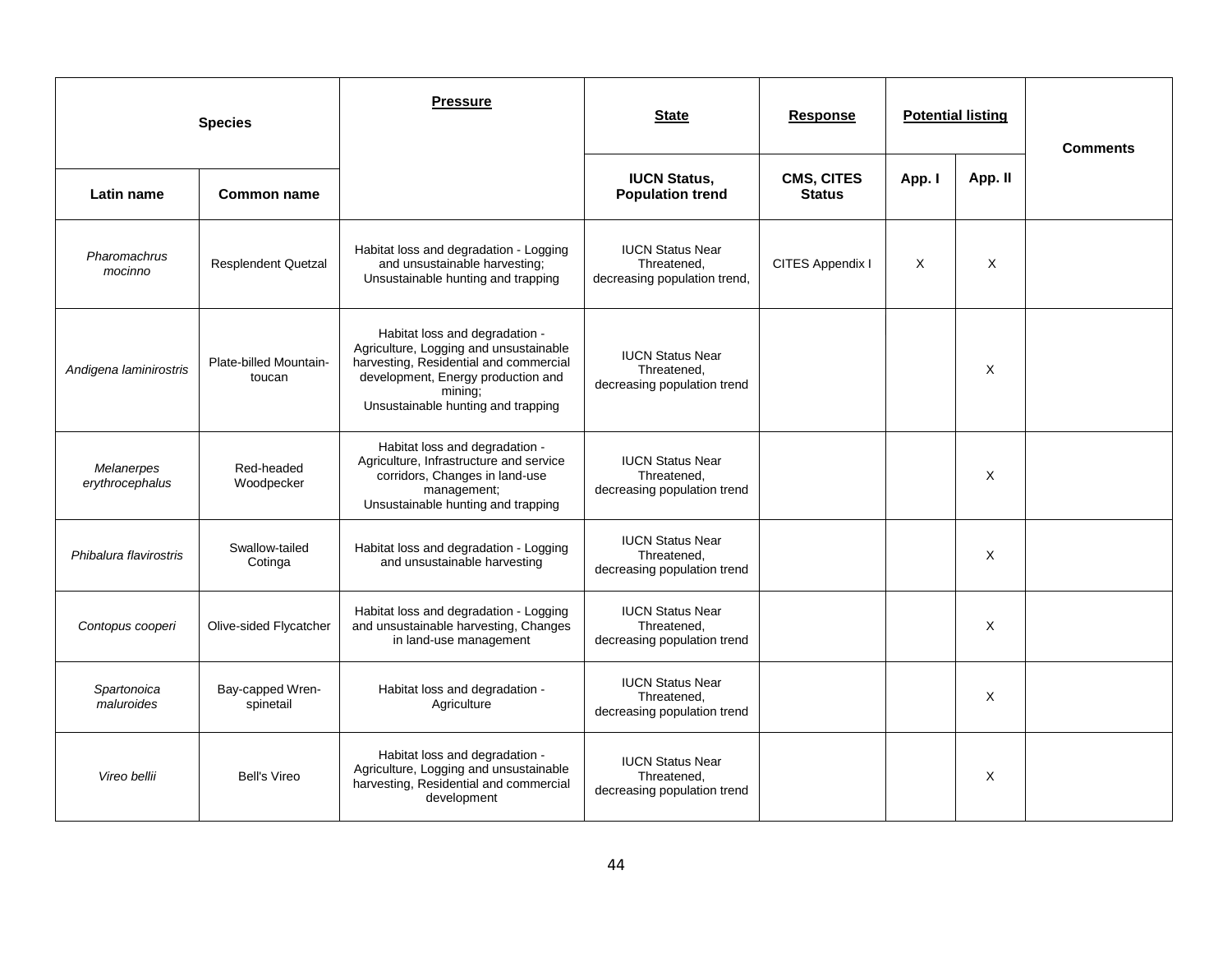| <b>Species</b>             |                                  | <b>Pressure</b>                                                                                                                                                   | <b>State</b>                                                          | <b>Response</b>                    |        | <b>Potential listing</b> | <b>Comments</b> |
|----------------------------|----------------------------------|-------------------------------------------------------------------------------------------------------------------------------------------------------------------|-----------------------------------------------------------------------|------------------------------------|--------|--------------------------|-----------------|
| Latin name                 | <b>Common name</b>               |                                                                                                                                                                   | <b>IUCN Status,</b><br><b>Population trend</b>                        | <b>CMS, CITES</b><br><b>Status</b> | App. I | App. II                  |                 |
| Bombycilla japonica        | Japanese Waxwing                 | Habitat loss and degradation - Logging<br>and unsustainable harvesting;<br>Illegal trade                                                                          | <b>IUCN Status Near</b><br>Threatened.<br>decreasing population trend |                                    |        | X                        |                 |
| Pycnonotus<br>melanoleucos | Black-and-white<br><b>Bulbul</b> | Habitat loss and degradation - Logging<br>and unsustainable harvesting,<br>Agriculture                                                                            | <b>IUCN Status Near</b><br>Threatened,<br>decreasing population trend |                                    |        | X                        |                 |
| Andropadus montanus        | Cameroon Montane<br>Greenbul     | Habitat loss and degradation - Logging<br>and unsustainable harvesting,<br>Agriculture                                                                            | <b>IUCN Status Near</b><br>Threatened,<br>decreasing population trend |                                    |        | X                        |                 |
| Bradypterus major          | Long-billed Bush-<br>warbler     | Habitat loss and degradation - Logging<br>and unsustainable harvesting,<br>Agriculture                                                                            | <b>IUCN Status Near</b><br>Threatened,<br>decreasing population trend |                                    |        | X                        |                 |
| Carpodacus cassinii        | Cassin's Finch                   | Habitat loss and degradation - Logging<br>and unsustainable harvesting                                                                                            | <b>IUCN Status Near</b><br>Threatened,<br>decreasing population trend |                                    |        | X                        |                 |
| Vermivora chrysoptera      | Golden-winged<br>Warbler         | Habitat loss and degradation -<br>Agriculture, Logging and unsustainable<br>harvesting;<br>Invasive Species - Competition;<br>Population genetics - Hybridisation | <b>IUCN Status Near</b><br>Threatened,<br>decreasing population trend |                                    |        | X                        |                 |
| Emberiza cineracea         | <b>Cinereous Bunting</b>         | Human Disturbance - Recreational<br>activities:<br>Habitat loss and degradation - Changes<br>in land-use management                                               | <b>IUCN Status Near</b><br>Threatened,<br>decreasing population trend |                                    |        | X                        |                 |
| Emberiza yessoensis        | Ochre-rumped<br><b>Bunting</b>   | Habitat loss and degradation                                                                                                                                      | <b>IUCN Status Near</b><br>Threatened,<br>decreasing population trend |                                    |        | X                        |                 |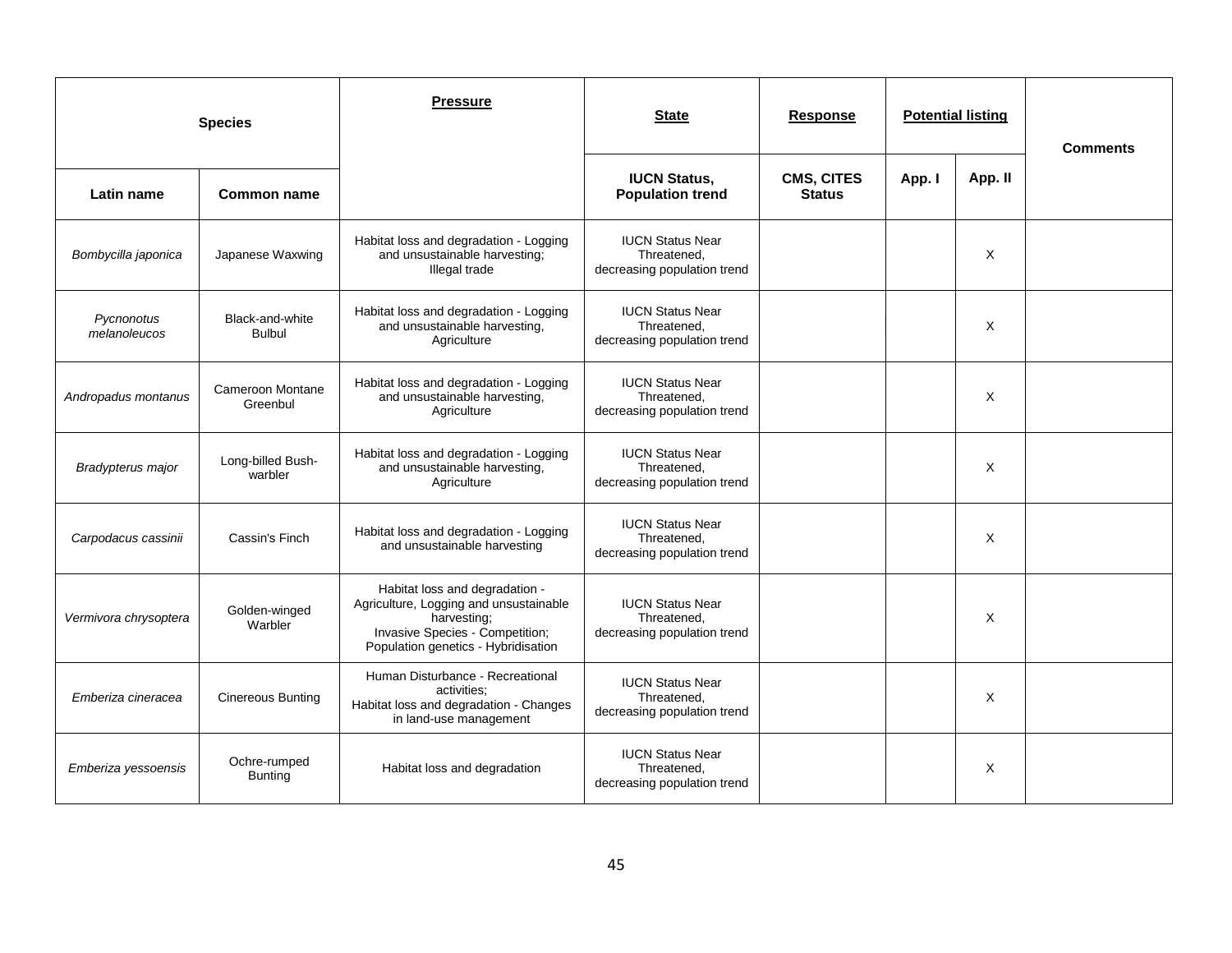|                         | <b>Species</b>                | <b>Pressure</b>                                                                                                                                                          | <b>State</b>                                                          | <b>Response</b>                    | <b>Potential listing</b> |         | <b>Comments</b> |
|-------------------------|-------------------------------|--------------------------------------------------------------------------------------------------------------------------------------------------------------------------|-----------------------------------------------------------------------|------------------------------------|--------------------------|---------|-----------------|
| Latin name              | <b>Common name</b>            |                                                                                                                                                                          | <b>IUCN Status,</b><br><b>Population trend</b>                        | <b>CMS, CITES</b><br><b>Status</b> | App. I                   | App. II |                 |
| Calcarius ornatus       | Chestnut-collared<br>Longspur | Habitat loss and degradation -<br>Residential and commercial development                                                                                                 | <b>IUCN Status Near</b><br>Threatened.<br>decreasing population trend |                                    |                          | X       |                 |
| Ammodramus<br>henslowii | Henslow's Sparrow             | Habitat loss and degradation -<br>Agriculture, Changes in land-use<br>management                                                                                         | <b>IUCN Status Near</b><br>Threatened,<br>decreasing population trend |                                    |                          | X       |                 |
| Passerina ciris         | <b>Painted Bunting</b>        | Habitat loss and degradation -<br>Residential and commercial<br>development, Infrastructure and service<br>corridors, Agriculture;<br>Unsustainable hunting and trapping | <b>IUCN Status Near</b><br>Threatened,<br>decreasing population trend |                                    |                          | X       |                 |
| Progne sinaloae         | Sinaloa Martin                |                                                                                                                                                                          | <b>IUCN Status Vulnerable,</b><br>stable population trend             |                                    |                          | X       |                 |
| <b>Pisces</b>           |                               |                                                                                                                                                                          |                                                                       |                                    |                          |         |                 |
| <b>Marine fish</b>      |                               |                                                                                                                                                                          |                                                                       |                                    |                          |         |                 |
| Aetobatus flagellum     | Longheaded eagle<br>ray       | Unsustainable fishing and harvesting<br>aquatic resources - Bycatch;<br>Habitat loss and degradation -<br>Destructive fishing practices                                  | <b>IUCN Status Endangered,</b><br>decreasing population trend         |                                    | Χ                        | X       |                 |
| Aetobatus narinari      | Bonnet ray                    | Unsustainable fishing and harvesting<br>aquatic resources -<br>Overharvesting, Bycatch                                                                                   | <b>IUCN Status Near</b><br>Threatened,<br>decreasing population trend |                                    |                          | X       |                 |
| Aetomylaeus nichofii    | Banded eagle ray              | Habitat loss and degradation -<br>Destructive fishing practices                                                                                                          | <b>IUCN Status Vulnerable.</b><br>decreasing population trend         |                                    |                          | X       |                 |
|                         |                               |                                                                                                                                                                          |                                                                       |                                    |                          |         |                 |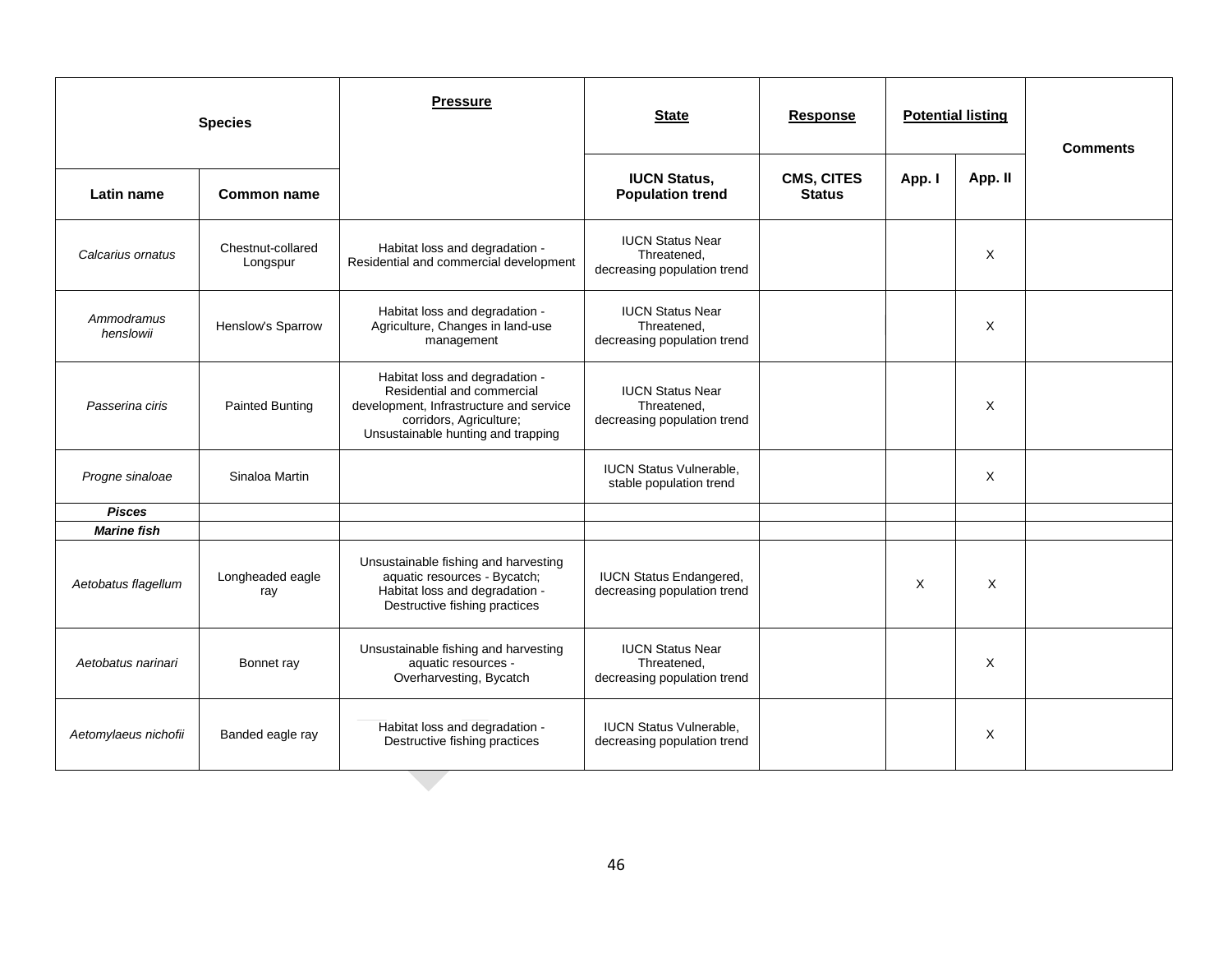|                                | <b>Species</b>            | <b>Pressure</b>                                                                                                                                                                                                                | <b>State</b>                                                                       | <b>Response</b>                    | <b>Potential listing</b> |          | <b>Comments</b> |
|--------------------------------|---------------------------|--------------------------------------------------------------------------------------------------------------------------------------------------------------------------------------------------------------------------------|------------------------------------------------------------------------------------|------------------------------------|--------------------------|----------|-----------------|
| Latin name                     | <b>Common name</b>        |                                                                                                                                                                                                                                | <b>IUCN Status,</b><br><b>Population trend</b>                                     | <b>CMS, CITES</b><br><b>Status</b> | App. I                   | App. II  |                 |
| Alopias pelagicus              | Pelagic thresher<br>shark | Unsustainable fishing and harvesting<br>aquatic resources - Bycatch,<br>Overharvesting;<br>Population genetics - Low reproduction<br>rates                                                                                     | <b>IUCN Status Vulnerable.</b><br>decreasing population trend                      |                                    |                          | X        |                 |
| Alopias superciliosus          | Bigeye thresher shark     | Unsustainable fishing and harvesting<br>aquatic resources - Bycatch,<br>Overharvesting;<br>Population genetics - Low reproduction<br>rates                                                                                     | <b>IUCN Status Vulnerable.</b><br>decreasing population trend                      |                                    |                          | X        |                 |
| Alopias vulpinus               | Common thresher<br>shark  | Unsustainable fishing and harvesting<br>aquatic resources - Bycatch,<br>Overharvesting:<br>Population genetics - Low reproduction<br>rates                                                                                     | <b>IUCN Status Vulnerable,</b><br>decreasing population trend                      |                                    |                          | X        |                 |
| Anoxypristis cuspidata         | Knifetooth sawfish        | Unsustainable fishing and harvesting<br>aquatic resources - Overharvesting;<br>Population genetics - Population<br>fragmentation, Loss of genetic diversity;<br>Habitat loss and degradation - Energy<br>production and mining | <b>IUCN Status Endangered,</b><br>decreasing population trend,<br>CITES Appendix I |                                    | $\times$                 | $\times$ |                 |
| Carcharhinus<br>acronotus      | <b>Blacknose shark</b>    | Unsustainable fishing and harvesting<br>aquatic resources - Bycatch                                                                                                                                                            | <b>IUCN Status Near</b><br>Threatened,<br>decreasing population trend              |                                    |                          | X        |                 |
| Carcharhinus<br>albimarginatus | Silvertip shark           | Unsustainable fishing and harvesting<br>aquatic resources - Bycatch,<br>Overharvesting                                                                                                                                         | <b>IUCN Status Near</b><br>Threatened                                              |                                    |                          | X        |                 |
| Carcharhinus<br>brachyurus     | Bronze whaler             | Unsustainable fishing and harvesting<br>aquatic resources - Bycatch,<br>Overharvesting                                                                                                                                         | <b>IUCN Status Near</b><br>Threatened                                              |                                    |                          | X        |                 |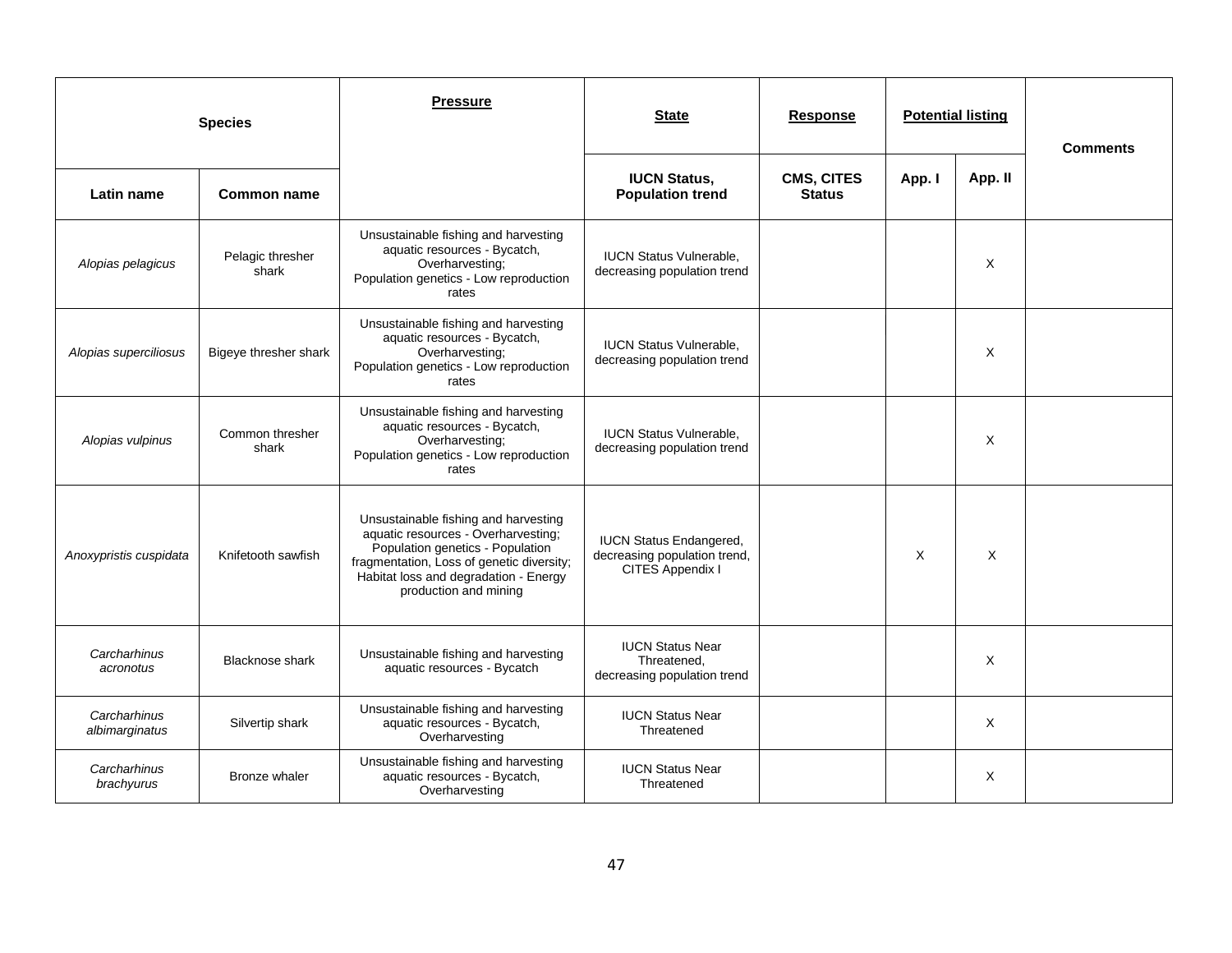|                             | <b>Species</b>            | <b>Pressure</b>                                                                                                                                                                                                                                | <b>State</b>                                                          | <b>Response</b>                    | <b>Potential listing</b> |         | <b>Comments</b>                             |
|-----------------------------|---------------------------|------------------------------------------------------------------------------------------------------------------------------------------------------------------------------------------------------------------------------------------------|-----------------------------------------------------------------------|------------------------------------|--------------------------|---------|---------------------------------------------|
| Latin name                  | <b>Common name</b>        |                                                                                                                                                                                                                                                | <b>IUCN Status,</b><br><b>Population trend</b>                        | <b>CMS, CITES</b><br><b>Status</b> | App. I                   | App. II |                                             |
| Carcharhinus<br>brevipinna  | Spinner shark             | Unsustainable fishing and harvesting<br>aquatic resources - Overharvesting;<br>Human Disturbance - Recreational<br>activities                                                                                                                  | <b>IUCN Status Near</b><br>Threatened                                 |                                    |                          | X       | often also referred to<br>as Blacktip shark |
| Carcharhinus<br>falciformis | Silky shark               | Unsustainable fishing and harvesting<br>aquatic resources - Bycatch,<br>Overharvesting                                                                                                                                                         | <b>IUCN Status Near</b><br>Threatened,<br>decreasing population trend |                                    |                          | X       |                                             |
| Carcharhinus leucas         | <b>Bull shark</b>         | Habitat loss and degradation -<br>Residential and commercial<br>development, Energy production and<br>mining:<br>Unsustainable fishing and harvesting<br>aquatic resources - Overharvesting;<br>Human Disturbance - Recreational<br>activities | <b>IUCN Status Near</b><br>Threatened                                 |                                    |                          | X       |                                             |
| Carcharhinus limbatus       | <b>Blacktip shark</b>     | Unsustainable fishing and harvesting<br>aquatic resources - Overharvesting;<br>Human Disturbance - Recreational<br>activities                                                                                                                  | <b>IUCN Status Near</b><br>Threatened                                 |                                    |                          | X       |                                             |
| Carcharhinus<br>longimanus  | Oceanic whitetip<br>shark | Unsustainable fishing and harvesting<br>aquatic resources - Bycatch,<br>Overharvesting                                                                                                                                                         | <b>IUCN Status Vulnerable,</b><br>decreasing population trend         |                                    |                          | X       |                                             |
| Carcharhinus<br>obscurus    | Dusky shark               | Unsustainable fishing and harvesting<br>aquatic resources - Bycatch,<br>Overharvesting;<br>Human Disturbance - Recreational<br>activities                                                                                                      | <b>IUCN Status Vulnerable,</b><br>decreasing population trend         |                                    |                          | X       |                                             |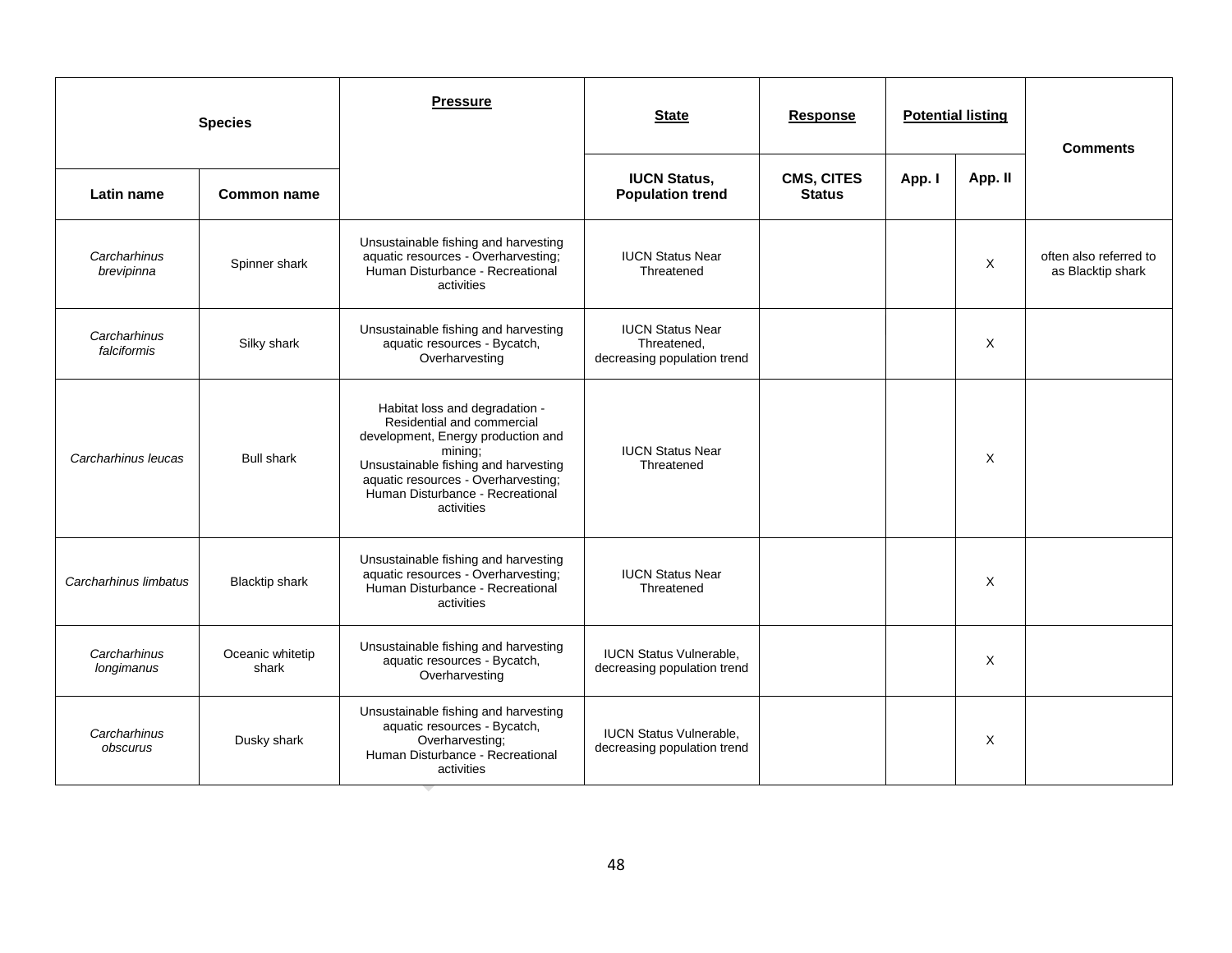| <b>Species</b>              |                    | <b>Pressure</b>                                                                                                                                                                                                                                   | <b>State</b>                                                                        | <b>Response</b>                    | <b>Potential listing</b> |          | <b>Comments</b> |
|-----------------------------|--------------------|---------------------------------------------------------------------------------------------------------------------------------------------------------------------------------------------------------------------------------------------------|-------------------------------------------------------------------------------------|------------------------------------|--------------------------|----------|-----------------|
| Latin name                  | <b>Common name</b> |                                                                                                                                                                                                                                                   | <b>IUCN Status,</b><br><b>Population trend</b>                                      | <b>CMS, CITES</b><br><b>Status</b> | App. I                   | App. II  |                 |
| Carcharhinus<br>plumbeus    | Sandbar shark      | Unsustainable fishing and harvesting<br>aquatic resources - Overharvesting,<br>Sport-fishing, Bycatch (in<br>Mediterranean);<br>Population genetics - Low reproduction<br>rates:<br>Habitat loss and degradation;<br>Pollution (in Mediterranean) | <b>IUCN Status Vulnerable.</b><br>decreasing population trend                       |                                    |                          | $\times$ |                 |
| Carcharhinus signatus       | Night shark        | Unsustainable fishing and harvesting<br>aquatic resources - Overharvesting                                                                                                                                                                        | <b>IUCN Status Vulnerable.</b><br>decreasing population trend                       |                                    |                          | $\times$ |                 |
| Carcharias taurus           | Sandtiger shark    | Unsustainable fishing and harvesting<br>aquatic resources - Overharvesting;<br>Human Disturbance - Recreational<br>activities                                                                                                                     | <b>IUCN Status Vulnerable</b>                                                       |                                    |                          | $\times$ |                 |
| Galeorhinus galeus          | Tope shark         | Unsustainable fishing and harvesting<br>aquatic resources - Overharvesting,<br>Bycatch;<br>Habitat loss and degradation -<br>Destructive fishing practices, Energy<br>production and mining                                                       | <b>IUCN Status Vulnerable,</b><br>decreasing population trend,<br>Cites Appendix II |                                    |                          | X        |                 |
| Isogomphodon<br>oxyrhynchus | Daggernose shark   | Unsustainable fishing and harvesting<br>aquatic resources - Bycatch,<br>Overharvesting:<br>Population genetics                                                                                                                                    | <b>IUCN Status Critically</b><br>Endangered,<br>decreasing population trend         |                                    | X                        | X        |                 |
| Mobula hypostoma            | Atlantic devil ray | Unsustainable fishing and harvesting<br>aquatic resources -<br><b>Bycatch</b>                                                                                                                                                                     | <b>IUCN Status Data Deficient</b>                                                   |                                    |                          | X        |                 |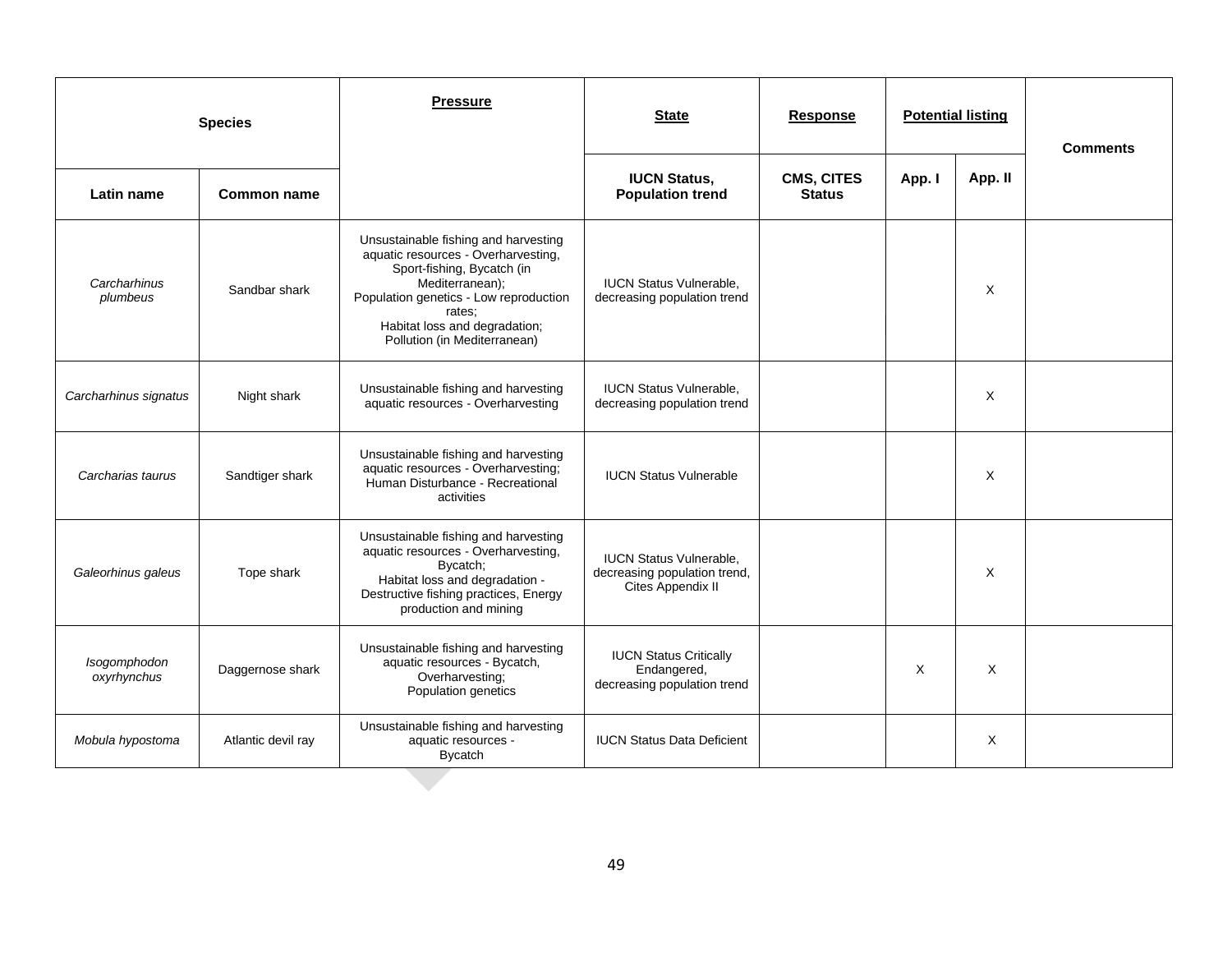|                    | <b>Species</b>              | <b>Pressure</b>                                                                                                                            | <b>State</b>                                                      | <b>Response</b>             | <b>Potential listing</b> |         | <b>Comments</b> |
|--------------------|-----------------------------|--------------------------------------------------------------------------------------------------------------------------------------------|-------------------------------------------------------------------|-----------------------------|--------------------------|---------|-----------------|
| Latin name         | Common name                 |                                                                                                                                            | <b>IUCN Status,</b><br><b>Population trend</b>                    | CMS, CITES<br><b>Status</b> | App. I                   | App. II |                 |
| Mobula japanica    | Japanese devil ray          | Unsustainable fishing and harvesting<br>aquatic resources - Bycatch,<br>Overharvesting;<br>Population genetics - Low reproduction<br>rates | <b>IUCN Status Near</b><br>Threatened                             |                             |                          | X       |                 |
| Mobula kuhlii      | Shortfin devil ray          | Unsustainable fishing and harvesting<br>aquatic resources -<br><b>Bycatch</b>                                                              | <b>IUCN Status Data Deficient.</b><br>decreasing population trend |                             |                          | X       |                 |
| Mobula mobular     | Giant devil ray             | Unsustainable fishing and harvesting<br>aquatic resources -<br><b>Bycatch</b>                                                              | <b>IUCN Status Endangered,</b><br>decreasing population trend     |                             | X                        | X       |                 |
| Mobula munkiana    | Monk's devil ray            | Unsustainable fishing and harvesting<br>aquatic resources - Bycatch;<br>Population genetics - Low reproduction<br>rates                    | <b>IUCN Status Near</b><br>Threatened                             |                             |                          | X       |                 |
| Mobula rochebrunei | Lesser Guinean devil<br>ray | Unsustainable fishing and harvesting<br>aquatic resources - Bycatch,<br>Overharvesting;<br>Population genetics - Low reproduction<br>rates | <b>IUCN Status Vulnerable</b>                                     |                             |                          | X       |                 |
| Mobula tarapacana  | Box ray                     | Unsustainable fishing and harvesting<br>aquatic resources - Bycatch;<br>Population genetics - Low reproduction<br>rates                    | <b>IUCN State Data Deficient</b>                                  |                             |                          | X       |                 |
| Mobula thurstoni   | Bentfin devil ray           | Unsustainable fishing and harvesting<br>aquatic resources - Bycatch                                                                        | <b>IUCN Status Near</b><br>Threatened                             |                             |                          | X       |                 |
| Prionace glauca    | <b>Blue shark</b>           | Unsustainable fishing and harvesting<br>aquatic resources - Bycatch, Sport-<br>fishing                                                     | <b>IUCN Status Near</b><br>Threatened                             |                             |                          | X       |                 |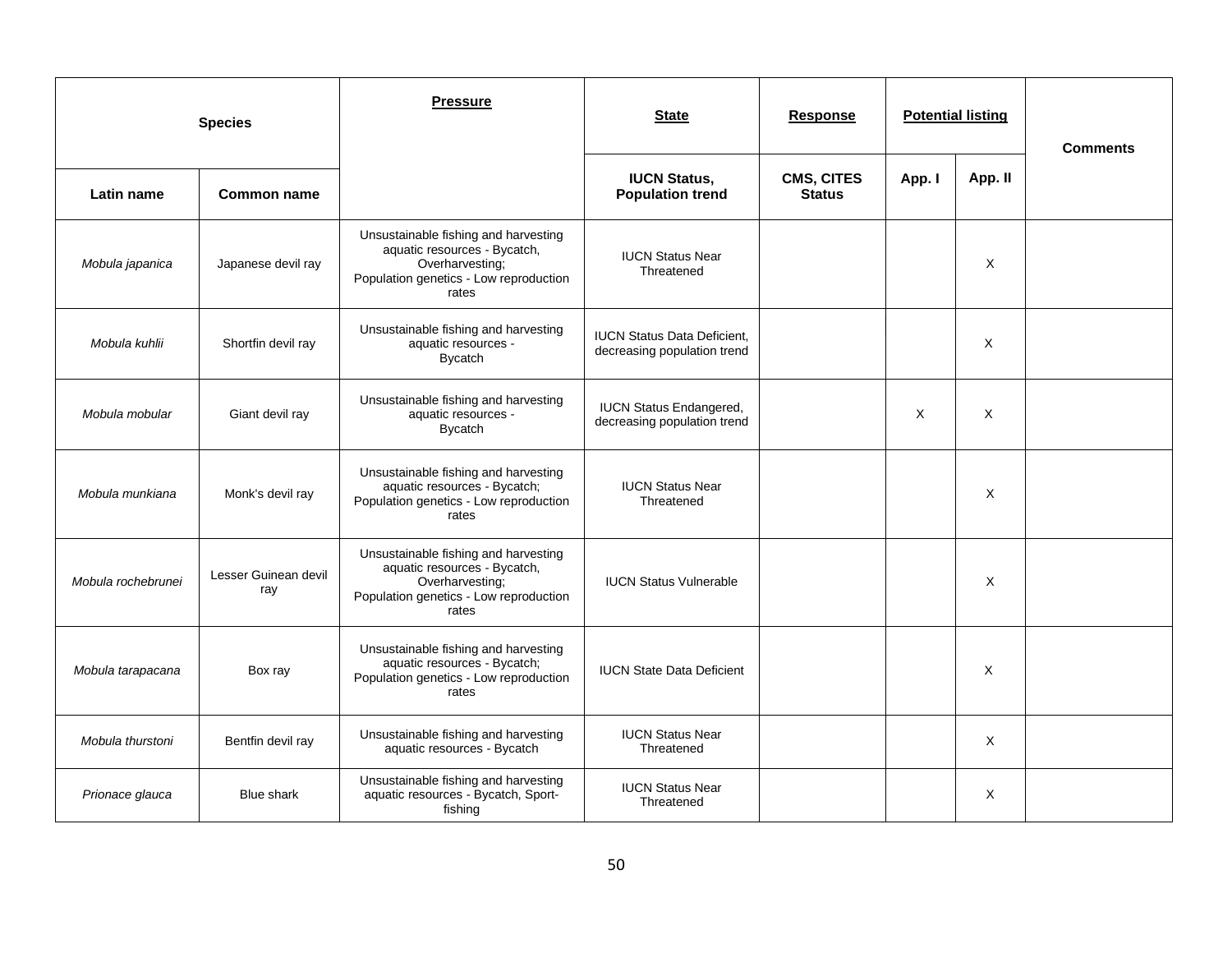|                      | <b>Species</b>            | <b>Pressure</b>                                                                                                                                                                                                                                                                                                                                                            | <b>State</b><br><b>Potential listing</b><br><b>Response</b>                  |                                    | <b>Comments</b> |         |  |
|----------------------|---------------------------|----------------------------------------------------------------------------------------------------------------------------------------------------------------------------------------------------------------------------------------------------------------------------------------------------------------------------------------------------------------------------|------------------------------------------------------------------------------|------------------------------------|-----------------|---------|--|
| Latin name           | <b>Common name</b>        |                                                                                                                                                                                                                                                                                                                                                                            | <b>IUCN Status,</b><br><b>Population trend</b>                               | <b>CMS, CITES</b><br><b>Status</b> | App. I          | App. II |  |
| Pristis microdon     | Freshwater sawfish        | Unsustainable fishing and harvesting<br>aquatic resources - Bycatch,<br>Overharvesting:<br>Habitat loss and degradation -<br>Aquaculture, Energy production and<br>mining, Logging and unsustainable<br>harvesting;<br>Pollution                                                                                                                                           | <b>IUCN Status Critically</b><br>Endangered,<br>decreasing population trend, | CITES Appendix I                   | X               | X       |  |
| Pristis pectinata    | Smalltooth sawfish        | Unsustainable fishing and harvesting<br>aquatic resources - Bycatch,<br>Overharvesting;<br>Habitat loss and degradation -<br>Aquaculture, Residential and commercial<br>development                                                                                                                                                                                        | <b>IUCN Status Critically</b><br>Endangered,<br>decreasing population trend, | CITES Appendix I                   | X               | X       |  |
| Pristis perotteti    | Largetooth sawfish        | Unsustainable fishing and harvesting<br>aquatic resources - Overharvesting;<br>Habitat loss and degradation                                                                                                                                                                                                                                                                | <b>IUCN Status Critically</b><br>Endangered,<br>decreasing population trend, | CITES Appendix I                   | X               | X       |  |
| Pristis pristis      | Common sawfish            | Unsustainable fishing and harvesting<br>aquatic resources - Bycatch,<br>Overharvesting;<br>Habitat loss and degradation -<br>Aquaculture, Energy production and<br>mining, Logging and unsustainable<br>harvesting, Residential and commercial<br>development;<br>Pollution - Industry and production,<br>Marine debris:<br>Human Disturbance - Recreational<br>activities | <b>IUCN Status Critically</b><br>Endangered,<br>decreasing population trend, | CITES Appendix I                   | X               | X       |  |
| Pteromylaeus bovinus | <b>Bullray</b>            | Unsustainable fishing and harvesting<br>aquatic resources;<br>Pollution                                                                                                                                                                                                                                                                                                    | <b>IUCN Status Data Deficient</b>                                            |                                    |                 | X       |  |
| Sphyrna corona       | Crown/Mallethead<br>shark | Unsustainable fishing and harvesting<br>aquatic resources                                                                                                                                                                                                                                                                                                                  | <b>IUCN Status Near</b><br>Threatened                                        |                                    |                 | X       |  |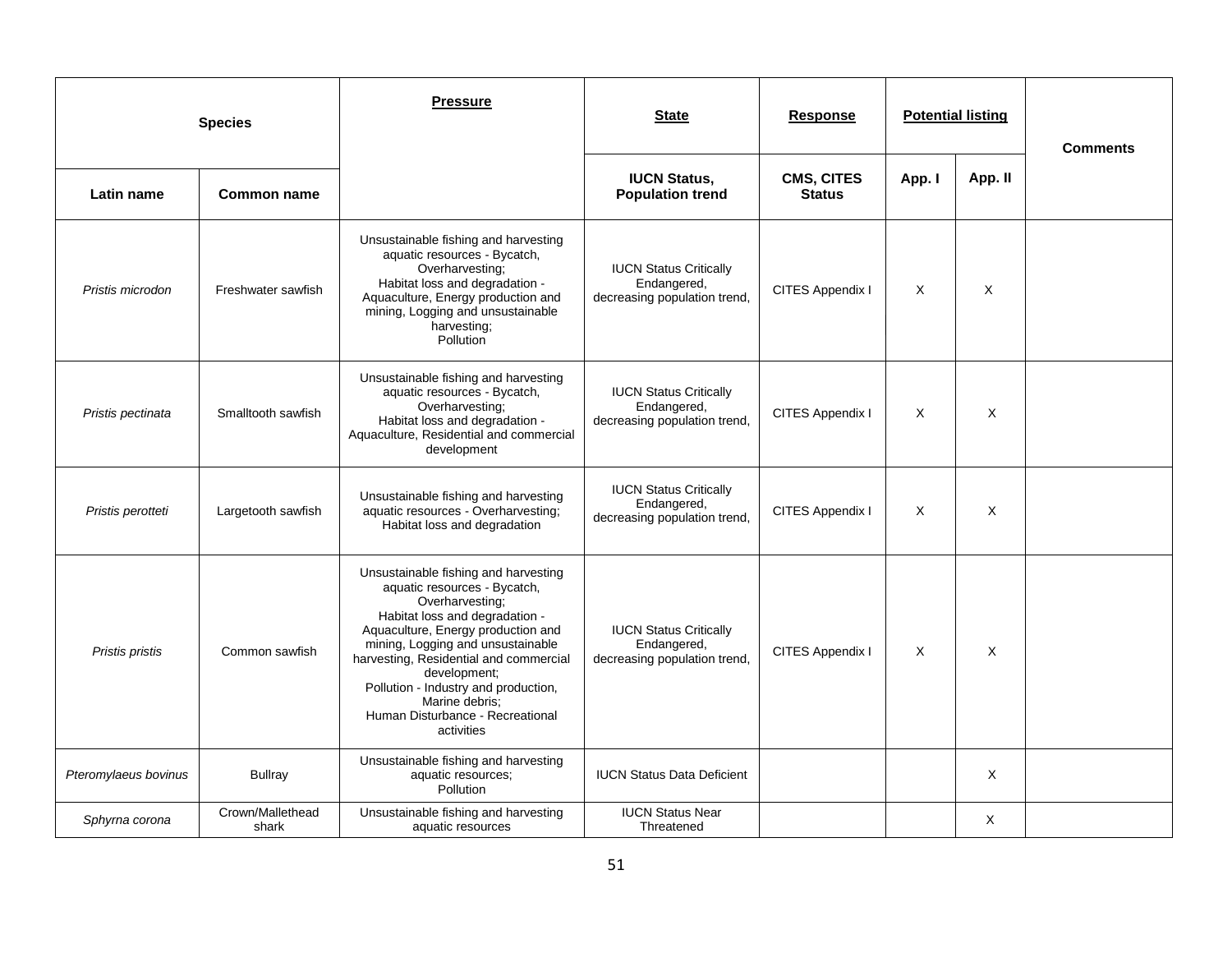|                                | <b>Species</b>                | <b>Pressure</b>                                                                                                                           | <b>State</b>                                                                | Response                    | <b>Potential listing</b> |          | <b>Comments</b> |
|--------------------------------|-------------------------------|-------------------------------------------------------------------------------------------------------------------------------------------|-----------------------------------------------------------------------------|-----------------------------|--------------------------|----------|-----------------|
| Latin name                     | Common name                   |                                                                                                                                           | <b>IUCN Status,</b><br><b>Population trend</b>                              | CMS, CITES<br><b>Status</b> | App. I                   | App. II  |                 |
| Sphyrna lewini                 | Scalloped<br>hammerhead shark | Unsustainable fishing and harvesting<br>aquatic resources - Bycatch,<br>Overharvesting;<br>Human Disturbance - Recreational<br>activities | <b>IUCN Status Endangered</b>                                               |                             | X                        | X        |                 |
| Sphyrna mokarran               | Great hammerhead<br>shark     | Unsustainable fishing and harvesting<br>aquatic resources - Bycatch,<br>Overharvesting;<br>Human Disturbance - Recreational<br>activities | <b>IUCN Status Endangered,</b><br>decreasing population trend               |                             | X                        | X        |                 |
| Sphyrna tudes                  | Golden hammerhead<br>shark    | Unsustainable fishing and harvesting<br>aquatic resources - Experimental<br>fisheries                                                     | <b>IUCN Status Vulnerable,</b><br>decreasing population trend               |                             |                          | X        |                 |
| Sphyrna zygaena                | Smooth hammerhead<br>shark    | Unsustainable fishing and harvesting<br>aquatic resources - Bycatch,<br>Overharvesting                                                    | <b>IUCN Status Vulnerable,</b><br>decreasing population trend               |                             |                          | X        |                 |
| Squatina squatina              | Angel shark                   | Unsustainable fishing and harvesting<br>aquatic resources - Bycatch;<br>Habitat loss and degradation -<br>Destructive fishing practices   | <b>IUCN Status Critically</b><br>Endangered,<br>decreasing population trend |                             | X                        | X        |                 |
| <b>Freshwater fish</b>         |                               |                                                                                                                                           |                                                                             |                             |                          |          |                 |
| Brycon orbignyanus             | Piracanjuba                   | Habitat loss and degradation - River<br>Damming                                                                                           | <b>IUCN Status Not listed</b>                                               |                             |                          | $\times$ |                 |
| Salminus brasiliensis          | Golden dorado                 | Habitat loss and degradation - River<br>Damming:<br>Unsustainable fishing and harvesting<br>aquatic resources - Overharvesting            | <b>IUCN Status Not listed</b>                                               |                             |                          | X        |                 |
| Piaractus<br>mesopotamicus     | Pacu                          | Unsustainable fishing and harvesting<br>aquatic resources - Overharvesting                                                                | <b>IUCN Status Not listed</b>                                               |                             |                          | X        |                 |
| Pseudoplatystoma<br>corruscans | Spotted sorubim               | Habitat loss and degradation - River<br>Damming                                                                                           | <b>IUCN Status Not listed</b>                                               |                             |                          | X        |                 |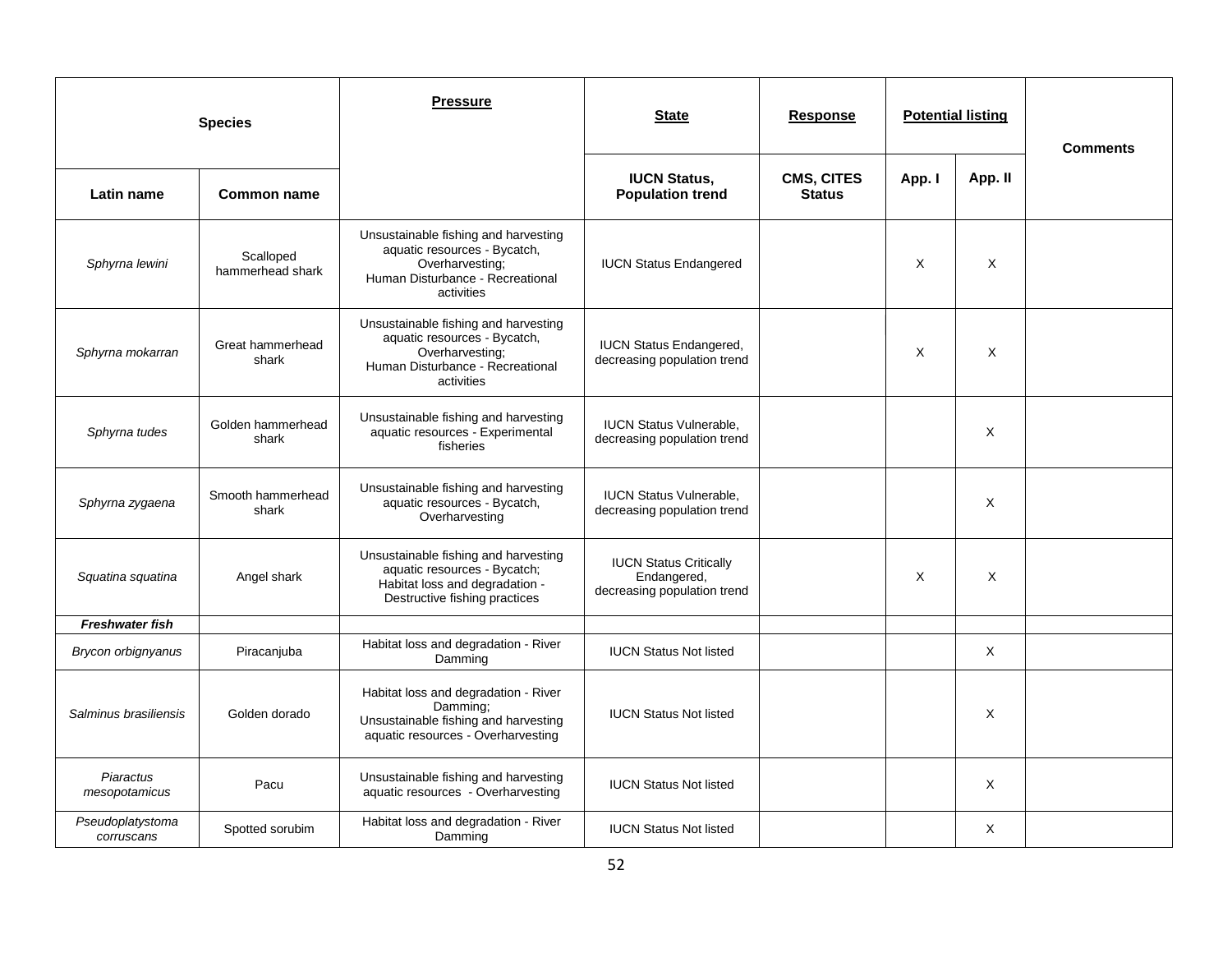|                                | <b>Species</b>         | <b>Pressure</b>                                                                                                                                                                                                          | <b>State</b>                                                          | <b>Response</b>             | <b>Potential listing</b> |         | <b>Comments</b> |
|--------------------------------|------------------------|--------------------------------------------------------------------------------------------------------------------------------------------------------------------------------------------------------------------------|-----------------------------------------------------------------------|-----------------------------|--------------------------|---------|-----------------|
| Latin name                     | Common name            |                                                                                                                                                                                                                          | <b>IUCN Status,</b><br><b>Population trend</b>                        | CMS, CITES<br><b>Status</b> | App. I                   | App. II |                 |
| Pseudoplatystoma<br>fasciatum  | Barred sorubim         | Habitat loss and degradation - River<br>Damming;<br>Usustainable fishing and harvesting<br>aquatic resources - Overharvesting                                                                                            | <b>IUCN Status Not listed</b>                                         |                             |                          | X       |                 |
| Zungaro jahu                   | Brazilian Jahu Catfish | Unsustainable fishing and harvesting<br>aquatic resources - Overharvesting;<br>Habitat loss and degradation - River<br>Damming                                                                                           | <b>IUCN Status Not listed</b>                                         |                             |                          | X       |                 |
| Brachyplatystoma<br>vaillantii | Laulao catfish         | Unsustainable fishing and harvesting<br>aquatic resources - Overharvesting;<br>Habitat loss and degradation -<br>Agriculture, Energy production and<br>mining, River Damming                                             | <b>IUCN Status Not listed</b>                                         |                             |                          | X       |                 |
| Pangasius<br>hypophthalmus     | <b>Striped Catfish</b> | Unsustainable fishing and harvesting<br>aquatic resources - Overharvesting;<br>Habitat loss and degradation - River<br>Damming                                                                                           | <b>IUCN Status Endangered,</b><br>decreasing population trend         |                             | X                        | X       |                 |
| Tor putitora                   | Golden Mahaseer        | Habitat loss and degradation -<br>Agriculture;<br>Energy production and mining - River<br>Damming;<br>Pollution - Industry and production;<br>Unsustainable fishing and harvesting<br>aquatic resources - Overharvesting | <b>IUCN Status Endangered,</b><br>decreasing population trend         |                             | $\times$                 | X       |                 |
| Bagarius yarrelli              | Giant devil catfish    | Unsustainable fishing and harvesting<br>aquatic resources - Overharvesting                                                                                                                                               | <b>IUCN Status Near</b><br>Threatened,<br>decreasing population trend |                             |                          | X       |                 |
|                                |                        |                                                                                                                                                                                                                          |                                                                       |                             |                          |         |                 |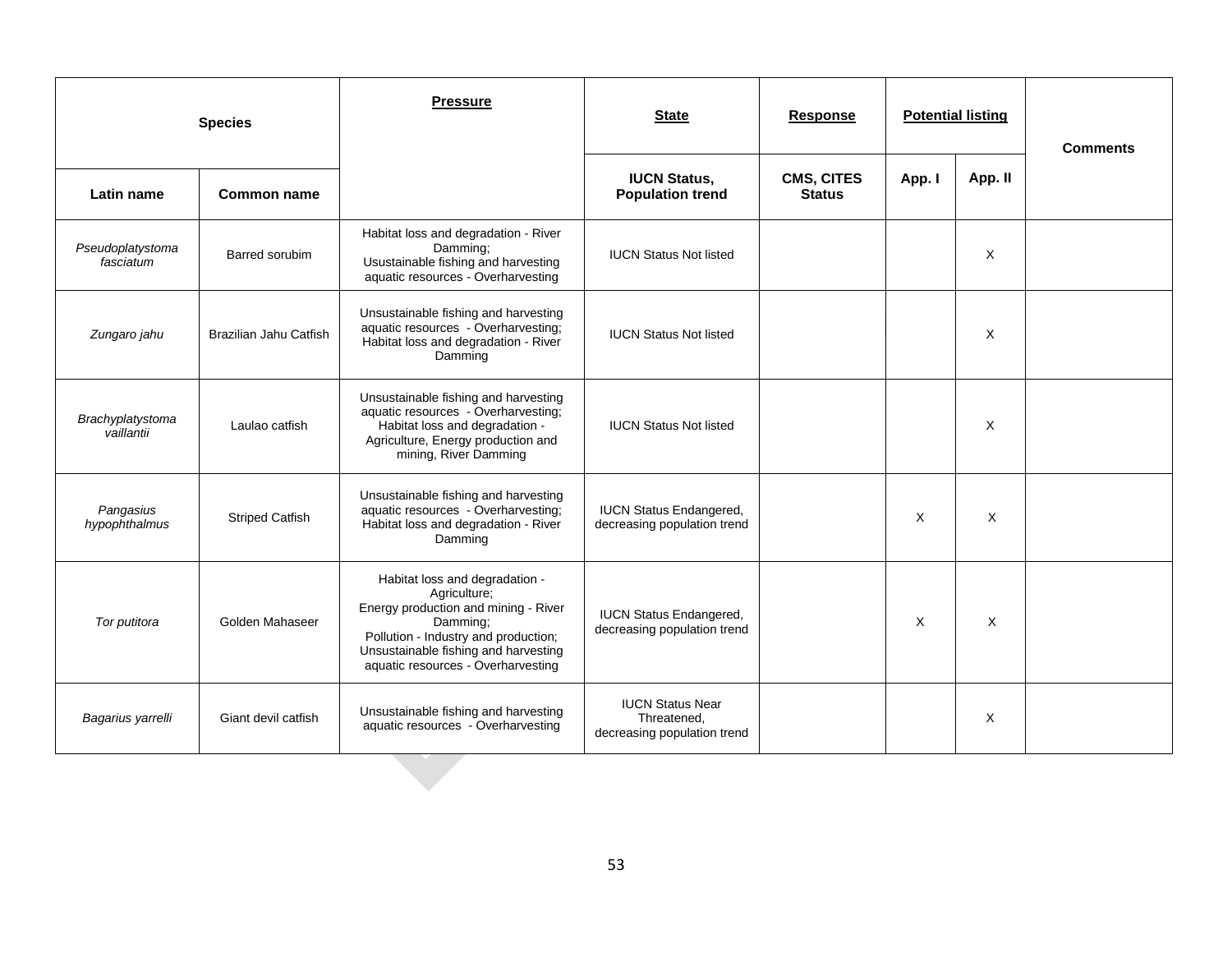|                       | <b>Species</b>                      | <b>Pressure</b>                                                                                                                                                                                                                                                 | <b>State</b>                                                  | <b>Response</b>                    | <b>Potential listing</b> |         | <b>Comments</b> |
|-----------------------|-------------------------------------|-----------------------------------------------------------------------------------------------------------------------------------------------------------------------------------------------------------------------------------------------------------------|---------------------------------------------------------------|------------------------------------|--------------------------|---------|-----------------|
| Latin name            | <b>Common name</b>                  |                                                                                                                                                                                                                                                                 | <b>IUCN Status,</b><br><b>Population trend</b>                | <b>CMS, CITES</b><br><b>Status</b> | App. I                   | App. II |                 |
| Hucho taimen          | Siberian Taimen                     | Unsustainable fishing and harvesting<br>aquatic resources - Sport-fishing;<br>Pollution - Industry and production;<br>Habitat loss and degradation - Energy<br>production and mining, River Damming,<br>Infrastructure and service corridors;<br>Climate Change | <b>IUCN Status Vulnerable,</b><br>decreasing population trend |                                    |                          | X       |                 |
| Dasyatis laosensis    | Mekong Freshwater<br>Stingray       | Unsustainable fishing and harvesting<br>aquatic resources - Bycatch,<br><b>Experimental fisheries;</b><br>Habitat loss and degradation - River<br>Damming, Agriculture;<br>Human Disturbance - Recreational<br>activities                                       | <b>IUCN Status Endangered,</b><br>decreasing population trend |                                    | $\times$                 | X       |                 |
| Himantura chaophraya  | <b>Giant freshwater</b><br>stingray | Human Disturbance - Recreational<br>activities:<br>Unsustainable fishing and harvesting<br>aquatic resources - Sport-fishing;<br>Habitat loss and degradation - River<br>Damming, Agriculture and aquaculture,<br>Residential and commercial development        | <b>IUCN Status Endangered,</b><br>decreasing population trend |                                    | Χ                        | X       |                 |
| Himantura fluviatilis | <b>Cowtail Stingray</b>             | Unsustainable fishing and harvesting<br>aquatic resources - Bycatch,<br>Overharvesting:<br>Habitat loss and degradation -<br>Agriculture, Logging and unsustainable<br>harvesting, Energy production and<br>mining                                              | <b>IUCN Status Data Deficient</b>                             |                                    |                          | X       |                 |
| Alosa immaculata      | Pontic shad                         | Unsustainable fishing and harvesting<br>aquatic resources - Overharvesting;<br>Habitat loss and degradation - River<br>Damming                                                                                                                                  | <b>IUCN Status Vulnerable,</b><br>decreasing population trend |                                    |                          | X       |                 |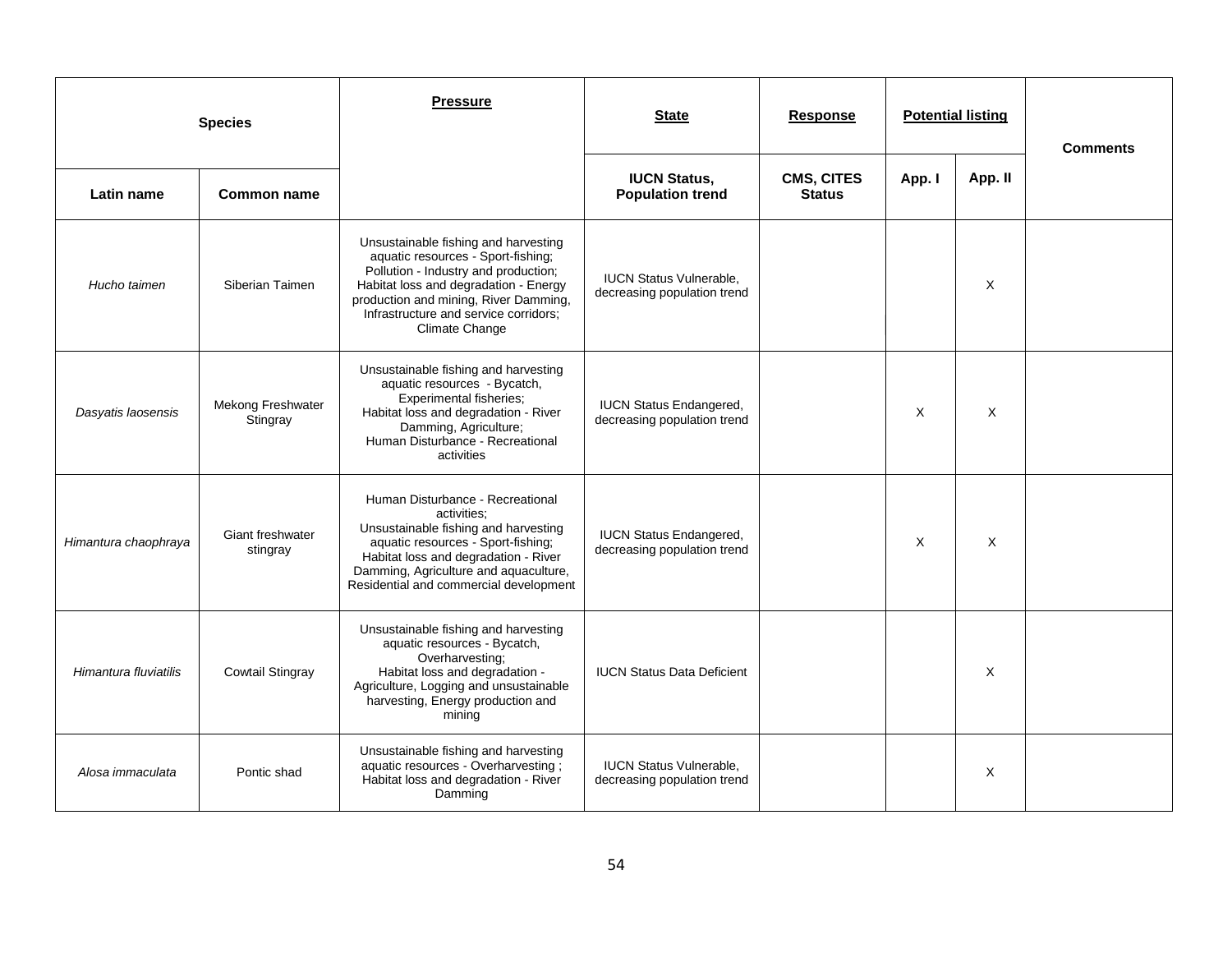|                        | <b>Species</b>   | <b>Pressure</b>                                                                                                                                                            | <b>State</b><br><b>Potential listing</b><br><b>Response</b>                  |                             | <b>Comments</b> |         |  |
|------------------------|------------------|----------------------------------------------------------------------------------------------------------------------------------------------------------------------------|------------------------------------------------------------------------------|-----------------------------|-----------------|---------|--|
| Latin name             | Common name      |                                                                                                                                                                            | <b>IUCN Status,</b><br><b>Population trend</b>                               | CMS, CITES<br><b>Status</b> | App. I          | App. II |  |
| Alosa volgensis        |                  | Unsustainable fishing and harvesting<br>aquatic resources - Overharvesting;<br>Habitat loss and degradation - River<br>Damming, Changes in land-use<br>management          | <b>IUCN Status Endangered</b>                                                |                             | X               | X       |  |
| Anguilla anguilla      | European eel     | Unsustainable fishing and harvesting<br>aquatic resources - Overharvesting;<br>Habitat loss and degradation - River<br>Damming, Changes in land-use<br>management          | <b>IUCN Status Critically</b><br>Endangered,<br>decreasing population trend, | CITES Appendix II           | X               | X       |  |
| Aspiolucius esocinus   | Pike asp         | Habitat loss and degradation -<br>Agriculture, Energy production and<br>mining                                                                                             | <b>IUCN Status Vulnerable</b>                                                |                             |                 | X       |  |
| Coregonus lavaretus    | Common whitefish | Unsustainable fishing and harvesting<br>aquatic resources - Overharvesting;<br>Pollution;<br>Invasive Species - Competition                                                | <b>IUCN Status Vulnerable</b>                                                |                             |                 | X       |  |
| Cyprinus carpio carpio | Common carp      | Population genetics - Hybridisation;<br>Habitat loss and degradation - Changes<br>in land-use management                                                                   | <b>IUCN Status Vulnerable</b>                                                |                             |                 | X       |  |
| Gila elegans           | Bonytail         | Habitat loss and degradation - River<br>Damming;<br>Invasive Species - Predators,<br>Competition;<br>Population genetics - Hybridisation                                   | <b>IUCN Status Critically</b><br>Endangered,<br>decreasing population trend  |                             | X               | X       |  |
| Hucho hucho            | Huchen           | Unsustainable fishing and harvesting<br>aquatic resources - Overharvesting;<br>Pollution:<br>Habitat loss and degradation - Energy<br>production and mining, River Damming | <b>IUCN Status Endangered</b>                                                |                             | X               | X       |  |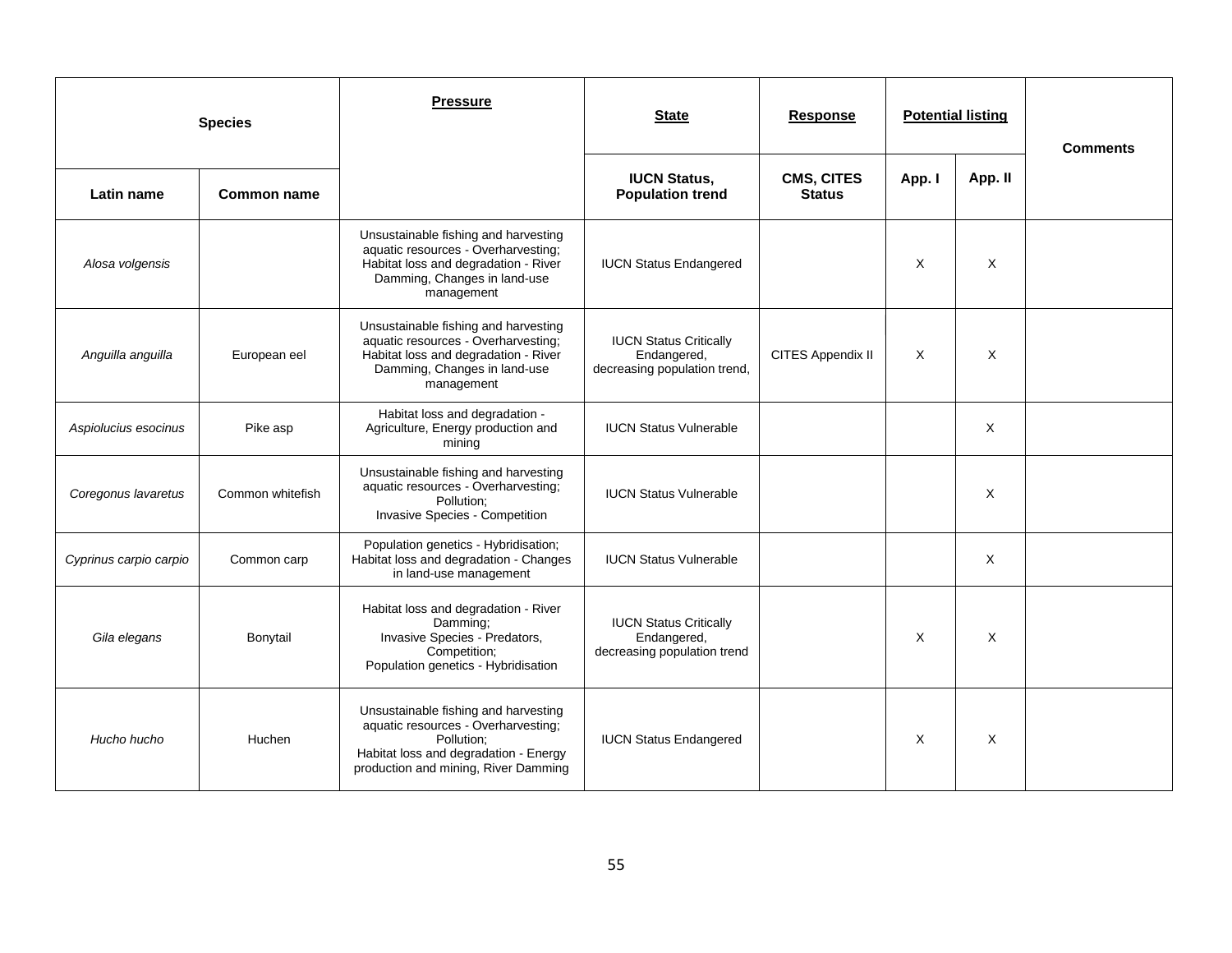|                               | <b>Species</b>       | <b>Pressure</b>                                                                                                                                                                                                                                            | <b>State</b>                                                                | <b>Response</b>             | <b>Potential listing</b> |          | <b>Comments</b> |
|-------------------------------|----------------------|------------------------------------------------------------------------------------------------------------------------------------------------------------------------------------------------------------------------------------------------------------|-----------------------------------------------------------------------------|-----------------------------|--------------------------|----------|-----------------|
| Latin name                    | <b>Common name</b>   |                                                                                                                                                                                                                                                            | <b>IUCN Status,</b><br><b>Population trend</b>                              | CMS, CITES<br><b>Status</b> | App. I                   | App. II  |                 |
| Hucho perryi                  | Japanese Huchen      | Unsustainable fishing and harvesting<br>aquatic resources - Overharvesting,<br>Bycatch;<br>Habitat loss and degradation - Logging<br>and unsustainable harvesting, Energy<br>production and mining, Agriculture,<br>Residential and commercial development | <b>IUCN Status Critically</b><br>Endangered,<br>decreasing population trend |                             | X                        | X        |                 |
| Luciobarbus<br>brachycephalus | Aral barbel          | Unsustainable fishing and harvesting<br>aquatic resources - Overharvesting;<br>Habitat loss and degradation - River<br>Damming                                                                                                                             | <b>IUCN Status Vulnerable,</b><br>decreasing population trend               |                             |                          | X        |                 |
| Marcusenius victoriae         | Victoria Stonebasher | Habitat loss and degradation -<br>Agriculture;<br>Pollution - Agriculture and<br>hunting/fishing;<br>Unsustainable fishing and harvesting<br>aquatic resources - Overharvesting;<br>Invasive Species - Competition                                         | <b>IUCN Status Endangered,</b><br>decreasing population trend               |                             | X                        | X        |                 |
| Mystus bocourti               |                      | Pollution:<br>Habitat loss and degradation - River<br>Damming                                                                                                                                                                                              | <b>IUCN Status Vulnerable,</b><br>decreasing population trend               |                             |                          | X        |                 |
| Opsaridium<br>microcephalum   |                      | Unsustainable fishing and harvesting<br>aquatic resources - Overharvesting                                                                                                                                                                                 | <b>IUCN Status Vulnerable,</b><br>decreasing population trend               |                             |                          | X        |                 |
| Opsaridium microlepis         | Lake salmon          | Unsustainable fishing and harvesting<br>aquatic resources - Overharvesting;<br>Habitat loss and degradation - Logging<br>and unsustainable harvesting                                                                                                      | <b>IUCN Status Endangered,</b><br>decreasing population trend               |                             | X                        | $\times$ |                 |
| Osphronemus exodon            | Elephant ear gourami | Pollution - Agriculture and<br>hunting/fishing;<br>Habitat loss and degradation - River<br>Damming                                                                                                                                                         | <b>IUCN Status Vulnerable,</b><br>decreasing population trend               |                             |                          | X        |                 |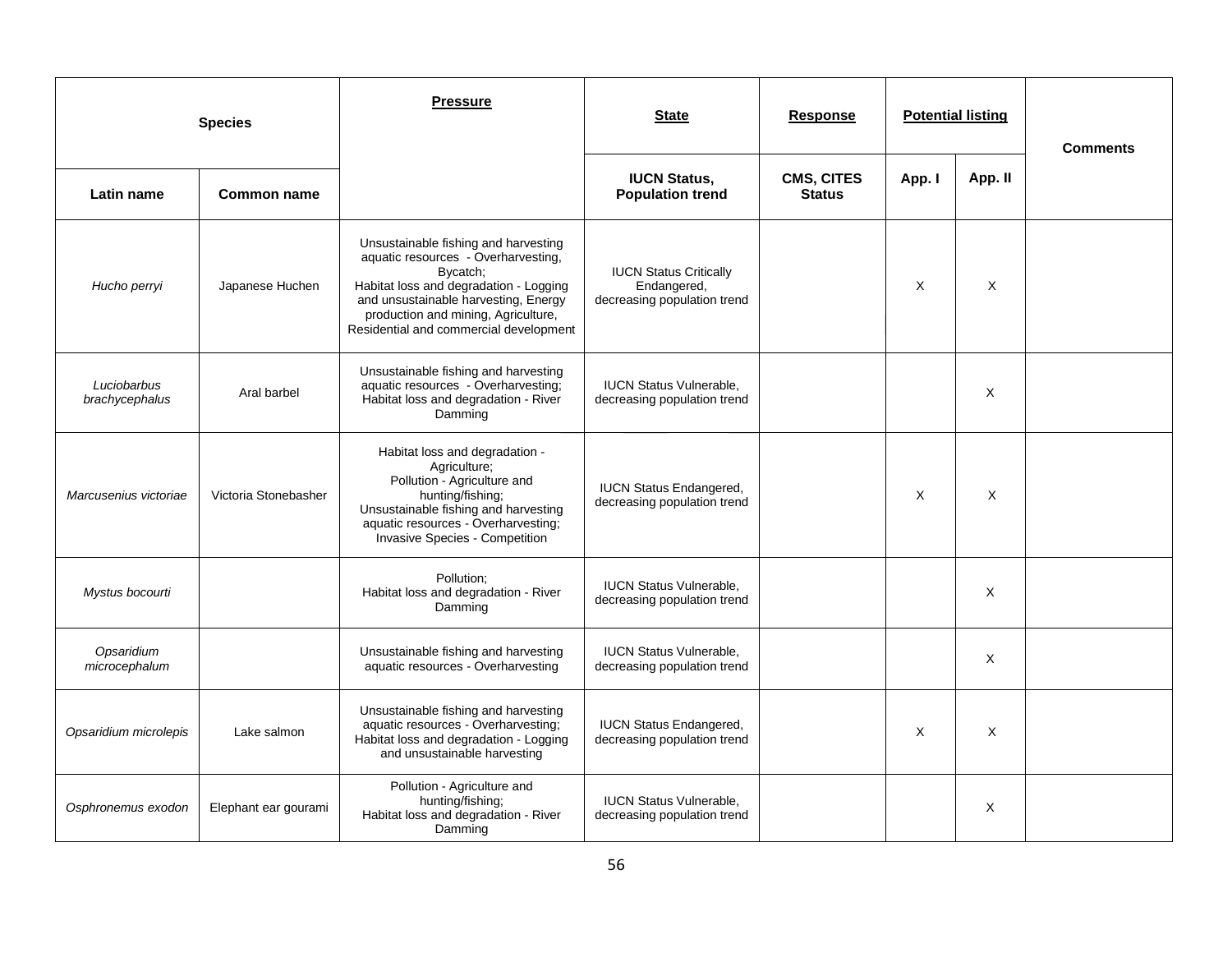|                           | <b>Species</b>      | <b>Pressure</b>                                                                                                                                                                                   | <b>State</b>                                                                | <b>Response</b>                    |          | <b>Potential listing</b> | <b>Comments</b> |
|---------------------------|---------------------|---------------------------------------------------------------------------------------------------------------------------------------------------------------------------------------------------|-----------------------------------------------------------------------------|------------------------------------|----------|--------------------------|-----------------|
| Latin name                | Common name         |                                                                                                                                                                                                   | <b>IUCN Status,</b><br><b>Population trend</b>                              | <b>CMS, CITES</b><br><b>Status</b> | App. I   | App. II                  |                 |
| Pandaka pygmaea           | Dwarf pygmy goby    | Pollution:<br>Habitat loss and degradation                                                                                                                                                        | <b>IUCN Status Critically</b><br>Endangered                                 |                                    | $\times$ | $\times$                 |                 |
| Pangasius<br>sanitwongsei | Giant pangasius     | Unsustainable fishing and harvesting<br>aquatic resources - Overharvesting;<br>Habitat loss and degradation - River<br>Damming                                                                    | <b>IUCN Status Critically</b><br>Endangered,<br>decreasing population trend |                                    | X        | X                        |                 |
| Probarbus jullieni        | Isok barb           | Unsustainable fishing and harvesting<br>aquatic resources - Overharvesting;<br>Habitat loss and degradation - River<br>Damming                                                                    | <b>IUCN Status Endangered,</b><br>decreasing population trend,              | CITES Appendix I                   | X        | X                        |                 |
| Ptychocheilus lucius      | Colorado pikeminnow | Habitat loss and degradation - River<br>Damming:<br>Invasive Species;<br>Climate Change - Altered weather<br>patterns, Changes in precipitation,<br>Ecological interactions and habitat<br>change | <b>IUCN Status Vulnerable.</b><br>stable population trend                   |                                    |          | X                        |                 |
| Silhouettea sibayi        | Barebreast goby     | Habitat loss and degradation - Energy<br>production and mining, Infrastructure and<br>service corridors;<br>Human Disturbance - Recreational<br>activities                                        | <b>IUCN Status Endangered</b>                                               |                                    | X        | X                        |                 |
| Tenualosa thibaudeaui     | Laotian shad        | Unsustainable fishing and harvesting<br>aquatic resources - Overharvesting;<br>Habitat loss and degradation -<br>Infrastructure and service corridors,<br><b>River Damming</b>                    | <b>IUCN Status Vulnerable.</b><br>decreasing population trend               |                                    |          | X                        |                 |
| Micralestes comoensis     | <b>Micralestes</b>  | Habitat loss and degradation - Logging<br>and unsustainable harvesting;<br>Pollution                                                                                                              | <b>IUCN Status Vulnerable</b>                                               |                                    |          | X                        |                 |
| <b>Barbus liberiensis</b> | Carps               | Habitat loss and degradation - Energy<br>production and mining, Logging and<br>unsustainable harvesting                                                                                           | <b>IUCN Status Endangered</b>                                               |                                    | Χ        | X                        |                 |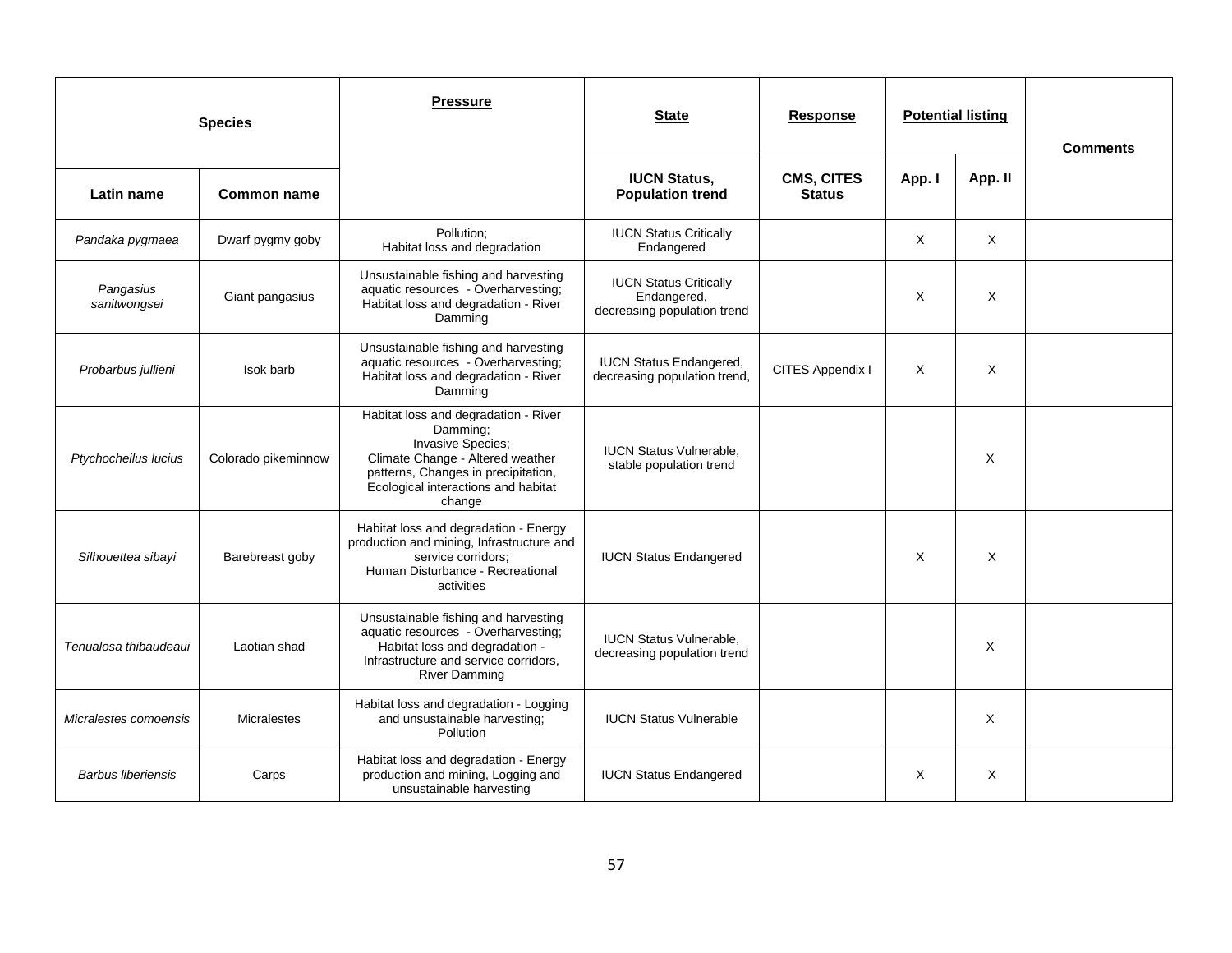| <b>Species</b>     |               | <b>Pressure</b>              | <b>State</b>                                   | <b>Response</b>                    |        | <b>Potential listing</b> | <b>Comments</b> |
|--------------------|---------------|------------------------------|------------------------------------------------|------------------------------------|--------|--------------------------|-----------------|
| Latin name         | Common name   |                              | <b>IUCN Status,</b><br><b>Population trend</b> | <b>CMS, CITES</b><br><b>Status</b> | App. I | App. II                  |                 |
| <b>Insects</b>     |               |                              |                                                |                                    |        |                          |                 |
| Pantala flavescens | Globe Skimmer | Habitat loss and degradation | <b>IUCN Least Concern</b>                      |                                    |        | X                        |                 |